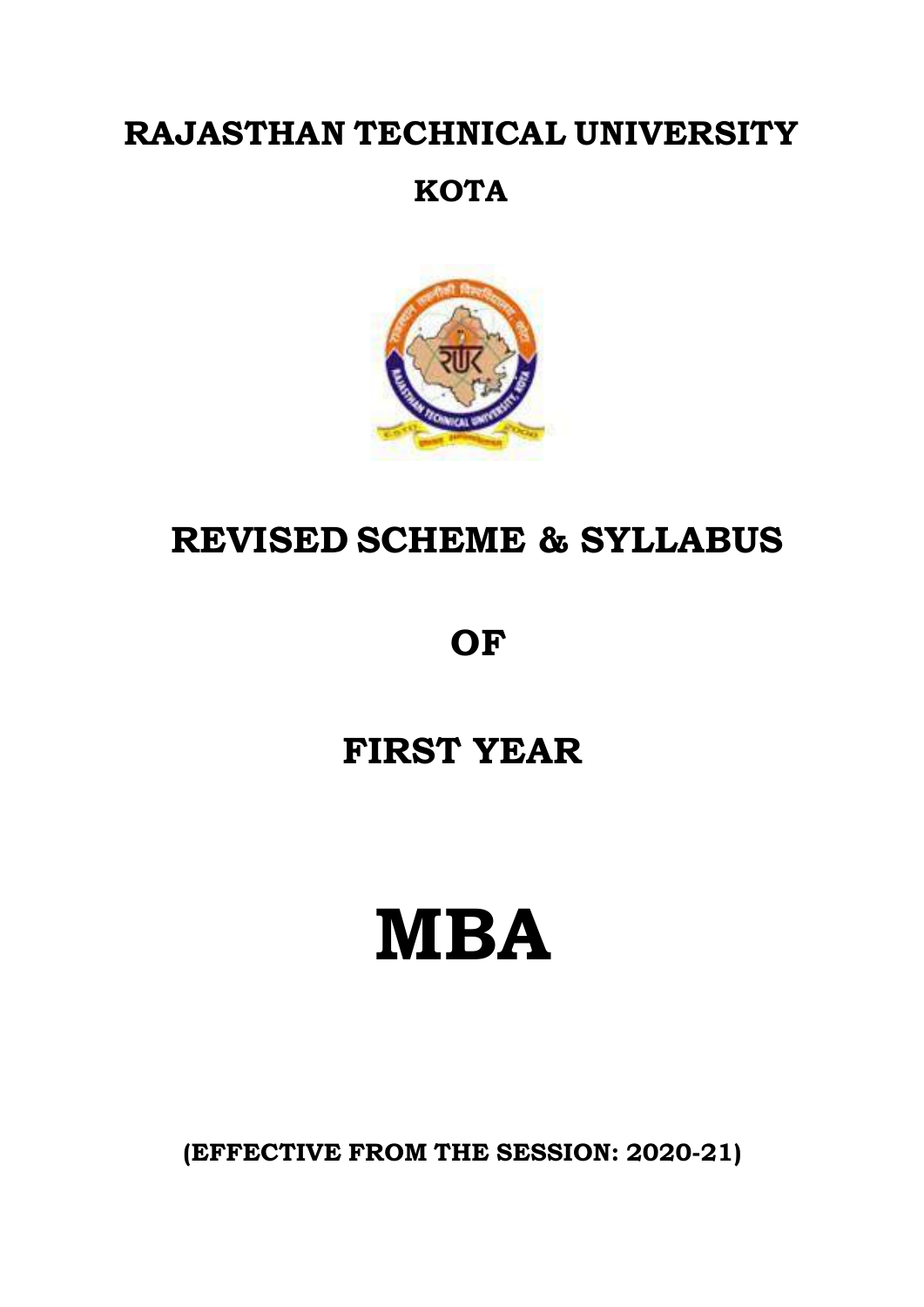# **MBA**

### **WITH DUAL SPECIALIZATION**

### **IN**

### **MARKETING**

**HUMAN RESOURCE**

**FINANCE**

**OPERATIONS & SUPPLY CHAIN**

**INFORMATION SYSTEMS**

**BUSINESS ANALYTICS**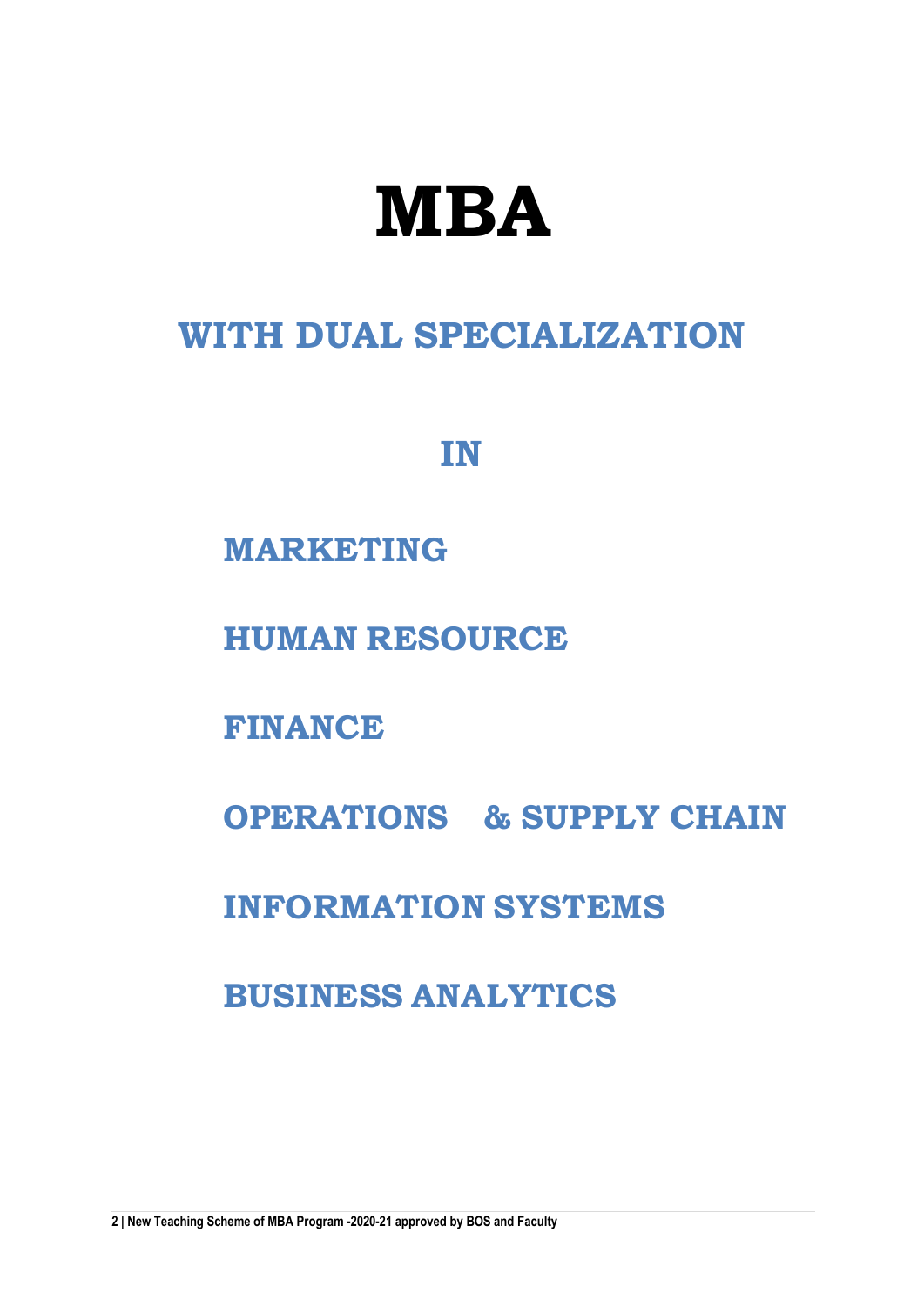### **SCHEME OF MBA PROGRAM**

- **1.** The Master of Business Administration (MBA) is 4 semesters program. The Program structure and credits for MBA have been taken as per AICTE guidelines and model Scheme based on the stakeholders needs and general structure of the program.
- **2.** Minimum number of classroom contact teaching credits for MBA is 96 credits and field work/ internship of 06 credits, thus the minimum number of credits for award of MBA course is 102 credits. Out of 96 credits, 54 credits are allotted for core courses and rest 42 credits for electives including laboratory work.
- **3.** The following shall be the scheme for teaching and examination of MBA Course for academic session 2020-21. The teaching scheme is given in terms of number of sessions for a course/lab work. Each session is of 90 minutes. There will be 5 days teaching in a week.

|           |                       |               |                                       |          | <b>No of Sessions</b> |                |          |                 |       |
|-----------|-----------------------|---------------|---------------------------------------|----------|-----------------------|----------------|----------|-----------------|-------|
| <b>SN</b> | <b>Course</b><br>Type | Paper<br>Code | <b>Paper Title</b>                    | Per      | Per                   | <b>Credits</b> | Internal | <b>External</b> | Total |
|           |                       |               |                                       | Semester | <b>Week</b>           |                |          |                 |       |
|           | <b>PCC</b>            | M-101         | Fundamentals of Management            | 24       | 2                     | 3              | 30       | 70              | 100   |
| 2         | <b>PCC</b>            | M-102         | <b>Managerial Economics</b>           | 24       | $\overline{2}$        | 3              | 30       | 70              | 100   |
| 3         | <b>PCC</b>            | M-103         | <b>Operations Management-I</b>        | 24       | 2                     | 3              | 30       | 70              | 100   |
| 4         | <b>PCC</b>            | M-104         | Marketing Management                  | 24       | 2                     | 3              | 30       | 70              | 100   |
| 5         | <b>PCC</b>            | M-105         | Information Technology for Managers   | 24       | $\overline{2}$        | 3              | 30       | 70              | 100   |
| 6         | <b>PCC</b>            | M-106         | Organizational Behavior               | 24       | $\overline{2}$        | 3              | 30       | 70              | 100   |
|           | <b>PCC</b>            | M-107         | Cost and Management Accounting        | 24       | $\overline{2}$        | 3              | 30       | 70              | 100   |
| 8         | <b>PCC</b>            | M-108         | Business Statistics and Analytics for | 24       | $\overline{2}$        | 3              | 30       | 70              | 100   |
|           |                       |               | Decision Making                       |          |                       |                |          |                 |       |
| 9         | <b>MCC</b>            | <b>MCC</b>    | <b>AUDIT COURSE</b>                   | 12       |                       | 0              | 30       | 70              | 100*  |
| 10        | <b>REW</b>            | M-109         | Seminar on Contemporary Issues        | 24       | $\overline{2}$        | 4              | 60       | 40              | 100   |
| 11        | <b>PCC</b>            | M-110         | Data Analytics Lab.                   | 24       | $\overline{2}$        |                | 60       | 40              | 100   |
| 12        | <b>PCC</b>            | M-111         | Business Communication Lab.           | 24       | $\mathfrak{p}$        |                | 60       | 40              | 100   |
| 13        | <b>SODECA</b>         |               | Social Outreach, Discipline & Extra   |          |                       |                |          | 100             | 100   |
|           |                       |               | <b>Curriculum Activities</b>          |          |                       |                |          |                 |       |
|           |                       |               | <b>Total for I Semester</b>           | 276      | 23                    | 27             | 420      | 780             | 1200  |

#### **FIRST SEMESTER MBA TEACHING SCHEME**

*\*Note: Marks of audit course will not be considered for credit purpose*

#### **SECOND SEMESTER MBA TEACHING SCHEME**

|    | Course        | Paper   |                                       | <b>No of Sessions</b> |                |                | Internal/               | External/               |       |
|----|---------------|---------|---------------------------------------|-----------------------|----------------|----------------|-------------------------|-------------------------|-------|
| SN | Type          | Code    | <b>Paper Title</b>                    | Per                   | Per            | <b>Credits</b> | <b>Minimum</b><br>Marks | <b>Minimum</b><br>Marks | Total |
|    |               |         |                                       | <b>Semester</b>       | Week           |                |                         |                         |       |
|    | <b>PCC</b>    | M-201   | <b>Legal and Business Environment</b> | 24                    | 2              | 3              | 30                      | 70                      | 100   |
| 2  | <b>PCC</b>    | M-202   | Corporate Strategy                    | 24                    | 2              | 3              | 30                      | 70                      | 100   |
| 3  | <b>PCC</b>    | M-203   | Quantitative Techniques               | 24                    | 2              | 3              | 30                      | 70                      | 100   |
| 4  | <b>PCC</b>    | M-204   | <b>Financial Management</b>           | 24                    | $\overline{2}$ | 3              | 30                      | 70                      | 100   |
| 5  | <b>PCC</b>    | M-205   | Human Resource Management             | 24                    | $\overline{2}$ | 3              | 30                      | 70                      | 100   |
| 6  | <b>PCC</b>    | M-206   | Marketing Research                    | 24                    | $\overline{2}$ | 3              | 30                      | 70                      | 100   |
| 7  | <b>PCC</b>    | M-207   | <b>Operations Management-II</b>       | 24                    | $\overline{2}$ | 3              | 30                      | 70                      | 100   |
| 8  | <b>PCC</b>    | M-208   | New Enterprise and Innovation         | 24                    | 2              | 3              | 30                      | 70                      | 100   |
|    |               |         | Management                            |                       |                |                |                         |                         |       |
| 9  | <b>MCC</b>    |         | <b>AUDIT COURSE</b>                   | 12                    |                | 0              | 30                      | 70                      | 100*  |
| 10 | <b>REW</b>    | M-209   | Mini-Project                          | 24                    | 2              |                | 60                      | 40                      | 100   |
| 11 | <b>PCC</b>    | M-210   | Business Ethics Lab.                  | 24                    | $\overline{2}$ |                | 60                      | 40                      | 100   |
| 12 | <b>PCC</b>    | $M-211$ | Managérial Computing Lab.             | 24                    | 2              |                | 60                      | 40                      | 100   |
| 13 | <b>SODECA</b> |         | Social Outreach, Discipline & Extra   |                       |                |                |                         | 100                     | 100   |
|    |               |         | <b>Curriculum Activities</b>          |                       |                |                |                         |                         |       |
|    |               |         | <b>Total for II Semester</b>          | 276                   | 23             | 27             | 420                     | 780                     | 1200  |

*\*Note: Marks of audit course will not be considered for credit purpose*

**4.** The first year of the MBA Program provides the incoming students, a thorough grounding in the basic and functional disciplines and courses are delivered with managerial focus. The first-year courses in the core curriculum are common to all students, and are aimed at providing contextual understanding, conceptual knowledge, analytical skills, tools and techniques, social, cultural, and environmental sensitivity. This will enable them to enter any stream of management when they embark upon a career, regardless of the choice of specialization they make in the second year.

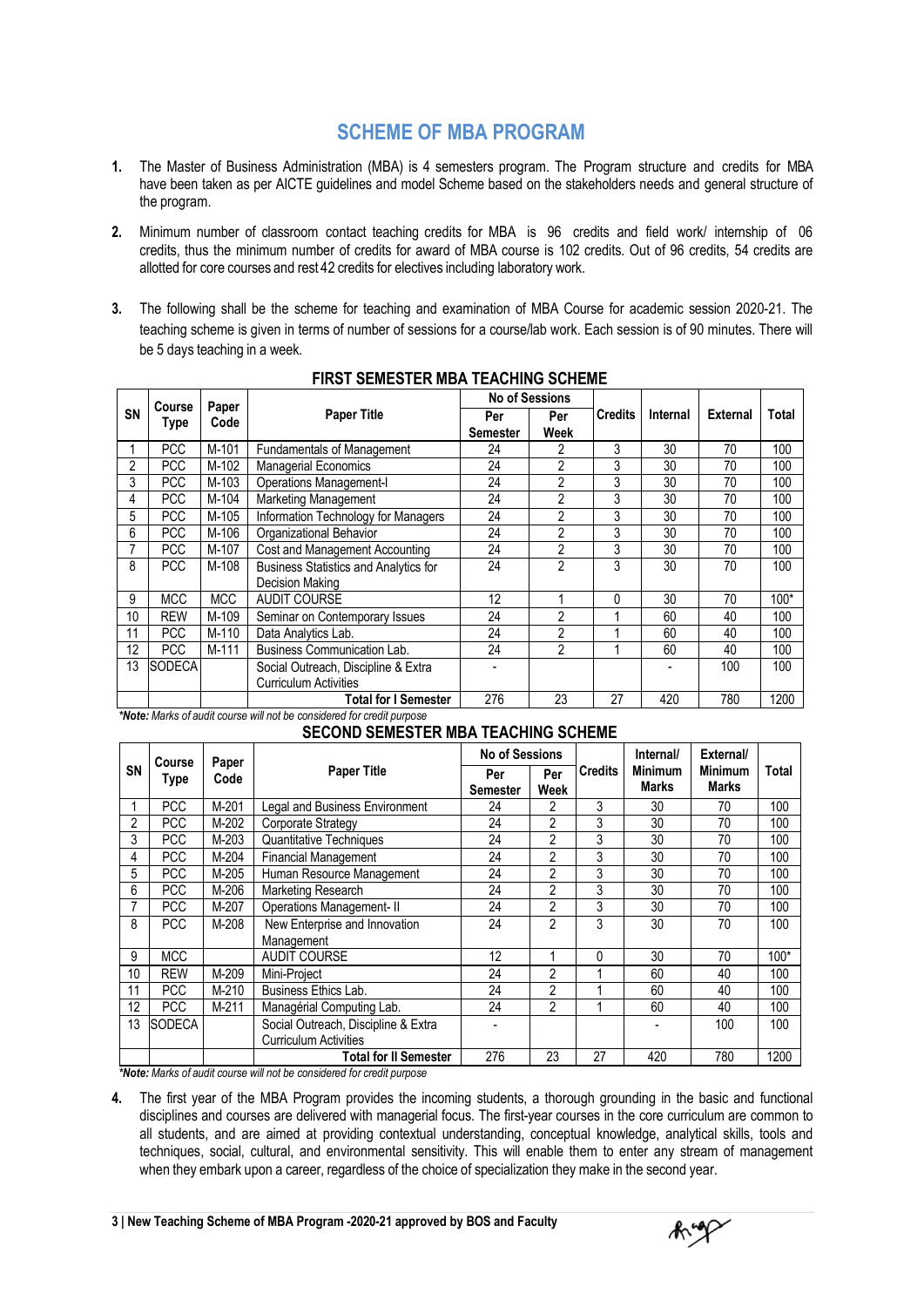**5.** All first-year courses are compulsory. The duration of external examination for each paper would be 3 hours. The minimum passing marks in each course will be 40% in each individual component of internal and external separately. A student must obtain 50% marks in aggregate in individual course for qualifying and to obtain pass grade.

#### **6. Laboratory Work:**

- **6.1** M-109/M-110/M-210/M-211: There shall be regular assessment of students in which internal assessment would be done by the concerned teachers taking the lab. A batch of 60 students is to be divided into 4 groups of 15 students per group for conducting lab classes. Each group is assigned a teacher for conducting the lab and assessment of the students will be done by the teacher out of 60 marks. The assessment of 40 marks shall be done by the external examiner appointed by the Head of the department in consultation with Director/Principal of the college.
- **6.2** The sessional examination for M-109/M-110/M-210/M-211 shall be conducted at the end of semester before theory examinations and schedule shall be notified in the MBA timetable by the RTU.
- **7.** The evaluation of academic performance is based on internal assessment of the following components The distribution of internal assessment marks will be:

| SN | <b>COMPONENT</b>                              | <b>MARKS</b> |
|----|-----------------------------------------------|--------------|
|    | Term Test (Minimum two tests for each course) | 10           |
| 2  | Assignments/ Quiz/Case analysis               | 05           |
| 3  | Project Work/ Term Paper                      | 10           |
| 4  | Class Participation and attendance            | 05           |
|    | TOTAL                                         | 30           |

**8.** A systematic record for the award of internal assessment marks shall be maintained in the department signed by the faculty member concerned and counter signed by the Head of the Department. This type of assessment shall be done for all the four semesters.

#### **9. Seminar on Contemporary issues (M-109)**

- **9.1** In first semester, the students are required to take seminar on contemporary issues. The faculty members will assign contemporary issues concerning with Indian Corporate sector like, merger & acquisition, current economic issues, global interface, stock market developments, new HR initiatives, recent trends in marketing trends etc, to the students.
- **9.2** The students will prepare seminar under guidance of faculty members allotted by the Director/ Principal /Head of Department of the institute. There will be regular internal assessment and regular classroom interactions as per the number of sessions allotted to it.
- **9.3** The student will submit written report of seminar work, prepared individually and shall make an oral presentation before a panel consisting of internal and external examiner (Preferably from Industry) appointed by Director/Principal/HOD. The assessment of 40 marks shall be done by the external examiner appointed by the Head of the department in consultation with Director/Principal of the college.
- **9.4** The average number of pages in the report shall be 40 and should be typed by student himself. The format of the report is to be provided to students by the institute.

#### **10. Mini-Project (M-209)**

- **10.1** The Student should be able to identify the issues and challenge of the industry and is able to prepare report on the application of emerging technologies in the selected industry.
- **10.2** In second semester, the students are required to take one industry as per his/her interest, for analysis and prepare a project report. Preference should be given on the application of emerging technologies in the selected industry.
- **10.3** The students will prepare project report under guidance of faculty members allotted by the Director/ Principal /Head of Department of the institute. There will be regular internal assessment and regular classroom interactions as per the number of sessions allotted to it.
- **4 | New Teaching Scheme of MBA Program -2020-21 approved by BOS and Faculty**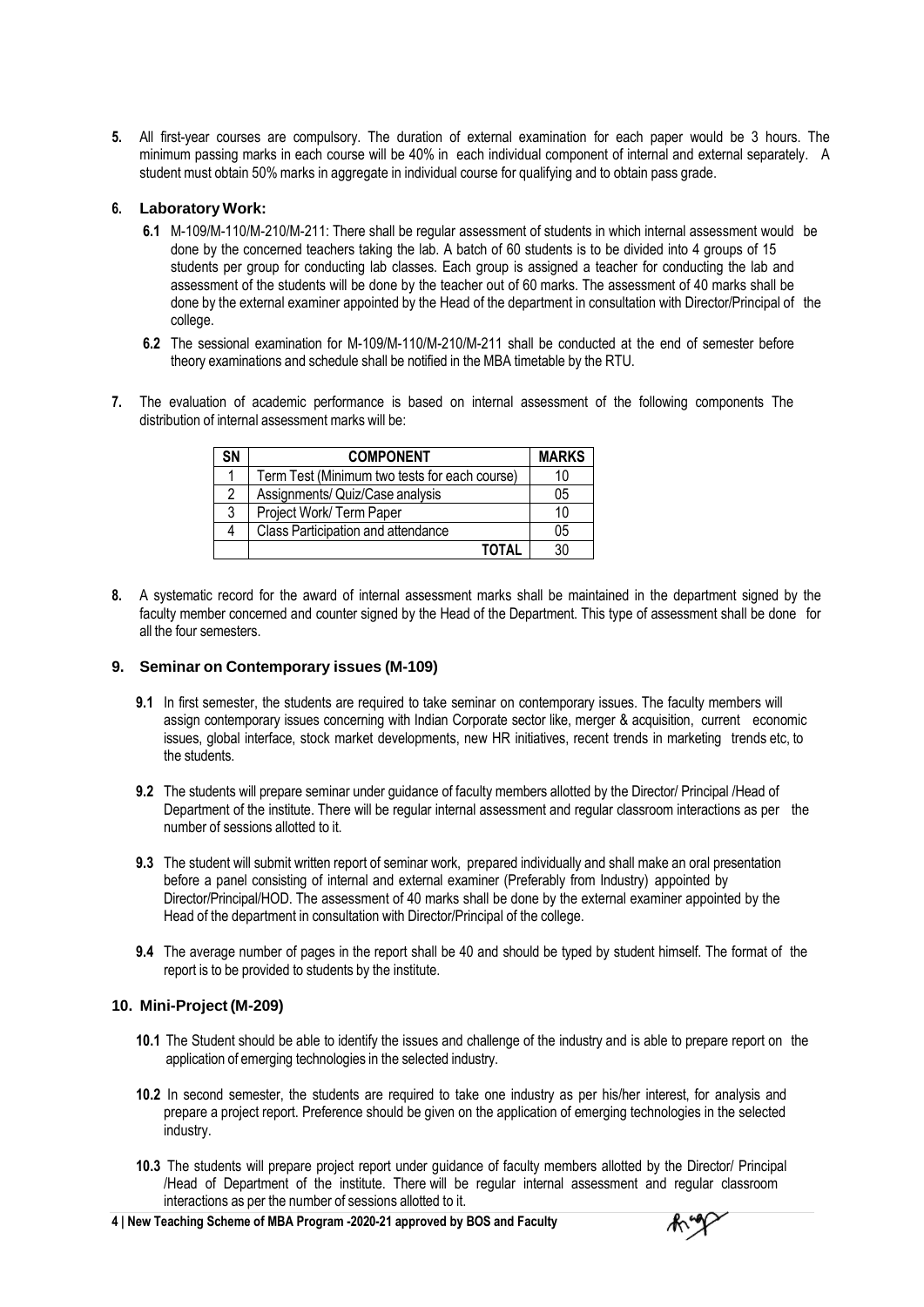- **10.4** The student will submit written report of project work, prepared individually, and shall make an oral presentation before a panel consisting of internal and external examiner (Preferably from Industry) appointed by Director/Principal/HOD. The assessment of 40 marks shall be done by the external examiner appointed by the Head of the department in consultation with Director/Principal of the college.
- **10.5** The average number of pages in the report shall be 40 and should be typed by student himself. The format of the report is to be provided to students by the institute.

#### 11 **Summer Training Work/Internship**

- **11.1** Summer Training Project offers an opportunity to put learning into practice and it also serves as an important experiential channel for students to move towards finalizing their preferences on various specializations.
- **11.2** At the end of the second semester examination, it is mandatory for every student of MBA to undergo on-the- job practical training in any manufacturing, service or financial organization. The training will be of 6 to 8 weeks duration. The college/institute will facilitate this compulsory training for students.
- **11.3** During the training, the student is expected to learn about the organization and analyze and suggest solutions to a live problem. The objective is to equip the students with the knowledge of actual functioning of an organization and problems faced by them for exploring feasible solutions.
- **11.4** During the course of training, the organization (where the student is undergoing training) may assign a problem/project to the student.
- **11.5** The student, after the completion of training will submit a report to the College/Institute which will form part of the third semester examination. The report must be submitted by the end of September 30. The report (based on training and the problem/project studied) prepared by the student will be known as Summer Training Report. It should reflect in depth study of an organization where the student undergoes training.
- **11.6** One comprehensive chapter must be included about the organization where the student has undergone training. This should deal with brief history of the organization, its structure, performance products/services and problem faced. This chapter will form part 1 of the report. Part 2 of the report will contain the study of problem undertaken during training. The average size of report ordinarily will be of minimum 100 pages in standard font size (12) and double spacing. Two neatly typed (one sided only) and soft bound copies of the report will be submitted to the College/Institute. The report will be typed on A-4 size paper.
- **11.7** The report will have three certificates, one by the Head of the Department, another by the Faculty guide and third one from reporting officer of the organization where the student has undergone training. These three certificates should be attached in the beginning of the report.
- **11.8** The Summer Training Project Report carry 200 marks and will be evaluated by two examiners (external and internal). The evaluation will consist of (1) Project Report evaluation (2) Project Presentation and Viva Voce. The Project Report evaluation will comprise of 120 sessional marks and would be evaluated by internal project guide. The Presentation and Viva Voce would comprise of 80 marks and would be evaluated by two examiners (1 external and 1 internal).
- **11.9** The external examiner will be appointed by University from the panel proposed by BOS and approved by DEAN/HVC, RTU. **The concerned institute will bear the travelling, remuneration, DA and other incidental expenditure of external examiner with recourse to RTU.**
- **11.10** Only such person will evaluate the project report who has minimum three years of experience of teaching MBA classes in a College/University.
- **11.11** The parameters on which external evaluation would be carried out are as under:

|    | <b>Project Report External Evaluation: Evaluation Criteria</b> |                |                     |      |                  |              |  |
|----|----------------------------------------------------------------|----------------|---------------------|------|------------------|--------------|--|
| SN |                                                                | Unsatisfactory | <b>Satisfactory</b> | Good | <b>Excellent</b> | <b>Score</b> |  |
|    |                                                                |                |                     |      | 16               |              |  |
|    | Understanding of Objectives with topic                         |                |                     |      |                  |              |  |
|    | Understanding of Reliance of topic                             |                |                     |      |                  |              |  |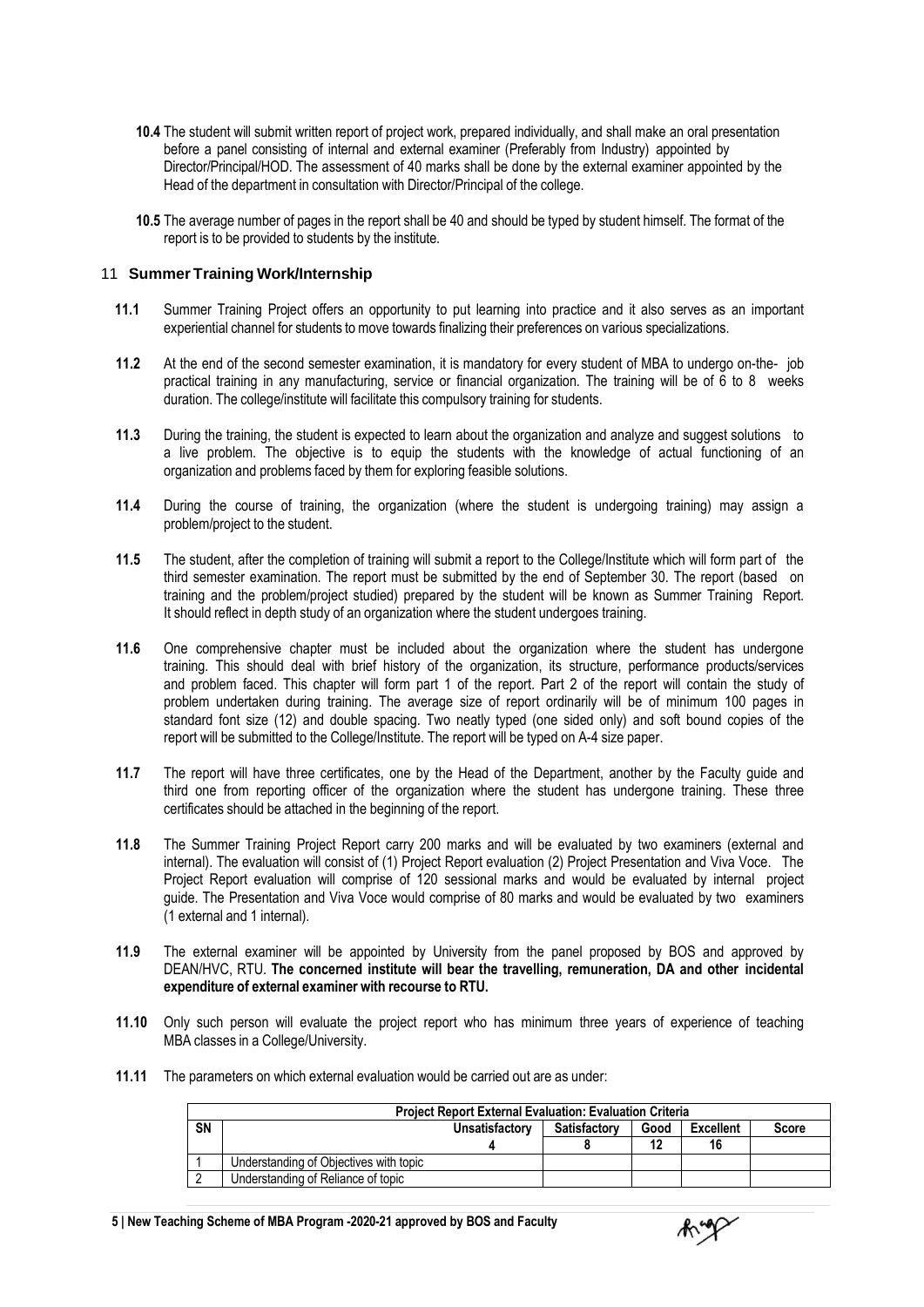| ◠ | Interpretation & Analysis |  |  |  |
|---|---------------------------|--|--|--|
|   | Presentation              |  |  |  |
|   | handling<br><b>Query</b>  |  |  |  |

- **11.12** It is mandatory that the student will make presentation in the presence of teachers and students. The student is expected to answer to the queries and questions raised in such a meeting.
- **11.13** The student shall prepare the Summer Training Report as per the format given in the Summer Training Manual as prescribed by the University
- **11.14** The students will also be required to submit a completed feedback form from these summer organizations.
- **12** The specialization once selected in third semester would continue in fourth semester also. The university shall offer following specialization in various functional areas:
	- **A. FinancialManagement**
	- **B. MarketingManagement**
	- **C.** Human Resource Management
	- **D. Operations and Supply Chain Management**
	- **E. Information Systems**
	- **F. Business Analytics**
- **13** The credits of SODECA may be kept over and above the minimum number of credits for award of MBA course.
- **14 Audit Courses:** In addition to the core and elective courses, students can take one audit course in each semester covering subjects of developing desired attitude among the learners. The enrolment in a such a course will permit a student to attend the without being evaluated for credit. These courses will be termed as MBA Common Courses.

College can offer any two audit courses per semester from the list of approve audit courses. The same can be facilitated through seminars, workshop, Industry visits, assignments, case studies, MOOC's platform.

|                | <b>MBA Common Courses (Audit Courses):</b>                |  |  |  |
|----------------|-----------------------------------------------------------|--|--|--|
| SΝ             | Course Title                                              |  |  |  |
|                | English for Research Paper Writing                        |  |  |  |
| $\overline{2}$ | Disaster Management                                       |  |  |  |
| 3              | Sanskrit for Technical Knowledge                          |  |  |  |
| 4              | <b>Value Education</b>                                    |  |  |  |
| 5              | Constitution of India                                     |  |  |  |
| 6              | Pedagogy Studies                                          |  |  |  |
| 7              | Stress Management by Yoga                                 |  |  |  |
| 8              | Personality Development through Life Enlightenment Skills |  |  |  |
| 9              | Indian Ethos and Business Ethics                          |  |  |  |
| 10             | <b>Corporate Social Responsibility</b>                    |  |  |  |

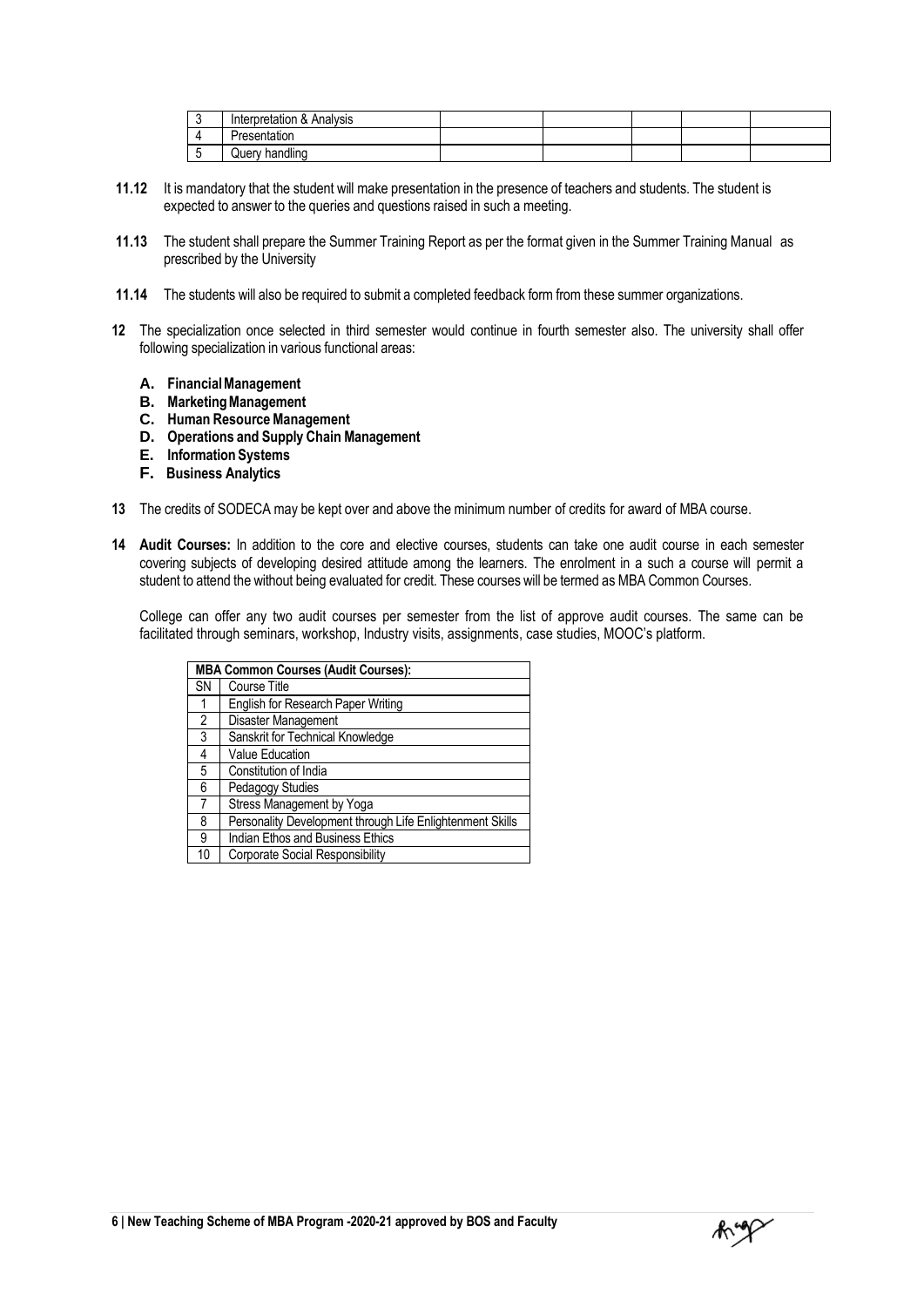# **RAJASTHAN TECHNICAL UNIVERSITY**

### **KOTA**



### **DETAILED SYLLABUS**

### **OF**

### **FIRST YEAR**

# **MBA**

**WITH DUAL SPECIALIZATION**

**IN**

**MARKETING, HUMAN RESOURCE, FINANCE, OPERATIONS & SUPPLY CHAIN, INFORMATION SYSTEMS, BUSINESS ANALYTICS**

### **EFFECTIVE FROM THE SESSION: 2020-21**

**7 | Syllabus of I and II Semester MBA 2020-2021 approved by BOS and FOMS**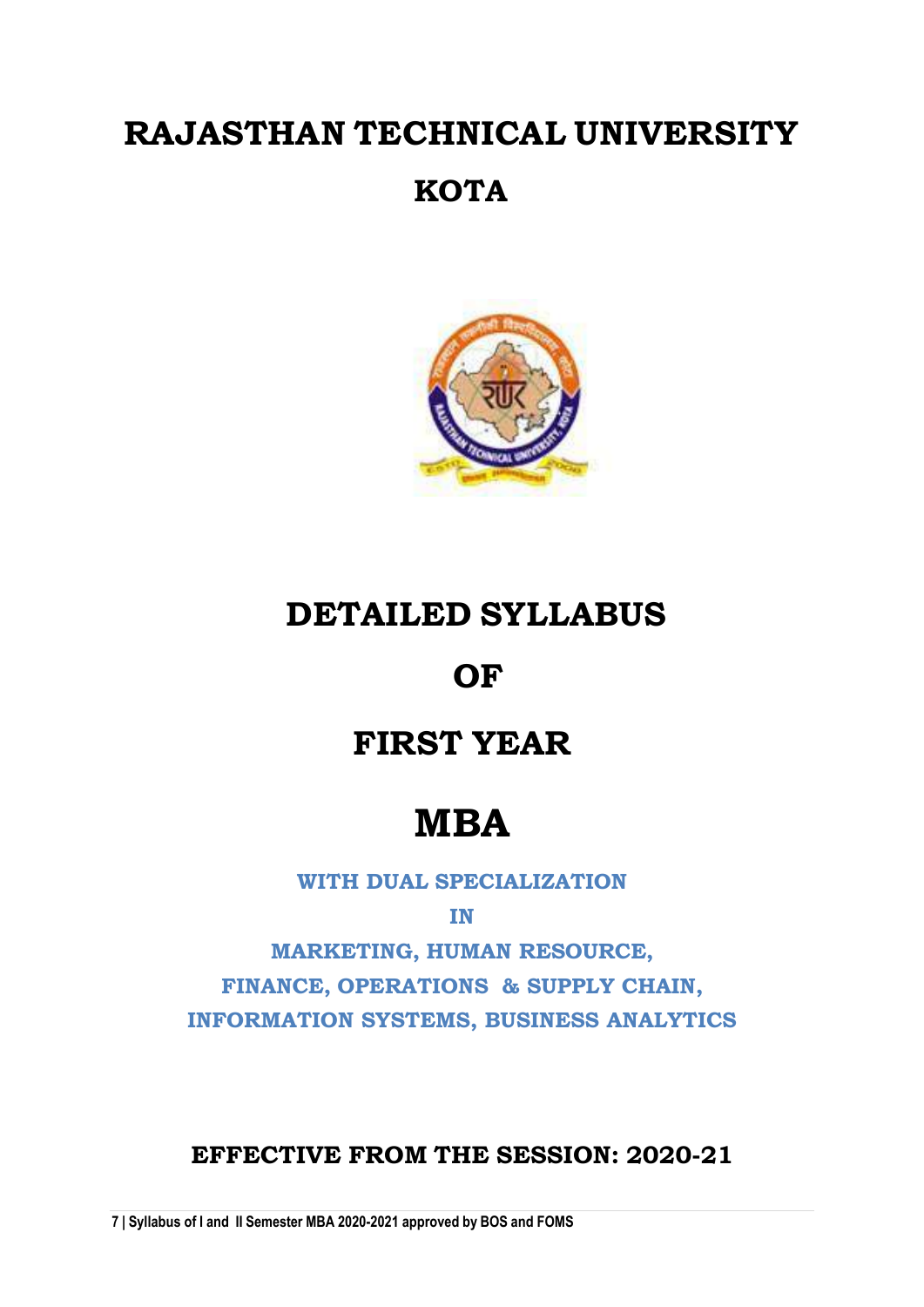| M- |                                                                       |  |
|----|-----------------------------------------------------------------------|--|
|    |                                                                       |  |
|    |                                                                       |  |
|    |                                                                       |  |
|    |                                                                       |  |
|    |                                                                       |  |
|    |                                                                       |  |
|    |                                                                       |  |
|    |                                                                       |  |
|    |                                                                       |  |
|    |                                                                       |  |
|    |                                                                       |  |
|    |                                                                       |  |
|    |                                                                       |  |
|    |                                                                       |  |
|    |                                                                       |  |
|    |                                                                       |  |
|    |                                                                       |  |
|    |                                                                       |  |
|    |                                                                       |  |
|    |                                                                       |  |
|    | SOCIAL OUTREACH, DISCIPLINE & EXTRA CURRICULAR ACTIVITIES (SODECA) 28 |  |
|    |                                                                       |  |
|    |                                                                       |  |
|    |                                                                       |  |
|    |                                                                       |  |
|    |                                                                       |  |
|    |                                                                       |  |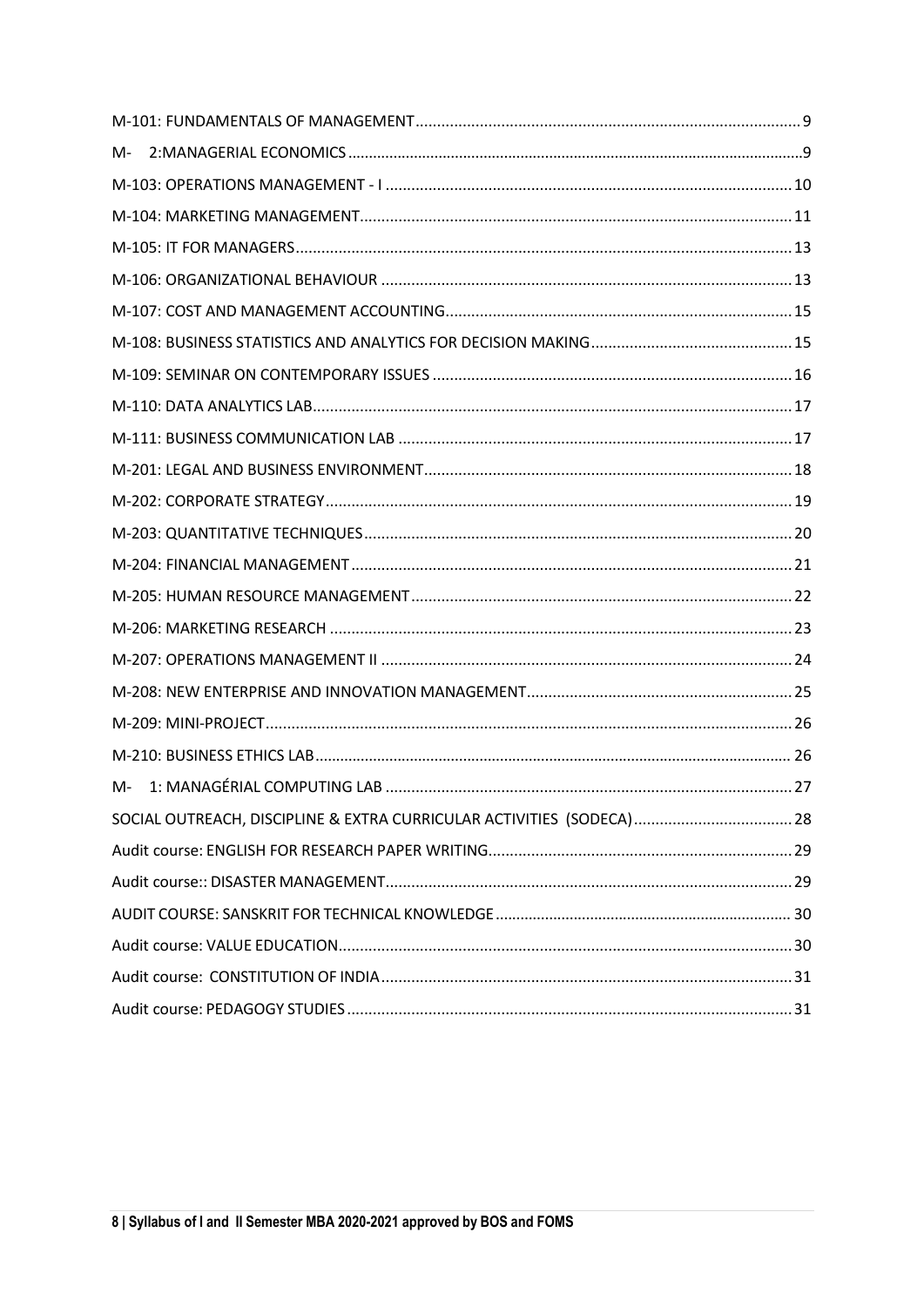|                   |                 |                                                                                                          | <b>M-101: FUNDAMENTALS OF MANAGEMENT</b>                                                                                                                                                                     |                 |  |  |  |  |
|-------------------|-----------------|----------------------------------------------------------------------------------------------------------|--------------------------------------------------------------------------------------------------------------------------------------------------------------------------------------------------------------|-----------------|--|--|--|--|
| <b>OBJECTIVES</b> |                 | To familiarize students with the basic concepts, principles, and practices of management.<br>$1_{\cdot}$ |                                                                                                                                                                                                              |                 |  |  |  |  |
|                   |                 | $2^{1}$                                                                                                  | To gain an understanding of the historical development of management theories and the implications for                                                                                                       |                 |  |  |  |  |
|                   |                 |                                                                                                          | the management of any organization.                                                                                                                                                                          |                 |  |  |  |  |
|                   |                 | 3.                                                                                                       | To help students identify and imbibe the key competencies needed to be an effective manager and                                                                                                              |                 |  |  |  |  |
| <b>LEARNING</b>   |                 | 1.                                                                                                       | resolve any management problem when presented<br>Understand the history and concepts related to Business Management.                                                                                         |                 |  |  |  |  |
| <b>OUTCOMES:</b>  |                 | 2.                                                                                                       | Demonstrate the roles, skills, and functions of management.                                                                                                                                                  |                 |  |  |  |  |
|                   |                 | 3.                                                                                                       | Apply knowledge of Principles and Practices of Management to diagnose and solve organizational problems                                                                                                      |                 |  |  |  |  |
|                   |                 |                                                                                                          | and develop optimal managerial decisions.                                                                                                                                                                    |                 |  |  |  |  |
|                   |                 | 4.                                                                                                       | Learn from the management practices of Business leaders, the art of management.                                                                                                                              |                 |  |  |  |  |
|                   |                 |                                                                                                          | <b>SECTION-A</b>                                                                                                                                                                                             |                 |  |  |  |  |
| <b>UNIT</b>       |                 |                                                                                                          | <b>COURSE DESCRIPTION</b>                                                                                                                                                                                    | <b>SESSIONS</b> |  |  |  |  |
| L                 |                 |                                                                                                          | Basic Concepts of Management: Management an Overview- Concept, Functions, Scope and                                                                                                                          | 4               |  |  |  |  |
|                   |                 |                                                                                                          | Significance of Management, Managerial Roles, Managerial Skills, Schools of Management Thought:                                                                                                              |                 |  |  |  |  |
|                   |                 |                                                                                                          | Classical Perspective- Scientific Management, Administrative Management, Bureaucratic Management;                                                                                                            |                 |  |  |  |  |
| Ш                 |                 |                                                                                                          | Behavioral Perspective; Systems and Contingency Approach for understanding organizations.                                                                                                                    |                 |  |  |  |  |
| Ш                 |                 |                                                                                                          | Contribution of Management Thinkers: Kautilya, Peter Drucker, C.K. Prahlad and Herbert Simon.<br><b>Fundamentals of Planning:</b> Essentials of Planning, Objectives, Strategies, Policies; Decision making. | 3               |  |  |  |  |
| IV                |                 |                                                                                                          | Fundamentals of Organizing: Organizing - Nature and purpose, Departmentation, Span of Management,                                                                                                            | $\frac{3}{3}$   |  |  |  |  |
|                   |                 |                                                                                                          | Line and Staff authority, Centralization and Decentralization.                                                                                                                                               |                 |  |  |  |  |
| ۷                 |                 |                                                                                                          | Staffing: Human resource Management and Selection, Selection Process, Techniques of Selection-Tests                                                                                                          | 2               |  |  |  |  |
|                   | and Interviews. |                                                                                                          |                                                                                                                                                                                                              |                 |  |  |  |  |
| VI                |                 |                                                                                                          | Directing and Leading: Effective Directing, Supervision, Leadership-Concept, Styles and Theories-Trait                                                                                                       | 3               |  |  |  |  |
|                   |                 |                                                                                                          | Theory, Behavioral Theories, Contingency Theories.                                                                                                                                                           |                 |  |  |  |  |
| VII               |                 |                                                                                                          | Controlling and Coordinating: Control- Concept, Types and Process, Techniques of Controlling.                                                                                                                | 2               |  |  |  |  |
|                   |                 |                                                                                                          | Coordination-Concept, Importance, Principles and Techniques of Coordination.                                                                                                                                 |                 |  |  |  |  |
| VIII              |                 |                                                                                                          | Management Practices of: Dhirubhai Ambani, Narayan Murthy, Azim Premji, Ratan Tata, Steve Jobs, Bill                                                                                                         | 4               |  |  |  |  |

**SECTION B**

#### **At least one Case study/Problem from each UNIT Questionswill be case/inferences/application based**

#### **PRACTICAL COMPONENT:**

Gates.

- Studying organizational structures of any 10 companies and classifying them into different types of organizations which are studied above and justifying why such structures are chosen by those organizations.
- Preparing the leadership profiles of any 5 business leaders and studying their leadership qualities.
- Conducting Role plays on each function of Management.
- Preparing presentations on management practices of business leaders.
- Assigning group tasks to be accomplished in stipulated time.

*Note: Faculty can either identify the organizations / leaders or students can be allowed to choose the same.*

#### **BOOKS RECOMMENDED:**

- 1 Weihrich, Heinz and Koontz, Harold. Management A Global and Entrepreneurial Perspective. McGraw Hill.
- 2 Koontz. Essentials for Management: An International Perspective. Tata McGraw-Hill.
- 3 Robbins, Stephen P., Decenzo, David, A. Essentials of Management. Pearson Education.
- 4 Bhat. Management: Principles, Processes and Practices. Oxford University Press.<br>5 PC Tripathi and PN Reddy. "Principles of Management". Tata McGraw-Hill. Fifth E
- 5 PC Tripathi and PN Reddy, "Principles of Management", Tata McGraw-Hill, Fifth Edition.<br>6 Drucker. Peter. The Practices of Management. Allied Publishers.
- Drucker, Peter. The Practices of Management. Allied Publishers.
- James AF *Stoner*, R. Edward Freeman, Daniel R. Gilbert, "Management", Prentice Hall International.

#### **LIST OF JOURNALS / PERIODICALS / MAGAZINES / NEWSPAPERS**

1. Harvard Business Review

**LEARNING**

- 2. Vikalpa: The Journal of Decision Makers, Journal of IIM, Ahmedabad
- 3. SANKALPA: Journal of Management & Research
- 4. Business India / Business Today / Business World/Effective Executive

#### **M-102:MANAGERIAL ECONOMICS**

**OBJECTIVES** 1. To develop analytical skills related to economic theories in business contexts.

- 2. To analyze the demand and supply conditions and assess the position of a company.<br>3. To design competitive strategies according to the natures of products and the structure
- To design competitive strategies according to the natures of products and the structures of the markets.
- 4. To formulate and apply the right economic tools for business decision-making.
- 1. Assess critically the main determinants of demand and supply of the firm.

3. Appraise emerging issues in economics at the national and international levels.

y

**OUTCOMES:** 2. Apply the tools of economic theory to explain optimal production and pricing decisions by the firm in each market structure.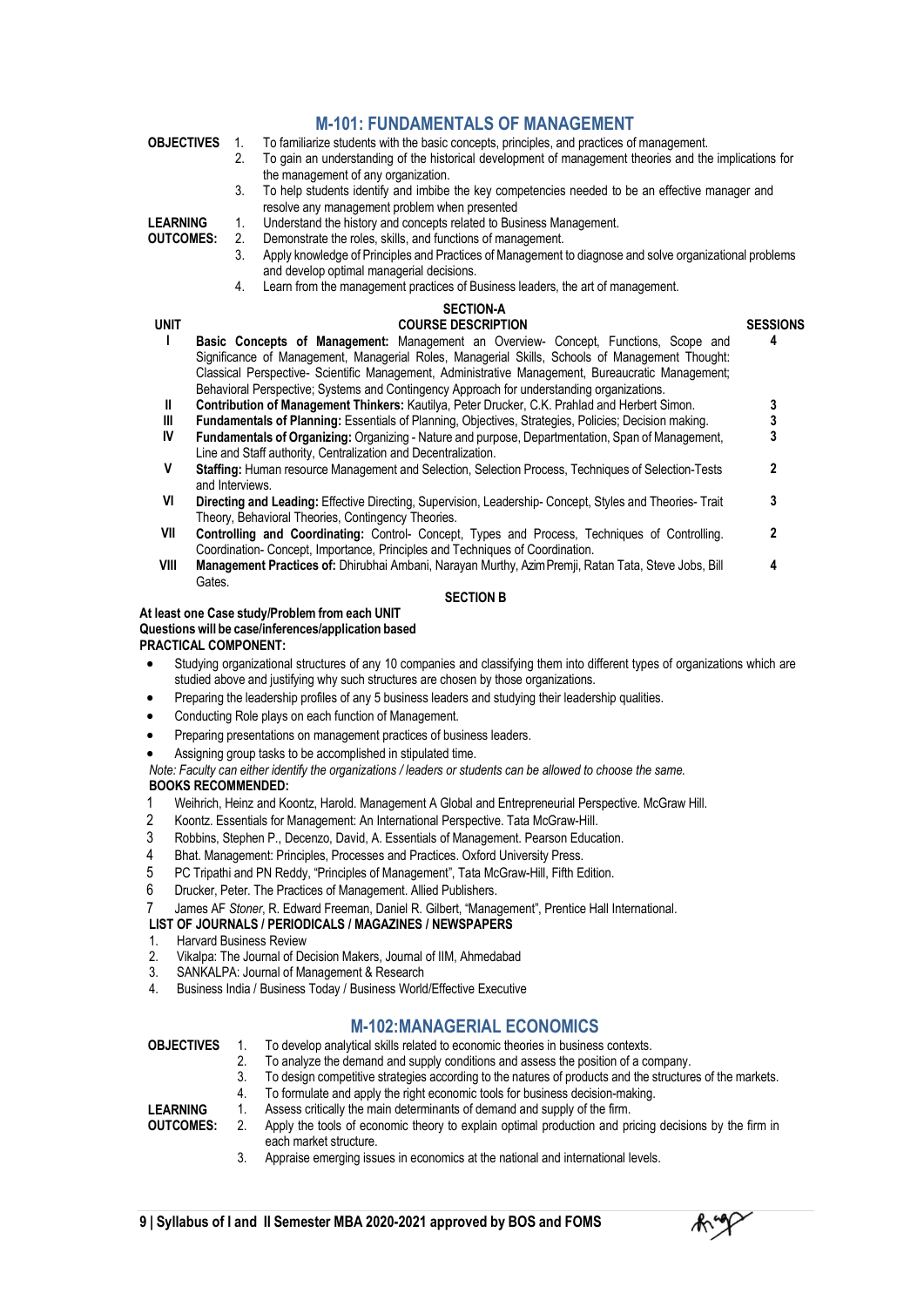4. Analyze mechanism by which the total amount of resources possessed by a firmware allocated among alternative uses.

#### **SECTION A**

| <b>UNIT</b> | <b>COURSE DESCRIPTION</b>                                                                                                                                                                                                                                                                                                                                                                                                                                 | <b>SESSIONS</b> |
|-------------|-----------------------------------------------------------------------------------------------------------------------------------------------------------------------------------------------------------------------------------------------------------------------------------------------------------------------------------------------------------------------------------------------------------------------------------------------------------|-----------------|
| L           | Introduction to Managerial Economics: Managerial Economics: Meaning, Nature, Scope, &<br>Significance. Relationship of Managerial Economics with Statistics.                                                                                                                                                                                                                                                                                              | 3               |
| Ш           | <b>Fundamental Concepts:</b> Opportunity Costs, Incremental Principle, Time perspective, Discounting and<br>Equi-Marginal principles. Theory of the Firm: Firm and Industry.                                                                                                                                                                                                                                                                              | 3               |
| III         | Demand and Supply Analysis: Theory and Law of Demand, Individual and Market Demand,<br>Determinants of Demand, Concept of Elasticity of Demand, Types of elasticity of demand, Uses of<br>elasticity of demand for Managerial decision making, Measurement of elasticity of demand. Concept of<br>Demand Forecasting, Methods - Qualitative and Quantitative (basic concepts only).<br>Supply – Law of Supply, Its determinants and Elasticity of supply. | 3               |
| IV          | Cost Analysis and Pricing Approach: Cost - Concept and Types of Costs, Short Run Cost Analysis<br>- Fixed, Variable, Total, Average and Marginal Cost Curves. Long Run Cost Analysis - Economies and<br>Diseconomies of Scale, Factors affecting cost at Micro-level. Full cost pricing, Product line pricing,<br>Product lifecycle pricing. Pricing Strategies: Price Skimming, Penetration Pricing, Differential Pricing,<br>Promotional Pricing, etc.  | 4               |
| V           | Production and Utility analysis: Concepts, production function with one variable input - Law of<br>Variable Proportions. Production function with two variable inputs and Laws of returns to scale.<br>Consumer behavior and Surplus. Marginal Utility Analysis, Economies of scale.                                                                                                                                                                      | 4               |
| VI          | Market structure and pricing practices: Perfect Competition: Features, Pricing under perfect<br>competition. Monopoly: Features, Pricing under monopoly. Price Discrimination. Monopolistic<br>Competition: Features, Pricing under monopolistic competition, Product differentiation. Oligopoly:<br>Features, Kinked demand Curve, Cartels, Price leadership.                                                                                            | $\mathbf{2}$    |
| VII         | Concepts of National Income, Index Number and Business Cycle: National Income- Concept,<br>GNP.NNP.GDP.PCI Methods and difficulties in Measurement of National Income.<br>Review of index Number-Meaning, Importance and Limitations.<br>Meaning and Features of Business Cycles, Phases of Business Cycles                                                                                                                                               | 3               |
| VIII        | Profits: Determinants of Short-term & Long-term profits. Classification - Measurement of Profit.<br>Break Even Analysis - Meaning, Assumptions, Determination of BEA, Limitations, Uses of BEA in<br>Managerial decisions.                                                                                                                                                                                                                                | $\mathfrak z$   |
|             | <b>SECTION B</b>                                                                                                                                                                                                                                                                                                                                                                                                                                          |                 |

#### **At Least one Case Study from each UNIT. Questions will be case/inferences/application based PRACTICAL COMPONENT**

- Assessing the Impact of Social Media on the demand of a product/Services.
- Mini project may be given to students to assess the long-term and short-term cost incurred for producing goods/services
- Considering an industry and analyzing its features, and pricing strategies implemented by any two rivalry firms.
- Considering an industry and critically analyzing the impactof COVID 19 on business cycle
- Preparing a project proposal for a new business venture to understand the BEP using real time data.

#### **BOOKS RECOMMENDED:**

- 1. D.N.Dwivedi, Managerial Economics, Vikas Publishing House, Eighth Edition.
- 2. D. M. Mithani, Managerial Economics Theory and Application, Himalaya Publishing House, Eighth Edition.
- 3. Damodaran. Managerial Economics. Oxford University Press, second Edition.
- Keat/ Banerjee, Managerial Economics: Economic Tools for Today's Decision Makers, Pearson Education, Seventh Edition.
- 5. Petersen, H. Craig., Lewis and Jain. Managerial Economics. Pearson Education, Fourth Edition.
- 6. Geetika, PiyaliGhosh, Purba Roy Chowdhury, Managerial Economics, McGraw-Hill Education, Third Edition.

#### 7. Gillespie, Business Economics, Oxford University Press, Second Edition.

- **LIST OF JOURNALS/PERIODICALS/MAGAZINES/NEWSPAPERS**
- 1. Margin- The Journal of Applied Economic Research
- 2. South Asia Economic Journal
- 3. Global Journal of Emerging Market Economics
- 4. Asian Journal of Management Cases
- 5. Economic Times Newspaper

#### **M-103: OPERATIONS MANAGEMENT - I**

- **OBJECTIVES** 1. To acquire a set of skills and tools to improve Productivity to get competitive advantage through operations. 2. To comprehend planning, creation and management of resource capabilities used by a business to make
	- services or products.
	- 3. To analyze service operations system and its relationship with all other functions and activities in the organization.
- **LEARNING** 1. Understand the different process technologies

**OUTCOMES:** 2. Identify similarities and differences between products and services and basic manufacturing process.

3. Acquire the knowledge of Demand Forecasting and its techniques

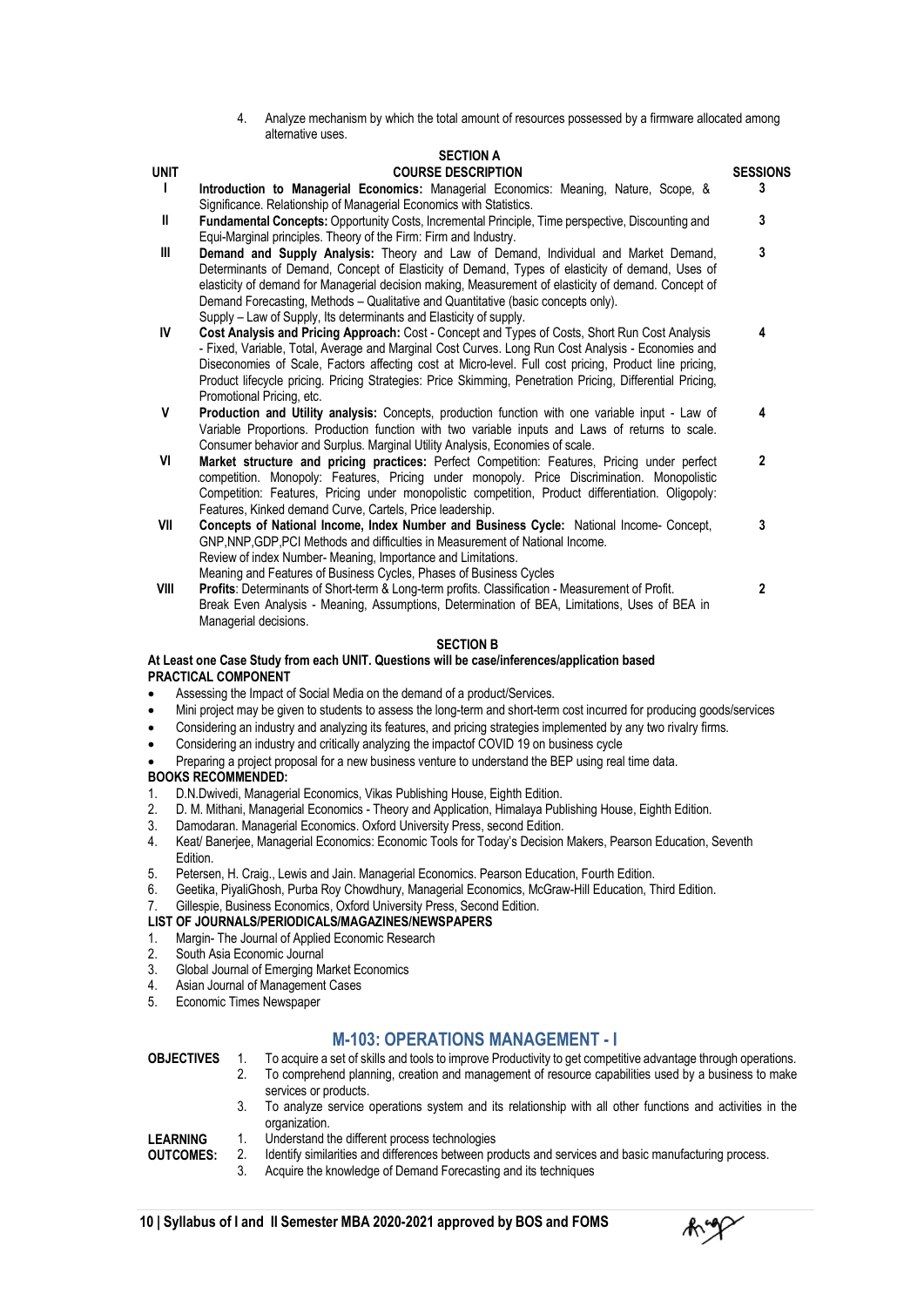4. Understand the importance of stores management and different techniques of inventory control.

|              | 4.<br>Understand the importance of stores management and different techniques of inventory control.<br><b>SECTION-A</b>                                                                                                                                                                                                                                                                                         |                 |
|--------------|-----------------------------------------------------------------------------------------------------------------------------------------------------------------------------------------------------------------------------------------------------------------------------------------------------------------------------------------------------------------------------------------------------------------|-----------------|
| <b>UNIT</b>  | <b>COURSE DESCRIPTION</b>                                                                                                                                                                                                                                                                                                                                                                                       | <b>SESSIONS</b> |
| L            | Operations Management: Introduction, Scope of Operations Management, Operations Management and<br>Decision Making, Historical Evolution of Operations Management, Key Issues for Today's Business<br>Operations. Competitiveness, Strategy, and Productivity, Mission and Strategies, Operations Strategy,<br>Implications of Organization Strategy for Operations Management, Productivity and its improvement | $\overline{2}$  |
| $\mathbf{I}$ | Demand Management and Forecasting; Need, objectives, Approaches to Forecasting, Qualitative and,<br>Quantitative Methods, Forecasts Based on Time-Series Data, Associative Forecasting Techniques, Other<br>Techniques: Focus Forecasting,                                                                                                                                                                      | 4               |
|              | Web-Based Forecasting-Collaborative planning, Forecasting, and Replenishment (CPFR). Accuracy and<br>monitoring the forecast.                                                                                                                                                                                                                                                                                   |                 |
| Ш            | Product and Service Design: Introduction, Reasons for Product/ Service Design or Redesign. Idea<br>Generation, Design Considerations, Strategies of Product or Service Life Stages, Degree of Standardization,<br>Designing for Mass Customization, Phases in Product Design and Development, Designing for Production.<br>Service Design: Overview.                                                            | $\mathbf{2}$    |
| IV           | Capacity Planning: Introduction to capacity, Capacity Strategy, Defining and Measuring Capacity,<br>determinants of effective capacity, developing capacity strategies, and evaluating alternatives. Cost-Volume<br>analysis                                                                                                                                                                                    | $\mathbf 2$     |
| $\mathsf{V}$ | Facilities Planning: Strategic Facilities Planning, Process Selection: Process Types, Product-Process<br>matrix, Facility Location: Need for location decisions, Strategic Importance and Objectives. Factors<br>affecting location, General Procedure for Making Location Decisions, qualitative and quantitative<br>techniques of location analysis.                                                          | 3               |
| VI           | Facilities Layout: Product, Process, Fixed Position, and Cellular layouts, Service Layout, Designing<br>Product Layouts: Line Balancing, Designing Process Layouts, Systematic Layout planning, Materials<br>Handling                                                                                                                                                                                           | 3               |
| VII          | Planning levels: long range, Intermediate range and Short-range planning, Aggregate planning: Objective,<br>Strategies, and techniques of aggregate planning. Master scheduling; Bill of materials, MRP; inputs<br>processing and outputs, and overview of MRPII, use of MRP to assist in planning capacity requirements,<br>Introduction to ERP                                                                | 4               |
| VIII         | Inventory Control: The Nature and Importance of Inventories, Functions and Objectives, Inventory Costs,                                                                                                                                                                                                                                                                                                         | 4               |

**VIII** Inventory Control: The Nature and Importance of Inventories, Functions and Objectives, Inventory Costs, Inventory Ordering Policies, Economic Order Quantity Models, Basic Economic Order Quantity (EOQ) Model, Economic Production Quantity (EPQ), Quantity Discounts, Reorder Point Ordering, Shortages and Service Levels, Fixed-Order-Interval Model, Single-Period Model, Continuous Stocking Levels, Discrete Stocking Levels, Selective Inventory control techniques.

#### **SECTION B**

#### **At least one Case Study from each UNIT. Questions will be case/inferences/application based PRACTICAL COMPONENT**

- Visit any industrial unit and understand the processes performed in the unit.
- Use the theoretical knowledge to understand the operations.
- Prepare a report on how the above concepts used in selected industrial unit under the guidance of your subject teacher.
- Practical Assignment on calculating EOQ of a manufacturing company
- Collect data for identifying forecasting techniques of five national brands
- Student Groups may carry out a project work by visiting industrial unit/plant to demonstrate the application of principles of operations and submit written report/make presentation using infographics/Video.

#### **BOOKS RECOMMENDED:**

- 1 Chase, R. B. et al., Operations and Supply Management, Tata McGraw-Hill, 2010.
- 2 Blanchard, David., Supply Chain Management Best Practices, NY, John Wiley & Sons, 2006.
- 3 Stevenson. Operations Management with Student DVD (SIE). Tata McGraw-Hill.
- 4 Russell & Taylor, III. Operations Management. Prentice Hall of India.
- 5 Nair. Production and Operations Management. Tata McGraw-Hill.
- 6 Govil, M., and Proth, J., Supply Chain Design and Management, Academic Press, 2001.

#### **LIST OF JOURNALS/PERIODICALS/MAGAZINES/NEWSPAPERS**

- 1. International Journal of Supply and Operations Management (IJSOM)<br>2. Operations and Supply Chain Management: (OSCM)
- 2. Operations and Supply Chain Management:(OSCM)
- 3. Journal of Operations and Supply Chain Management (JOSCM)
- 4. International Journal of Operations & Production Management(IJOPM )
- 5. International Journal of Supply Chain Management (IJSCM)

#### **M-104: MARKETING MANAGEMENT**

**OBJECTIVES** 1. To learn various dimensions of Marketing Management, Concepts and Applications.

- 2. To understand analytical perspectives, management decision tools for Planning, designing & implementing marketing strategy.
- 3. To have right understanding of consumer motivation and expectations.
- **LEARNING** 1. Develop strong conceptual knowledge in the functional area of marketing management.
- **OUTCOMES:** 2. Analyze consumer markets, identify market segments, targets and craft the brand positioning.

 $\mathcal{N}$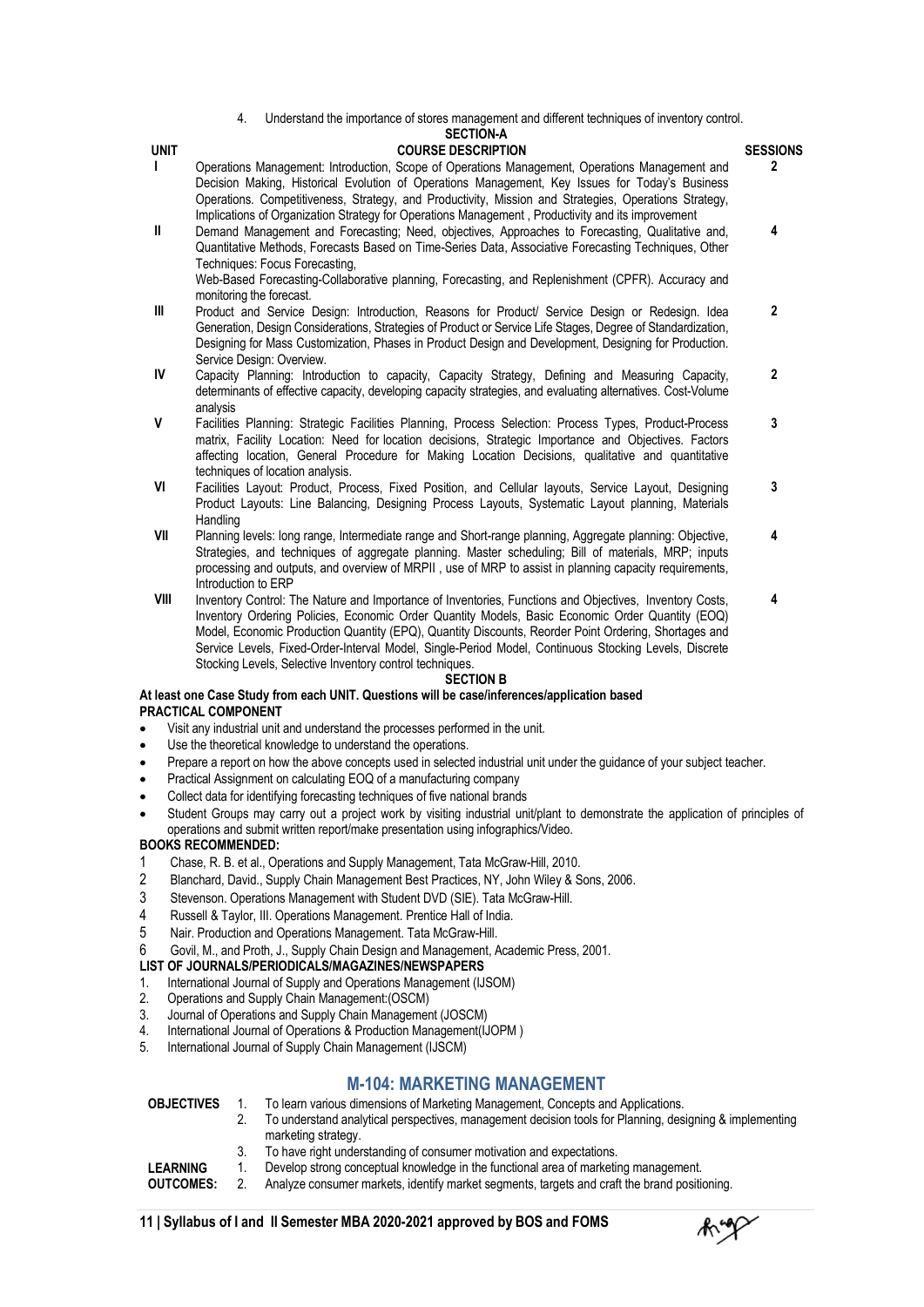- 3. Apply analytical skills in developing right marketing strategies and plans.
- 4. Devise effective product, pricing, promotion and placing strategies after environmental scanning for creating long-term loyalty relationships.

|              | <b>SECTION-A</b>                                                                                                                                                                                                                                                                                                                                   |                 |
|--------------|----------------------------------------------------------------------------------------------------------------------------------------------------------------------------------------------------------------------------------------------------------------------------------------------------------------------------------------------------|-----------------|
| <b>UNIT</b>  | <b>COURSE DESCRIPTION</b>                                                                                                                                                                                                                                                                                                                          | <b>SESSIONS</b> |
| $\mathbf{L}$ | <b>Introduction:</b> Concept and Scope of Marketing, Philosophies of Marketing Management, Elements of<br>Marketing - Needs, Wants, Demands, Customer, Markets and Marketers; Marketing Vs. Selling, Marketing                                                                                                                                     |                 |
|              | - Mix, The Modern Components of the Mix- The Additional 3Ps, Holistic Marketing Concept. Co-Creation<br>and Customer Engagement concept.                                                                                                                                                                                                           | 3               |
| $\mathbf{I}$ | Marketing Environment & Marketing Strategy: Marketing Environment: Internal and External, Factors<br>Affecting Marketing Environment, Functions of Marketing Management, Strategic Marketing Planning,<br>Managing and controlling marketing program                                                                                               | 3               |
| Ш            | Segmentation, Targeting and Positioning: The STP process, Concept of Market Segmentation,<br>Benefits of Market Segmentation, Requisites of Effective Market Segmentation, Process of Market<br>Segmentation, Bases for Segmenting Consumer Markets, Targeting strategies, Positioning concept and<br>strategies.                                  | 3               |
| IV           | <b>Consumer buying behavior:</b> Introduction, Characteristics, Types of Buying Decision Behavior, Factors<br>influencing Consumer Buying Behavior, Buying Decision Process, Buying Motives, Buyer Behavior<br><b>Models</b>                                                                                                                       | 3               |
| V            | Product Management-Brand and Branding Strategy: Key concepts, Levels of Products, Classification<br>of Products, Product Hierarchy, Product Line Strategies, Product Mix Strategies, Packaging and Labeling,<br>New Product Development process, Product Life Cycle (PLC) – Stages and strategies, concept of a brand,<br>brand elements and types | 3               |
| VI           | <b>Pricing and Channel Decisions · Pricing Objectives Policies Methods of Setting Price Pricing</b>                                                                                                                                                                                                                                                |                 |

- **VI Pricing and Channel Decisions :** Pricing Objectives, Policies, Methods of Setting Price, Pricing Strategies, Distribution Channel Management, Member channel functions, Factors Affecting Channels of Distribution, Distribution channels design strategy, Introduction to logistics management, Current Trends in Wholesaling and Retailing. B2B, B2C
- **VII Integrated Marketing Communication:** Role of Marketing communications mix, Marketing Communications Tools- Advertising, Sales Promotion, Personal Selling, Public Relations, Direct Marketing, Social Media Marketing, Marketing Communications Planning, **3 3**
- **VIII Evaluating Marketing Performance and Recent Trends in Marketing:** Marketing Strategy Implementation and Tools of measuring marketing performance- annual plan control, profitability control, efficiency control and strategic control., Introduction to importance of Data Analytics in Marketing Strategies, Customer Relationship Marketing, Digital Marketing, Sustainable marketing, Rural Marketing. Introduction to Global Marketing, Incoterms and its types

#### **SECTION B**

#### **At Least one Case Study from each UNIT. Questions will be case/inferences/application based PRACTICAL COMPONENT**

- 1. Students should choose three companies- FMCG, Consumer Durable and Service Company and study their marketing-mix variables, customer retention strategies and innovative marketing strategies for enhancing customer engagement with the company brands.
- 2. Students are expected to visit and explore website of three of their preferred brands to identify the Segment & Target customer, Positioning strategy and effectiveness of their marketing strategies in making them popular.
- 3. Using smartphone or any other recording device students are expected to make a short video (12-15 mins duration) covering marketing-mix strategy (Product, Price, Place, Promotion) of a recently launched new product.
- 4. Students have to visit a Retail store targeting young people (for example Cafe Coffee Day, Benetton, Shoppers Stop, Adidas, etc). and make observations and assessment on the following:
	- (a) Target market and strategic location of the store
	- (b) Length and breadth of the store's product assortments
	- (c) Internal and external atmospherics of the retail store (Lighting, décor, music, colour, spaces etc.)
	- (d) Services offered by the store(limited service or full service)
	- (e) Role of Personal Selling in the store
- 5. Selecting one television advertisement and one print advertisement students will describe the television and print advertisements in their assignment and answer the following questions:
	- (a) Objective of both advertisements and the highlighted USP
	- (b) Type of appeals (rational, emotional, moral) and execution-styles used in the advertisements
	- (c) Target customer and media selection decision.
	- (d) As creative and media planner for these brands what would be their suggestions regarding creative strategy, selection of media type, vehicle, timing etc.

#### **BOOKS RECOMMENDED:**

- 1. Kotler, P. T., & Armstrong, G. (2017). Principles of Marketing, Global Edition.
- 2. Chernev Alexander (2019) Strategic Marketing Management The Framework, Cerebellum Press.
- 3. Dr .G. Bhuvaneshwari, Dr .S. Ramachandran (2018). Marketing Management, Airwalk Publications.
- 4. V S Ramaswamy (2017).Marketing Management: A Strategic Decision Making Approach, McGraw Hill Education
- 5. Michael J Etzel, Bruce J Walker, William J Stanton, Ajay Pandit, (2017). Marketing, 14e, McGraw Hill Education.<br>6. David A. Aaker& Amp: Damien McLoughlin; (2017). Strategic Market Management; John Wiley & Sons (Asia) Pv
- 6. David A. Aaker& Amp; Damien McLoughlin; (2017). Strategic Market Management; John Wiley & Sons (Asia) Pvt. Ltd.
- 7. Baines, P., Fill, C., & Page, K. (2013). Essentials of marketing. Oxford University Press.

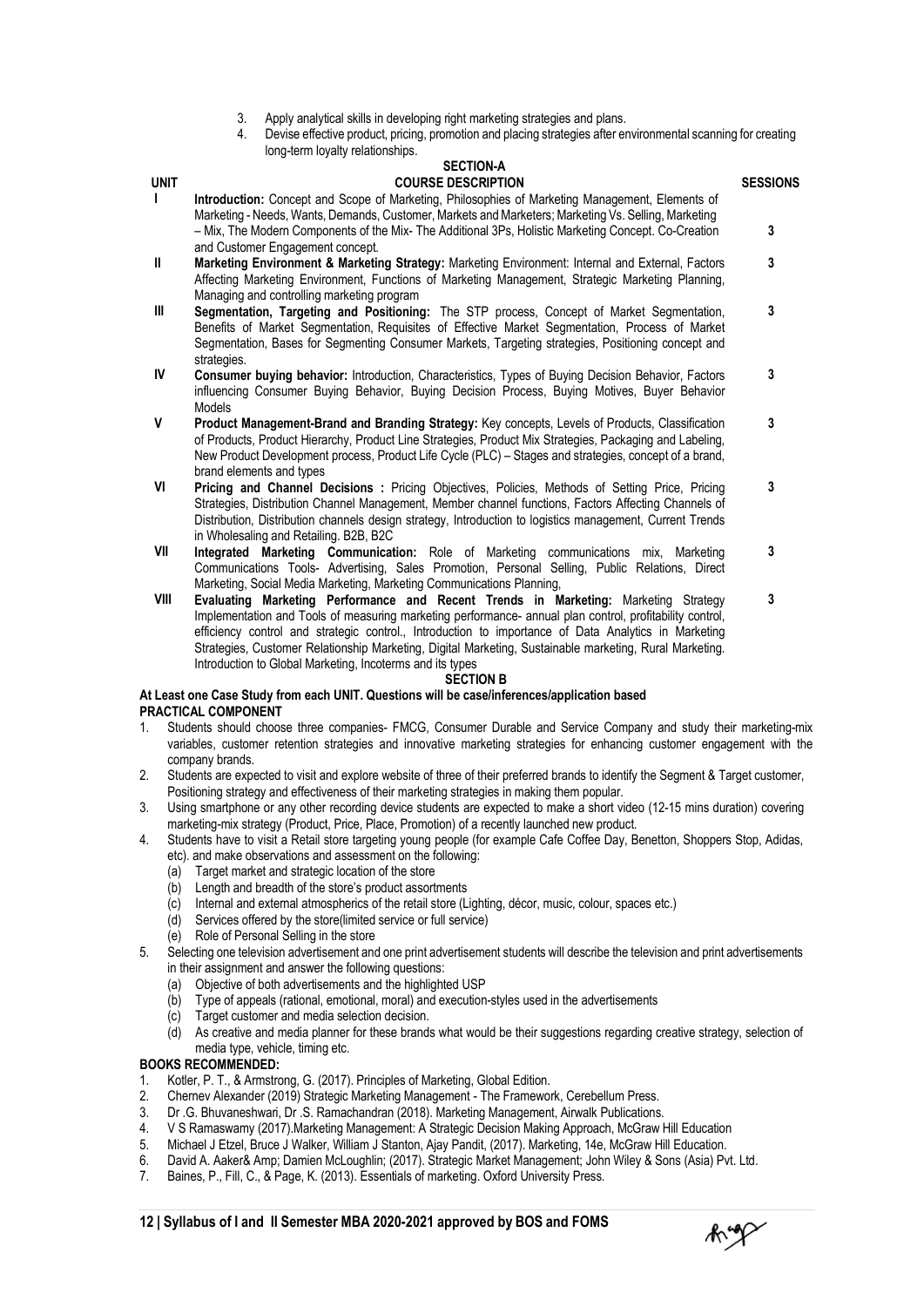#### **LIST OF JOURNALS/PERIODICALS/MAGAZINES/NEWSPAPERS**

- 1. Journal of Marketing (USA)<br>2. International Marketing Rev
- 2. International Marketing Review<br>3. International Journal of Online
- 3. International Journal of Online Marketing<br>4. Indian Journal of Marketing.
- 4. Indian Journal of Marketing,<br>5. Marketing Master Mind. Fre
- Marketing Master Mind, Etc.

#### **M-105: IT FOR MANAGERS**

| <b>OBJECTIVES</b> | To acquire fundamental knowledge essential to manage Information technology functions successfully<br>within an organization. |
|-------------------|-------------------------------------------------------------------------------------------------------------------------------|
|                   | To define Information System from both a Technical and Business perspective.                                                  |
|                   | To understand knowledge representations methods and IT Techniques as strategic tools to make business<br>more competitive.    |
| <b>LEARNING</b>   | Apply frameworks and management principles to cope up with challenges inherent in rapidly advancing                           |

**LEARNING OUTCOMES:**

- technology. 2. Design, plan, analyze, budget and propose technical requirement that impact the performance of business process to create a competitive edge.
- 3. Apply knowledge and evaluate the role of Information Technology in supporting various levels of Business strategy.
- 4. Access and interpret the relationship between Organizations, Information Systems and Business Processes.

#### **SECTION A UNIT COURSE DESCRIPTION SESSIONS**

**4**

**4**

- **I Business value of telecommunication networks:** The basics of doing business on the Internet- the Internet revolution - the business value of Internet, Intranet and Extranet. Introduction to Web page Design. Creating Web Pages using HTML. Introduction to Cloud Computing.
- **II Information Systems (IS):** Concept of Data and Information, Kinds of Information Systems (IS); Elementary study of: Operations Support System (OSS), Transaction Processing System(TPS),Process Control System(PCS), Management Information System(MIS), Decision Support System(DSS). Artificial Intelligence (AI), Neural Networks, Expert Systems (ES). **3**
- **III Developing MIS Systems:** System Development Life Cycle, Investigation Phase, Prototyping, Feasibility Analysis, System Analysis(DFD and ER Diagram), System Design, Implementing Business Systems, Testing, Documenting, Training and Maintenance. **4**
- **IV** Data Organization issues, Exposure to Database Management System and SQL, Fundamentals of Data Warehouse and Data Mining for Decision Support **3**
- **V e-Business and e-Commerce:** E-Business systems: e-Business models Enterprise e-Business systems -E-Commerce systems – essential-Commerce processes - electronic payment processes - ecommerce application trends - Web store requirements, m-commerce. **3**
- **VI IT application in business:** Functional business systems cross-functional enterprise systems Enterprise resource planning (ERP) - Customer relationship management (CRM) and Supply chain management (SCM).
- **VII Management challenges:** Security and Ethical Challenges of IT, Ethical Responsibility Business Ethics, Technology Ethics; Cyber Crime and Privacy Issues. **3**

#### **SECTION B**

#### **At least One Case study/ Lab session for each UNIT. Questions will be inferences/application based PRACTICAL COMPONENT**

- Students should see actual/virtual assembling of a computer system.
- Considering an organization of repute study, the Management Information system of the organization.
- Develop MIS for small business application

#### **BOOKS RECOMMENDED:**

- 1. Kumar, K. And Rajkumar, S. Computer Applications in Business. Tata McGraw-Hill.
- 2. Lucas.Information Technology for Management. Tata McGraw-Hill.
- 3. David Cyganski, John A. Orr, Richard F. Vaz, Information Technology: Inside and outside, Pearson.<br>4. Laudon K C and Laudon J P.. Raianish Dass., Management Information Systems: Managing the Dig
- 4. Laudon K C and Laudon J P., Rajanish Dass., Management Information Systems: Managing the Digital Firms, Pearson.
- 5. Stair, Ralph. M. Reynolds, George. Reynolds, George. W., Principles of Information System. Cengage Learning.<br>6. Murdick Ross & Claggett, Information Systems for Modern Management Prentice Hall of India
- Murdick, Ross &Claggett. Information Systems for Modern Management Prentice Hall of India.

#### **LIST OF JOURNALS/PERIODICALS/MAGAZINES/NEWSPAPERS**

- 1. CIS Communications, Computer Society of India.<br>2. MIS Quaterly, University of Minnesota.
- 2. MIS Quaterly, University of Minnesota.<br>3. Journal of Management Information Sy
- 3. Journal of Management Information System (Taylor & Francis Online)
- 4. Journal of Information System & e-Business management (Scimago Journal)
- 5. IGI Global (International Journal of E-Business Research)

#### **M-106: ORGANIZATIONAL BEHAVIOUR**

**OBJECTIVES** 1. To facilitate the development of a perspective to diagnose & effectively deal with the issues of human behavior in organizations.

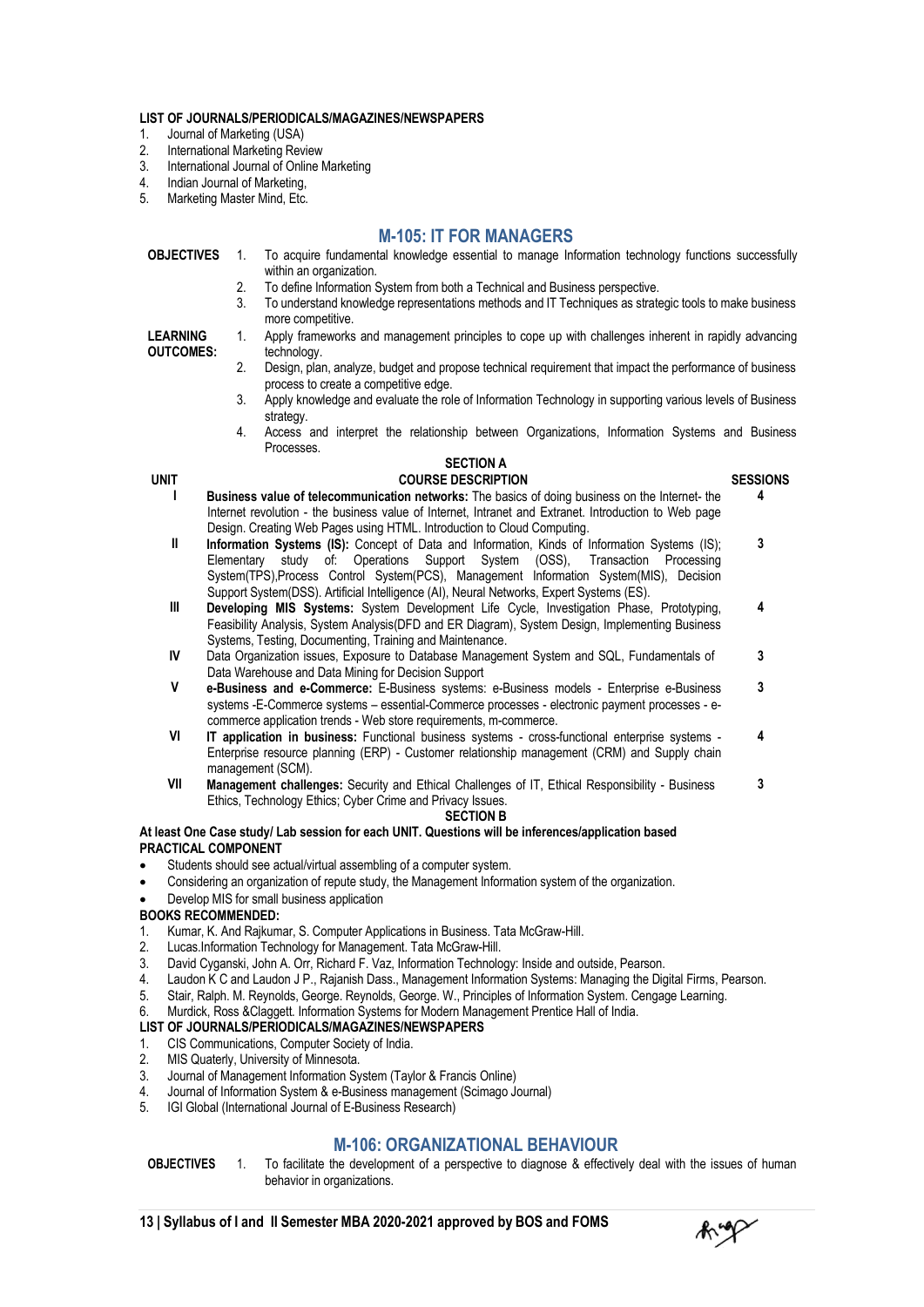- 2. To enhance understanding of the dynamics of interaction and integration between the individual and the organization.
- 3. To explore the organization system in totality to capture the full complexity of organizational behavior.<br>1. Analyze the behavior of individuals and groups in organizations in terms of the key factors that influ

**LEARNING OUTCOMES:**

organization behavior. 2. Critically evaluate the potential effects of important developments in the external environment on organizational behavior.

1. Analyze the behavior of individuals and groups in organizations in terms of the key factors that influence

- 3. Analyze organizational behavioral issues in the context of organizational behavior theories, models, and concepts.
- 4. Manage conflict in organizational context and deal with stress.

#### **SECTION A**

- **UNIT COURSE DESCRIPTION SESSIONS I Concept of Organizational Behavior:** Models of Organizational Behavior, Emerging issues in organizational behavior, International OB: An Introduction to Individual & Interpersonal Behavior in Global Perspectives. **2**
- **II Perception and Attribution:** Concept, Nature, Process, Importance. Management and behavioral Applications of Perception, Attribution theory. **3**
- **III Attitude:** Concept, and Importance, Attitude Measurement. Attitudes and Workforce Diversity. **2**<br>**IV Dersonality and Learning:** Concept Nature Determinants of Personality Freuds psychoanalytical theory **3**
- **Personality and Learning: Concept, Nature, Determinants of Personality, Freuds psychoanalytical theory** of personality. The Myers-Briggs Type Indicator model of personality, The Big five model of personality, traits of personality, Concept and Theories of Learning **3**
- **V Motivation:** Definition, Nature and Importance, Basic Content & Process Theories of Motivation-,Maslow's Hierarchy of Needs Theory, Herzberg's Motivation-Hygiene Theory, Alderfer's ERG Theory, Mc Clelland's Achievement Motivation Theory, Cognitive and Behavioral theories- Expectancy, Equity, Goal-Setting theories. **4**
- **VI Group Dynamics:** Transactional Analysis, Group Dynamics: Concept, Definition, Stages of Group Development, Group Cohesiveness, Types of Groups, Group Decision Making, **3**
- **VII Organizational Power, Culture and Change: Power**: Concept, Sources of Power, Distinction between Power, Authority and Influence, Approaches to Power. **Organization Culture**: Concept, Characteristics & Importance of Culture. **Organizational Change**: Concept, process and managing change. **4**
- **VIII Conflict and Stress Management**: Conflict: Concept, Sources, Types of Conflict, approaches to conflict, Levels of conflict: Intra, Individual, Interpersonal, and Intergroup, Conflict management techniques. **Stress**: Understanding Stress Management and Its Consequences, Causes of Stress, Managing Stress **3 SECTION B**

#### **At Least one Case Study from each UNIT. Questions will be case/inferences/application based PRACTICAL COMPONENT**

- Preparing the leadership profiles of any 5 business leaders and studying their behaviours with respects to the trait, behavioural and contingency theories studied.
- Identifying any five job profiles and listing the various types' abilities required for those jobs and also the personality traits/attributes required for the jobs identified.
- Students will be divided into groups of four to five members. The group's task will be to use concepts from the course to identify, analyze, and develop a plan for resolving a key problem that an organization is facing. The goal of this assignment is to analyze and apply OB concepts in a real organization.
- The key elements of motivation are intensity, direction and persistence. Based on these elements various motivation theory have been proposed. Compare the application of different motivational theories within the identified local organization to study using interviews, observations, and/or surveys.
- Based on learning of the concept of perception, conduct a study among managers in an organization to find out the impact of perceptual errors on perceptual interpretation.
- Study the various sources of stress across different levels in an organization. Identify individual and organizational strategies adopted to cope with stress. Suggest changes that could be brought into handle the stress more effectively in the organization.
- Stress Management: Workshop on Stress Management and importance of Yoga and Meditation for mental health

#### **BOOKS RECOMMENDED**

- 1. Stephen P. Robbins, Timothy A. Judge, Neharika Vohra, Organization Behavior, Pearson Education, 18<sup>th</sup> Edition, 2019.<br>2. Ashwathanna, K. Organizational Behavior, Himalaya Publication, 12<sup>th</sup> Edition 2019.
- 2. Ashwathappa, K., Organizational Behavior, Himalaya Publication,  $12<sup>th</sup>$  Edition 2019.<br>3. Fiona M. Wilson. Organizational Behavior and Work, Oxford University Press,  $5<sup>th</sup>$  Ed
- Fiona M. Wilson, Organizational Behavior and Work, Oxford University Press, 5th Edition, 2018.
- 4. Robbins & Judge, Essentials of Organizational Behavior, 14<sup>th</sup> edition, Pearson Education 2017.<br>5. Shashi K. Gunta, Rosy Joshi, Organisational Behavior 10th Edition, Kalvani Publication, 2017.
- 5. Shashi K. Gupta, Rosy Joshi, Organisational Behavior,10th Edition, Kalyani Publication, 2017.
- 6. Suja Nair, Organisational Behavior-Text & Cases, Himalaya Publication, 2017.

#### **LIST OF JOURNALS/PERIODICALS/MAGAZINES/NEWSPAPERS**

- 1. Harvard Business Review, Harvard University.
- 2. Vikalpa, The Journal of decision maker, Sage publication.
- 3. Journal for Organisation Behaviour, Wiley online library.
- 4. Research in organization behavior, Elsevier.
- 5. Organisation Behaviour & Human resource magazine, Brock university library.

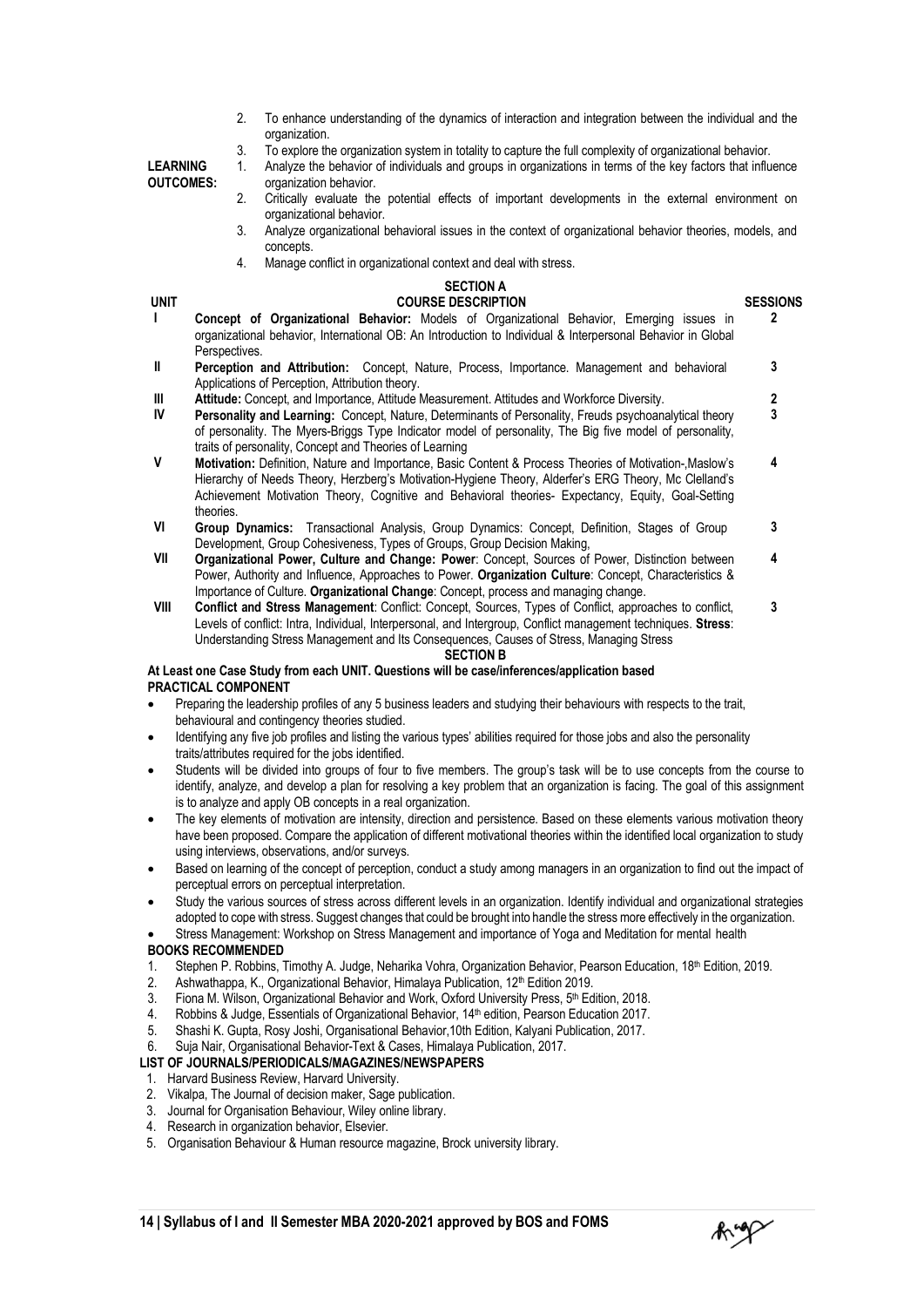#### **M-107: COST AND MANAGEMENT ACCOUNTING SECTION B At least One Case Study from each module. 50% of the Questions will be Numerical & Cases/Inferences based. OBJECTIVES** 1. To inculcate an ability of preparing the financial statements of a business organization.<br>2. To develop the ability of performing analysis and deriving the interpretation from financial To develop the ability of performing analysis and deriving the interpretation from financial statements using different techniques of financial statement analysis. 3. To develop an orientation towards standards of accounting practices accepted and adopted at international level under IFRS. **LEARNING OUTCOMES:** 1. Understand and describe management accounting.<br>2. Critically analyze and provide recommendations Critically analyze and provide recommendations to improve the business operations using accounting techniques. 3. Identify problems associated with relying on financial accounting information for internal decision making. 4. Apply managerial accounting and its objectives in a way that demonstrates a clear understanding of ethical responsibilities. **SECTION A UNIT COURSE DESCRIPTION SESSIONS** Introduction to Accounting: Need and Types of Accounting, Users of Accounting, concepts and conventions of Accounting, Accounting Equations. **2 II Elementary Preparation of Books of Accounts:** Journals, ledgers and trial balance. Final Accounts, Trading, Profit Loss account without adjustments, Balance Sheets **5 III Financial Statements preparation, analysis and Interpretation:** Income statement, Comparative, common size statements, Analysis techniques- Ratio Analysis, Cash flow Statement analysis as per AS3 and Fund flow statement analysis **5 IV Cost Accounting -An Introduction:** Concept, classification and Elements of Cost, Cost Sheet, Basics of Marginal costing **3 Standard Costing: Introduction, Material Variances only Budgetary Control** – Concept, Types and Formats with basic calculations **3 VI Accounting Standards and Introduction to IFRS:** IFRS and proposed changes in Indian Accounting Standards. **2 VII Emerging issues in Financial Accounting :** Introduction to **Human Resource Accounting**, Responsibility Accounting and Basic concept of GST **2 VIII Valuation:** Valuation of goodwill, Inventory Management (LIFO, FIFO and HIFO methods) **2**

### **PRACTICAL COMPONENT:**

Study published financial statements of any three NSE listed companies and draw inferences and interpret the results.

- Prepare journals, ledgers and trial balance of any two companies of your choice.
- Prepare the statement of changes in the financial position of any two firms and comment.
- Study and report on any three companies following Responsibility Accounting.
- Do a ratio analysis of any two BSE listed companies and interpret results.

#### **Books Recommended:**

- 1 Anthony, Hawkins & Merchant, Accounting: Text and Cases, Tata McGraw Hill Education, 2010.
- 2 M Y Khan& P K Jain, Managerial Accounting, Tata McGraw Hill Publication,  $6<sup>th</sup>$  Edition, 2017.
- 3 Narayanaswamy R., Financial Accounting: A Managerial Perspective, PHI, 6<sup>th</sup> Edition, 2017.
- 4 Ravi M Kishore, Advanced Cost Accounting & Cost Systems, Taxmann's Publication,6th Edition 2016 .
- $5$  Vijay Kumar, Accounting for Management, McGraw Hill Publication, 4<sup>th</sup> Edition, 2010.<br>6 Anthony, Hawkins, Merchant, Accounting: Text and Cases, Tata McGraw Hill Publica
- Anthony, Hawkins, Merchant, Accounting: Text and Cases, Tata McGraw Hill Publication, 12th Edition 2015.
- 7 Ramachandran & Kakani, Financial Accounting for Management, Tata McGraw Hill, 4<sup>th</sup> Edition, 2016.

#### **LIST OF JOURNALS/PERIODICALS/MAGAZINES/ARTICLES:**

- 1. Journal of International Financial Management and Accounting.
- 2. Journal of Management Accounting Research.<br>3. Accounting and Business Research.
- Accounting and Business Research.
- 4. Accounting, Auditing & Accountability Journal.
- 5. Accounting Horizons.

#### **M-108: BUSINESS STATISTICS AND ANALYTICS FOR DECISION MAKING**

- **OBJECTIVES** 1. To familiarize with basic mathematical and statistical techniques and their applications in managerial decision making.
	- 2. To develop understanding for managerial implications of the mathematical techniques.
	- 3. To understand significance of measures of central tendency, symmetrical and asymmetrical distribution, patterns.

**LEARNING OUTCOMES:**

- 1. Use of matrices for solving business problems.<br>
2. Statistically analyze business data using variou<br>
3. Apply distribution techniques in business conter Statistically analyze business data using various tools.
	- Apply distribution techniques in business context.
		- 4. Carry out basic Investment Analysis

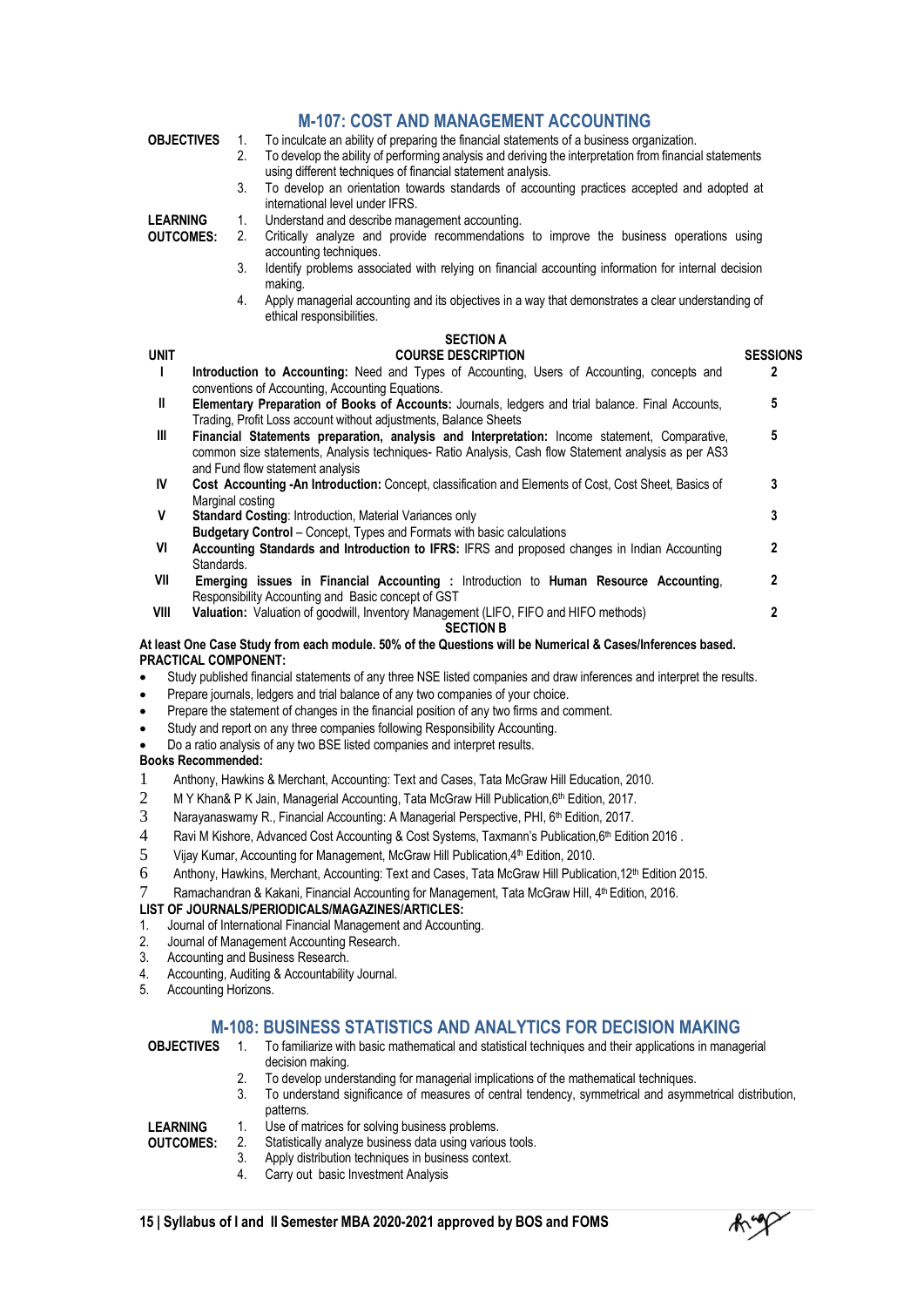|              | <b>SECTION A</b>                                                                                                                                                                                                                                                                                  |                 |
|--------------|---------------------------------------------------------------------------------------------------------------------------------------------------------------------------------------------------------------------------------------------------------------------------------------------------|-----------------|
| <b>UNIT</b>  | <b>COURSE DESCRIPTION</b>                                                                                                                                                                                                                                                                         | <b>SESSIONS</b> |
| $\mathbf{I}$ | <b>Matrices and Determinants:</b> Definition of a matrix, types of matrices, algebra of matrices, Transpose,<br>Adjoint, Inverse of a matrix.                                                                                                                                                     | 2               |
| $\mathbf{I}$ | <b>Business Applications using Matrices:</b> Solving linear equations by using matrices, Input-Output<br>analysis. Application of matrices for solution to simple business and economic problems.                                                                                                 | 3               |
| Ш            | Descriptive Statistics: Measures of central tendency and dispersion and their implications, Mean, Mode,<br>Median, Variance and standard deviation and Coefficient of Variation, Z Score, Exploratory data analysis,<br>Box and Whisker Plot                                                      | 3               |
| IV           | Correlation: Covariance and coefficient of correlation. Visual explorations using software like Microsoft<br>Excel/MINITAB etc.                                                                                                                                                                   | 3               |
| V            | <b>Regression:</b> Types of Regression models, determination of simple linear regression equation using least<br>square method, coefficient of determination, Overview of Partial and Multiple regressions.                                                                                       | 3               |
| VI           | Index Numbers: Meaning, Types of index numbers, uses of index numbers, Construction of Price,<br>Quantity and Volume indices: Fixed base and Chain base methods. Fisher ideal index number. Ration<br>and Proportion.                                                                             | 3               |
| VII          | <b>Probability:</b> Basic probability concepts, conditional probability, marginal probability, and its uses in<br>business decision making; Bayes' theorem and its applications. Probability Distributions: Concept and<br>application of Binomial, Poisson, Exponential and Normal distributions | 4               |
| VIII         | Investment Analysis: Interest: simple, compound, nominal and effective rate of interest, time value of<br>money, discounting. Annuity, amortization and sinking funds. Breakeven Analysis.<br><b>SECTION B</b>                                                                                    | 3               |

#### **Note: 50% of the Questions will be Numerical & Cases/Inferences based. PRACTICAL COMPONENT:**

- Identifying a business problem and solving it using matrices & determinants.
- Illustrate practical usage of Index Numbers
- Analyzing relationship between different probability distributions
- Understanding managerial implications of correlation & regression
- Conducting investment analysis of five individual investors

#### **BOOKS RECOMMENDED:**

- 1 Doane. Applied Statistics in Business and Economics. Tata McGraw-Hill.<br>2 Aczel. Complete Business Statistics. Tata McGraw-Hill.
- 2 Aczel. Complete Business Statistics, Tata McGraw-Hill.<br>3 Gupta. S.P. Statistical Methods. Sultan Chand & Sons.
- Gupta, S.P. Statistical Methods. Sultan Chand & Sons.
- 4 John C. Lee., Business and Financial Statistics Using Minitab 12 and Microsoft Excel 97. World Scientific Publisher
- 5 Sharma, J.K.., Business Mathematics, Theory and Application, Ane Books India.
- 6 Francis Andre, Ben Mousley,Business Mathematics and Statistics (2014), Cengage Learning
- 7 C. R. Kothari, Quantitative Techniques, Vikas Publishing House, 2009.

#### **LIST OF JOURNALS/PERIODICALS/MAGAZINES/ARTICLES:**

- 1. Proceedings of the Indian Academy of Sciences: Mathematical Sciences<br>2. Journal of the Ramanuian Mathematical Society
- 2. Journal of the Ramanujan Mathematical Society
- 3. Journal of the Indian Mathematical Society<br>4. Sankhya: The Indian Journal of Statistics
- Sankhya: The Indian Journal of Statistics
- 5. Journal of Applied Statistics

#### **M-109: SEMINAR ON CONTEMPORARY ISSUES**

- 1. In first semester, the students are required to take seminar on contemporary issues. The faculty members will assign contemporary issues concerning with Indian Corporate sector like, merger & acquisition, current economic issues, global interface, stock market developments, new HR initiatives, recent trends in marketing trends etc, to the students.
- 2. The students will prepare seminar under guidance of faculty members allotted by the Director/ Principal /Head of Department of the institute. There will be regular internal assessment and regular classroom interactions as per the number of sessions allotted to it.
- 3. The student will submit written report of seminar work, prepared individually, and shall make an oral presentation before a panel consisting of internal and external examiner (Preferably from Industry) appointed by Director/Principal/HOD. The assessment of 40 marks shall be done by the external examiner appointed by the Head of the department in consultation with Director/Principal of the college. University shall not appoint any examiners for M-109.
- 4. The average number of pages in the report shall be 40 and should be typed by student himself. The format of the report is to be provided to students by the institute.

**16 | Syllabus of I and II Semester MBA 2020-2021 approved by BOS and FOMS**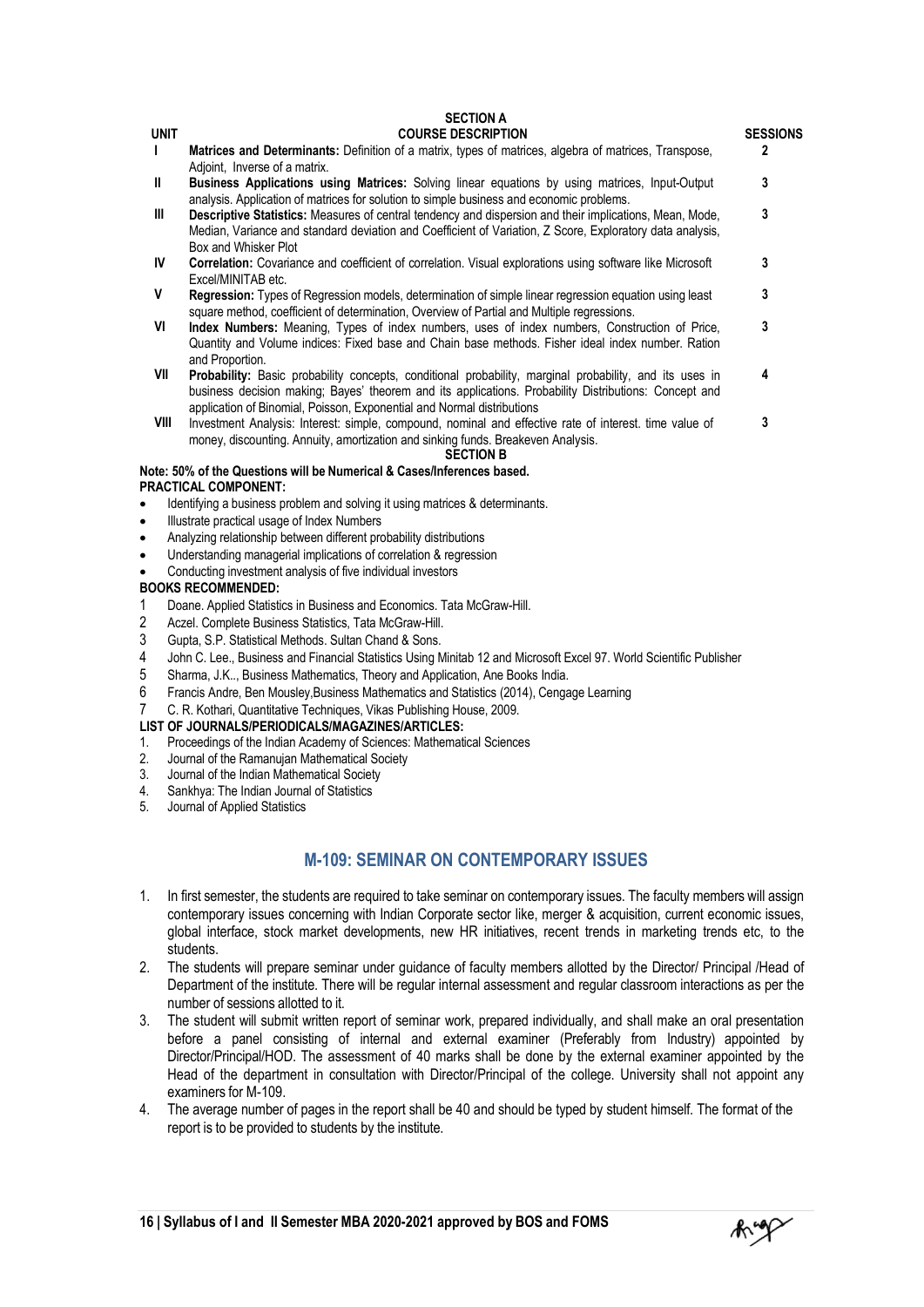#### **M-110: DATA ANALYTICS LAB.**

**OBJECTIVES** To equip the students with an understanding of the, tools like MSEXCEL/Solver, LINGO /SYSTAT /R/SAS/MINITAB/Design Expert etc to facilitate managerial decision making.

**LEARNING OUTCOMES:** Use software's like MSEXCEL/Solver, LINGO /SYSTAT /R/SAS/MINITAB/Design Expert for taking managerial decisions.

#### **SN DETAILS OF LAB WORK**

- **1** To use the following basic features of MSECXEL using the given dataset: Essential shortcuts, Paste Special (Value, Transpose), Absolute & Relative referencing. Data Analytics using Excel: Sort & Filter, SUBTOTAL, SUMIFS, COUNTIFS, Pivot Table for multivariable analysis, Computations, Sum, Max, Min, Average, Count.
- **2** To use the following advanced features of MSECXEL using the given dataset: Generating multiple reports, VLOOKUP, HLOOKUP, IF, Nested IFs, AND, OR etc. Data Cleaning and MIS reporting: LEFT, RIGHT, MID, UPPER, PROPER, LOWER, TRIM, Find & Replace, Go To Etc. MIS reporting: Automatic row-wise Subtotal, Conditional Formatting, File Password Select Dashboard Techniques, Grouping, Hide-Unhide Columns & Rows etc
- **3** To develop tables and charts for categorical and numerical data: Bar Chart, PIE Chart, Pareto Diagram, Steam and Leaf display, Frequency distribution, Histogram, Scatter plot and Time Series plots for the given dataset.
- **4** To compute the numerical descriptive statistics, covariance and coefficient of correlation for the given raw data and to construct Box and Whisker plot
- **5** Data Execution: Data Exporting, Data Validation, Data Analysis, V-Lookup, Data Segregation, creating a Pivot Table, working with Pivot Charts, Advance Statistical Functions
- **6** To construct contingency table, compute conditional, marginal probability and use Bayes theorem for the given data and interpret results
- **7** To construct the distribution plot for discrete distribution and continuous distribution probability distributions and infer results.
- **8** To compare the characteristics of data with theoretical properties of Normal distribution and to construct the normal probability plot
- **9** To carry out break even analysis using Excel's Goal Seek feature for the given problem.
- **10** Case Study on Demand Forecasting
- **11** To compute PV, NPV, XNPV, EMI, term of loan, IRR and infer the result for the given data set.

*Note: The above list is suggestive. Experiments/case studies may be added relevant to the theory courses taught in the semester*

#### **BOOKS RECOMMENDED:**

- 1. Stephen L. Nelson, Elizabeth C. Nelson "Microsoft Excel Data Analysis For Dummies, 2018 , Wiely
- 2. MacInnes, J. (2016), "An Introduction to Secondary Data Analysis with IBM SPSS Statistics", Sage Publishing.
- 3. Maheshwari, A. (2017), "Data Analytics", McGraw Hill Education.
- 4. <u>Manohar Hansa Lysander</u>, "Data Analysis and Business Modelling Using Microsoft Excel Paperback 1", January 2016, PHI
- 5. Mize Edward, " Data Analytics: The Ultimate Beginner's Guide to Data Analytics", 2019, Venture Ink

#### **M-111: BUSINESS COMMUNICATION LAB.**

- **OBJECTIVES** 1. To understand the fundamentals and importance of communication for managers.<br>2. To prepare students to acquire necessary communication skills required for better
	- 2. To prepare students to acquire necessary communication skills required for better effective performance.
	- 3. To enhance soft skills that are important to achieve goals.
- **LEARNING** 1. Learning key principles of effective business communication and business etiquette.

**OUTCOMES:** 2. Effectively solving problems and making good decisions

- 3. Developing and delivering business presentations
- 4. Collaborating in business with team and cross-functional teams

#### **SN DETAILS OF LAB WORK**

**1 Introduction:** Business Communication-Process, Barriers to Communication, the Importance of Communication at Workplace, Applying 7 C's of communication.

Practice: Describing about personal life and work life, one way and two-way communication and understand the various communication barriers, noise, filters. Select a text-based data (e.g., a newspaper article, a story, etc.) and analyze the effectiveness of 7 C's of communication.

**2 Oral Communication:** Paralanguage - appropriate use of Voice, tone, pauses and vocabulary. Elevator Speech. Practice: creating an outline for a short (30 to 90 second) Elevator Speech to introduce yourself

#### **3 Written Communication:** Introduction, need, significance and practice of:

- a) Cover Letters/Business letters
- b) Preparation of CV/Resume,
- c) Email writing and etiquette,
- d) Social Media writing
- e) Write your own one-page resume, Cover Letters/Business letters etc.
- **4 Written Communication:** need, significance and practice of:
	- **a)** Memo
	- **b)** Circulars
	- **c)** Press Release
- **5** Communication Media Etiquette: Telephone, Mobile, E-mail, social settings etc.
	- a) To practice etiquette using communication media by using Role Plays
	- b) To discuss do and don'ts while interacting on communication media.

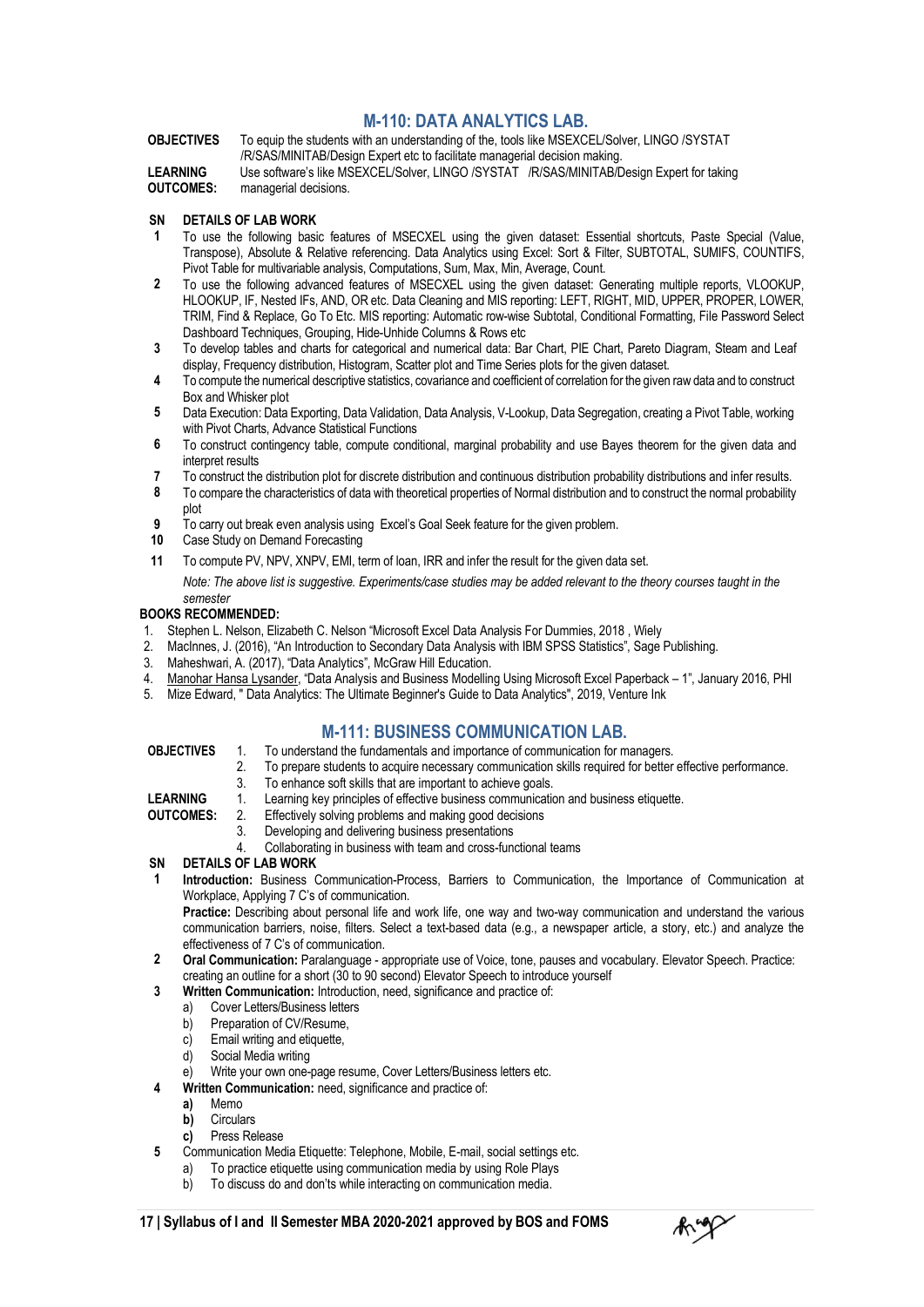**6 Group Discussion:** Practicing Mock Group Discussions, types of GD's, Applying leadership skills in a GD. Goal Setting. Conduction of Group Discussion on any topic.

#### **7 Art of Presentation:**

- a) To discuss the various elements of effective presentation, Designing Content, Use of creative ideas and interesting audio-visual aids, impressive grooming as per occasion – appearance, posture and gestures, Handling Stage fear and anxiety, Practicing delivery of presentation.
- b) **Practice:** Initial Planning, Preparation and Handling questions. To make effective use of Power Point Presentation demonstrating the use of animation, effects, hyperlinks, and productivity tools etc., Each student is required to give presentation of 5 minutes (this can be spread throughout the semester) and to be evaluated by the faculty

#### **8 Teamwork:**

- a) Discuss the elements of teamwork, stages of team formation, essential building block of effective teams
- To perform the given exercise on team building.

#### **9 Employability Skills:**

- a) Account creation on various social Media Platforms for employability and Networking,
- b) Getting ready for interview: First Impression and Clothing styles; Practicing Mock interviews, types of interviews, creating first right impression while approaching interview panel, analyzing interview questions (FAQ)
- **10 Business Etiquette and Success Abilities:** Business and social etiquette, Guidelines for a meeting, a workshop or a conference and common mistakes, Time Management Skills, Art of giving and receiving feedback, Identifying and mapping success habits from successful people.
	- a) To demonstrate conduction of Online Meetings / Video conferencing with the help of Google Meet, WebEx, Microsoft Teams etc. in the class.
	- b) To conduct a mock meeting of students in the class identifying an issue of their concern. The students should prepare notice, agenda, and minutes of the meeting.
- **11 Case Analysis and Presentation:** A suitable case is to be selected and administered in the class sticking to all the guidelines of case administering and analysis.
- **12 Group Activity:** Form Student groups and ask them to write a persuasive letter and proposal for an innovative product or service. Circulate the work from each group among all other groups and ask them to evaluate the letter and proposal in line with possible responses to a letter (pleased, displeased, neither pleased nor displeased but interested, not interested) *Note: The above list is suggestive.*

#### **BOOKS RECOMMENDED:**

- 1. Murphy, Effective Business Communication, 7th edition, Tata McGraw-Hill.
- 2. Sethi, Anjanee, and Bhavana Adhikari. Fundamentals of Communication, McGraw-Hill Education, 2013
- 3. Kaul, Asha, Effective Business communication, Prentice Hall of India.
- 4. Chaturvedi, P. D. and MukeshChaturvedi, Business Communication: Concepts, Cases and Applications, Pearson Education.<br>5. Ludlow, Ron & F. Panton. The Essence of Effective Communication. Prentice Hall of India.
- Ludlow, Ron & F. Panton, The Essence of Effective Communication, Prentice Hall of India.
- 6. Sally Chew. Business Etiquette: An Essential Guide for Executives. Times Books, 1992
- 7. Thill, John & C. V. Bovee, Excellence in Business Communication, McGraw Hill.

#### **M-201: LEGAL AND BUSINESS ENVIRONMENT**

- **OBJECTIVES** 1. To have practical knowledge of legal issues to become more informed, sensitive and effective business leaders.
	- 2. To understand various micro and macro environmental forces that affect business decision making.
	- 3. To comprehend emerging trends in business environment. Also, to understand the government policies and current issues in Indian perspective.
	- 1. Realize the importance of creating general legal boundaries that define the regulation of business.

**LEARNING OUTCOMES:**

- 2. Evaluating the role of law in an economic, political and social context. 3. Analyze the interaction between External and Internal forces of business environment.
	- 4. Assess the changing business environment of India.

#### **SECTION A**

**UNIT COURSE DESCRIPTION SESSIONS I Legal Aspect of Business:** Introduction to Business Laws- Business Management and Jurisprudence; structure of the Indian Legal Systems: sources of Law; Manager and Legal System. **<sup>1</sup> II Law of Contract:** Meaning of Contract; Essentials of a Valid Contract; Nature and Performance of Contract; Termination and Discharge of Contract. Contract of Indemnity and Guarantee- Definition and Concept Basic Essentials of a valid contract of Indemnity and Guarantee, Difference between contract of guarantee and contract of indemnity, Contract of Bailment: Definition and essentials. Rights and Duties of bailer and bailee and Law of Agency: Definition, Kinds of agents, Rights and Duties of agent and principal only. Elements of Law relating to Sale of Goods: Essentials of a Contract of Sale; Sale Distinguished from

Agreement to Sell & Doctrine of Caveat Emptor.

#### **III Law relating to Business Organizations:**

Partnership Act, 1932: Partnership and its essentials, Rights and Duties of Partners, Types of Partners, Registration of Firms, and Modes of Dissolution of firms.

Elements of Company Law 2013: Meaning and Nature of Company, Incorporation of a Company, Concept of Memorandum of Association, Article of Association , Concept of Board of Directors, Company Meetings and Winding of Company.



- -

**5**

**3**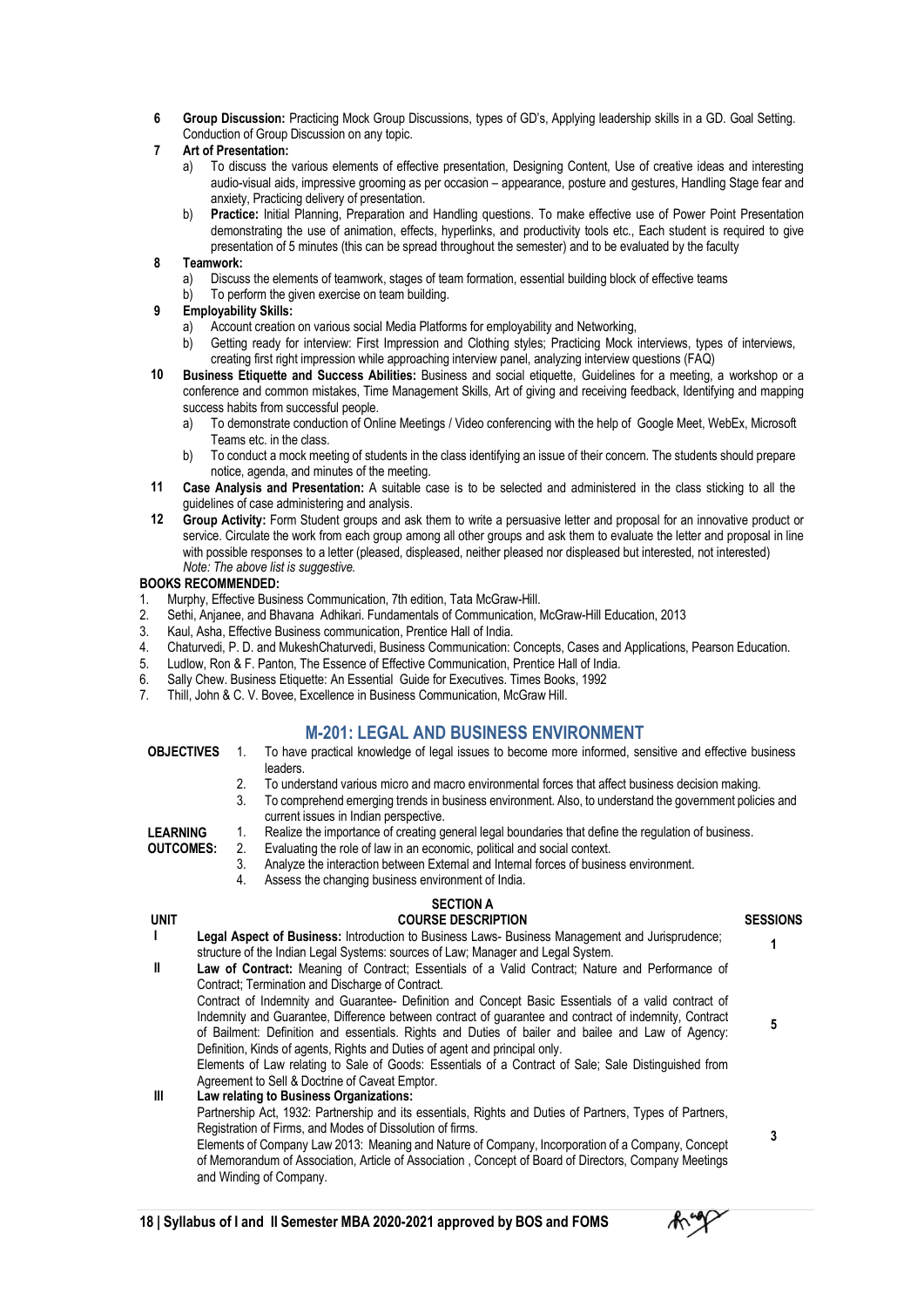- **SECTION B At least one Case Study from each UNIT Questions will be case/inferences/application based PRACTICAL COMPONENT IV Protecting the property of Business:** Introduction to Copyright, Trademark, Secret, Geographical Indications, and Legislation for Anti-competitive and Unfair Trade Practices. Alternate Dispute resolutions: Introduction to Arbitration or Conciliation. Introduction to Consumer Protection Act 2019: Formation & Working of Consumer redressal agencies. **3 V Business Environment:** Nature, Concept and Significance, Types of environment: economic and noneconomic environment and their interaction, Environment scanning and its process, Interaction between internal and external environments, Emergence of Market Driven Economies, Essential of competitive economies, emerging sectors of Indian economy. **3 VI Liberalization, Privatization and Globalization (LPG):** Introduction of Liberalization, Privatization and Globalization (LPG) Assessment of LPG in India with respect to Financial, Automobile and FMCG. Current industrialization trends and industrial policy. Agriculture and Business Role of Agriculture in Economic Development, Dependence of Business on Agriculture, Business opportunities in the rural sector. **3 VII Economic and Monetary Policies of India:** Emergence of Micro, Small and Medium (MSME) enterprises and Role of Institutions Micro, Small and Medium enterprises in India, Role of SIDBI and other institutions. Public sector reforms and performance; public-private partnership Monetary policy, Fiscal policy, current inflationary position and their impact on business environment. Stock exchange, Commodity exchanges in India, the role of SEBI, IRDA, Pension, and Board of Financial Supervision. Trends in service sector growth; Role of RBI and various Banking reforms and challenges **3 VIII Globalization trends and challenges:** Foreign Trade and Global Trends - Foreign Trade Policy, Balance of payment and Balance of Trade, Exchange rate and competitiveness, foreign capital flows and foreign collaboration, FDI in India. India's competitiveness in the world economy. **3**
- Students to collect prospectus, memorandum of association and articles of association of any two companies and present,.
- Students should select real life cases from Government and/or Corporate world, study the same and make presentation.
- Prepare an assignment on different business laws as applicable to managerial functions.
- Students should be divided in groups to select a firm from an industry and prepare report on various micro and macro environmental factors affecting the firm.
- Monitoring trends of FDI in a particular industry in India for five years and preparing a report.

#### **BOOKS RECOMMENDED:**

- 1. Kapoor G.K., Suri A. P. Corporate Laws, Taxmann Publications, Third Edition.
- 2. Ghosh ,B.N., Business Environment, Oxford University Press, First Edition.<br>3. Veena Keshav Pailwar. Business Environment. First Edition
- 3. Veena Keshav Pailwar, Business Environment, First Edition
- 4. Justin Paul, Business Environment Text & Cases, Tata McGraw Hill Publishing Co. Ltd., Fourth Edition.
- 5. Francis Cherunillam, Business Environment-Text and Cases, Himalaya Publishing House, Twelfth Edition.
- 6. A Comparative Study of Companies Act 2013 with Rules and Companies Act 1956 with Rules (2014)
- 7. Corporate Laws, The Companies Act 2013, Lexis-Nexis

#### **LIST OF JOURNALS/PERIODICALS/MAGAZINES/NEWSPAPERS**

- 1. Company Law Journal
- 2. International Journal of Information Processing and Management
- 3. Journal of Strategy and Management
- 4. Business Standard Newspaper<br>5. Business World Magazine
- Business World Magazine

#### **M-202: CORPORATE STRATEGY**

#### **OBJECTIVES** 1. To evaluate major concepts and techniques of strategic management.

- 2. To have an overview of issues relevant to corporate and business strategy.
- 3. To develop strategic decision-making skills.

**LEARNING OUTCOMES:**

- 1. Develop understanding of the key dimensions of strategic management.
	- 2. Apply diagnostic and practical skills to analyze and evaluate a range of business situations.<br>3. Develop skills in generation alternative solutions to complex problem areas in various busin
	- Develop skills in generating alternative solutions to complex problem areas in various business settings, 4. Demonstrate understanding of the concept of competitive advantage and its sources.

#### **SECTION-A UNIT COURSE DESCRIPTION SESSIONS**

- **I INTRODUCTION OF STRATEGIC MANAGEMNT:** Strategic Management: introduction, nature & scope, need, strategic decision making. Strategic Intent through Vision and Mission Statements, Core Competencies of Business. Need for explicit mission, Components of mission statement, Formulation of mission & objectives and their specificity. Goals and Objectives of Business. **3 II Environmental Scanning:** Component of environmental scanning-SWOT analysis, Scanning of Socio economic, Technological, Political environment, Techniques for environmental analysis. Industry analysis: Porter's approach, Environmental threat & opportunity profile. **3 III Internal Environment Scanning:** Factors of internal analysis; Marketing & distribution. R&D & engineering, Production & operations, Finance & accounting, Corporate resources & personal factors, **3**
- **19 | Syllabus of I and II Semester MBA 2020-2021 approved by BOS and FOMS**

Analyzing strengths & weaknesses of enterprise (SWOT). Value chain analysis,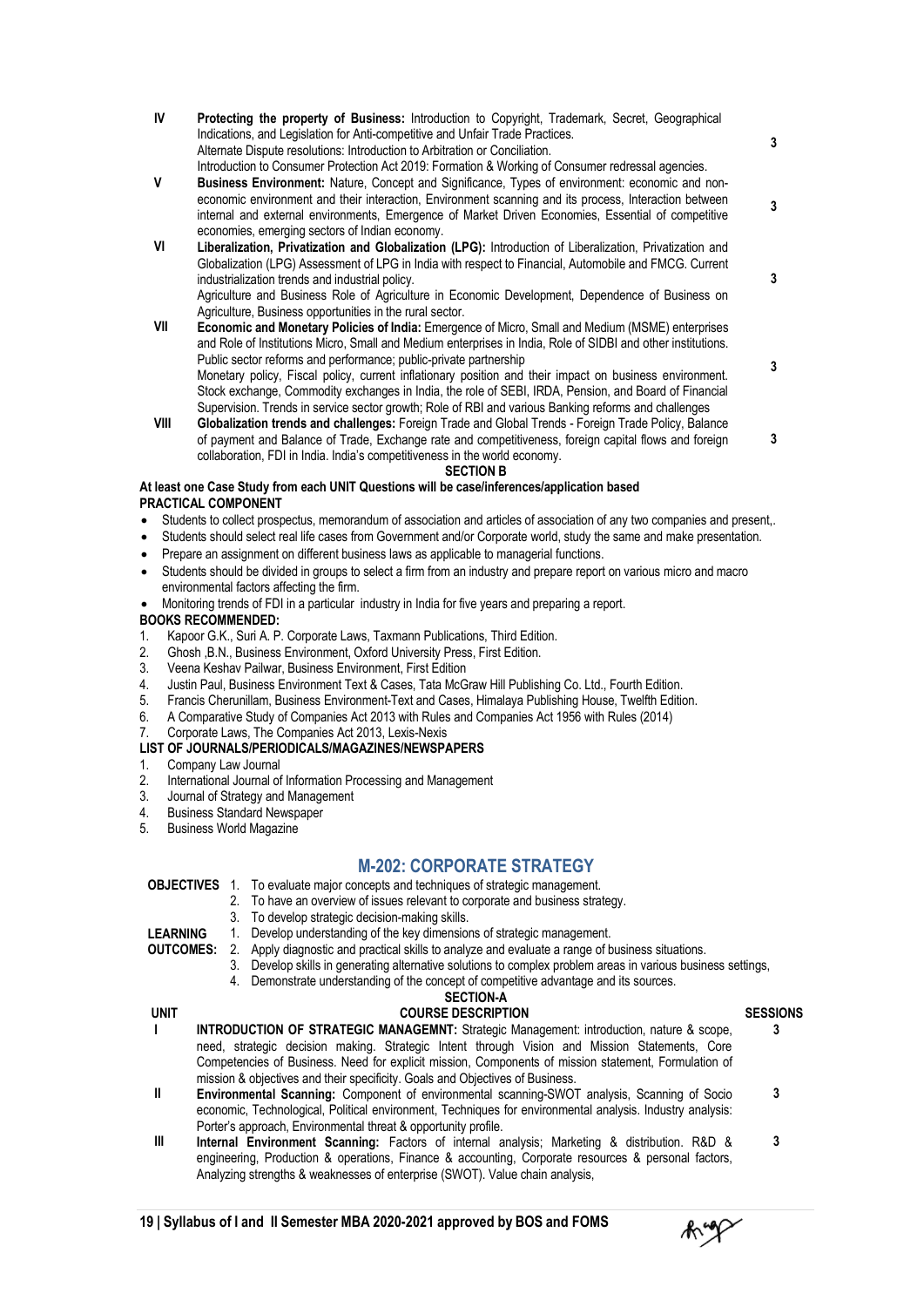- **IV Strategy Formulation- Business Strategy:** Generic Business Strategies, Tactics for Business Strategies, Business strategies for different Industry Condition, Tools and Techniques for Strategic Analysis: Porter's Five forces Model of competition. SWOT analysis, McKinsey's 7's framework; GE-9 Cell Model, Bostan's Consultancy Model. Components of Competitor Analysis, Strategic Plan. **4**
- **V Strategy Formulation- Corporate Strategy :** Grand Strategies –Stability, growth, retrenchment & combination strategies- Modernization, Diversification, Integration, Merger, Take-over and Joint Venture strategies, Turnaround – divestment and Liquidation strategies. **4**
- **VI Strategy Implementation:** Nature of Strategic Implementation; Barriers to strategy implementation, Interrelationship of formulation and implementation Resource Allocation, Factors affecting resource allocation, Values, Ethics and strategy, Social Responsibilities and Strategic Management. Corporate Governance – Introduction & meaning, different stakeholders, ownership & management, governing board, governance issues, governance & strategic implementation. **4**
- **VII Evaluation and Control:** An Overview and Nature of strategic evaluation and Control, Importance of Strategic Evaluation, Barriers in Evaluation, Strategic Control, Operational Control, Techniques of strategic evaluation and control. **2**
- **VIII** International Strategy: Opportunities and Challenges of operating internationally, strategy in a global context, Multinational Corporation. **1**

#### **SECTION B**

#### **At least one Case study / Problem from each module. Questions will be case / inferences / application based PRACTICAL COMPONENT:**

- Analyzing Mission and Vision statements of any five companies and comparing them.
- Applying concept of Michael Porter's five forces model to any one industry (Retail/Infrastructure/FMCG/Insurance etc)
- Study of International strategies of any two companies.
- Preparing Environmental Profile of any two companies.
- Preparing presentation on corporate strategy of any one company of choice.

#### **BOOKS RECOMMENDED**

- 1. J. D. Hungerand T.L. Wheelen, Strategic Management and Business Policy, Pearson Education, N. Delhi.<br>2. Azhar Kazmi, Business Policy & Strategic Management, Tata McGraw Hill.
- Azhar Kazmi, Business Policy & Strategic Management, Tata McGraw Hill.
- 3. Thompson & Strickland, Strategic Management-Concepts and Cases; Tata McGraw Hill Publishing Co. Ltd. New Delhi
- 
- 4. Garth Saloner, Andrea Shepard and Joel Podolny : Strategic Management, John Wiley & Sons.<br>5. John A. Pearce & R. B. Robinson. Strategic Management , Strategy Formulation and Implement 5. John A. Pearce &R. B. Robinson, Strategic Management ,Strategy Formulation and Implementation, AIBT Publishers & Distributors, New Delhi
- 6. Ramaswamy and Namakumari, Strategic Planning Formulation of Corporate Strategy, MacMillan India Ltd. New Delhi

#### 7. Budhiraja S Band Athreya MB,Casesin Strategic Management, Tata Mc Graw-Hill

#### **LIST OF JOURNALS / PERIODICALS / MAGAZINES / NEWSPAPERS**

- 1. Harvard Business Review
- 2. Vikalpa–A Journal for Decision Makers, IIM Ahmedabad
- 3. IIMB Management Review (IMR).
- 4. SANKAL PA: Journal of Management & Research(ISBN:22311904)
- 5. Business Standard/Economic Times/Financial Times/ Management Review

#### **M-203: QUANTITATIVE TECHNIQUES**

- **OBJECTIVES** 1. To give an exposure to operations research techniques to support business decisions.
	- 2. To understand simulation and its application in decision making
- **LEARNING** 1. Apply quantitative tools in managerial decision making.
- **OUTCOMES:** 2. Apply decision theory for business decisions.
	- 3. Effectively use simulation tool in relevant application areas.

#### **SECTION-A UNIT COURSE DESCRIPTION SESSIONS**

- **I** Introduction to Quantitative Approaches to decision making, Classification of models, general method of solving quantitative models, Quantitative models in practice **2**
- **II Linear Programming:** Structure of LP model, Assumption, Advantages, Limitations, General Structure of LPP, Model Formulation, of LP model, graphical method, simplex method. Application to production, marketing, agriculture etc., Introduction to Duality.
- **III Transportation and Assignment models:** Transportation problem, General structure of transportation problem, methods of finding initial basic feasible solution (NWCM, LCM & VAM), test for optimality (MODI Method), degeneracy, Assignment problems, Introduction, General structure, Hungarian method of solution, variations of assignment problems: minimization, maximization, unbalanced cases and restrictions **4**
- **IV Decision Theory: D**ecision-making under uncertainty- Maximin, Maximax, Laplace and Hurwicz criteria; decision-making under Risk- Expected Value (EMV, EOL,EVPI), decision tree analysis **3**
- **V Game Theory:** Theory of games- formulation of game models, Two person Zero sum games & their solution, 2 x N and M x 2 games, pure strategies with saddle point, rule of dominance, solution methods for games without saddle point: Mixed strategies (Algebraic, Arithmetic, Graphical method only), Limitations of game theory. **3**
- **VI Replacement Theory:** Replacement Problems: Replacement of items that deteriorate with time; Replacement of items that fail completely; staffing problem. **2**



**4**

- 
-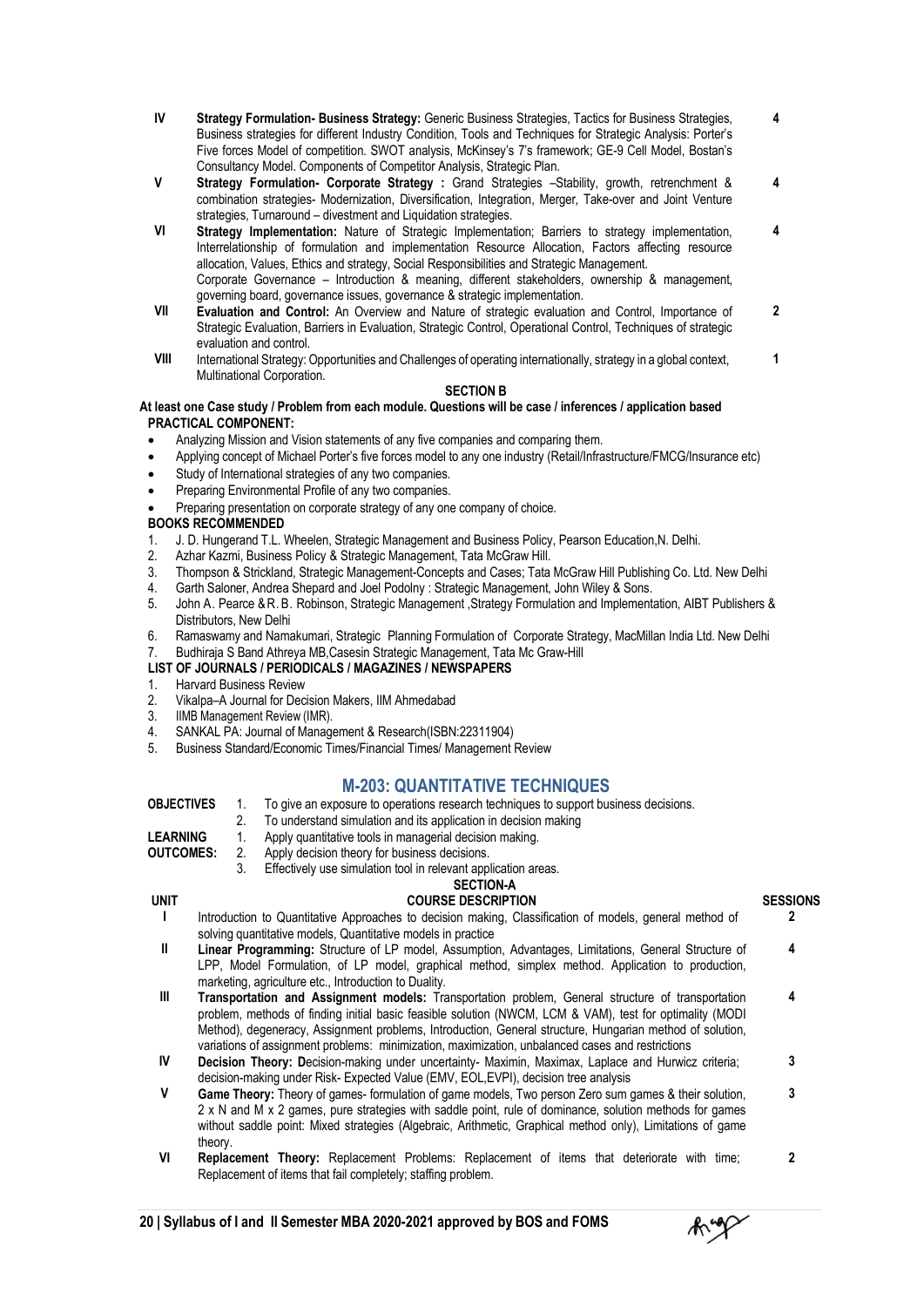- **VII Queuing Theory:** Characteristics of Single Server Queueing model, Application of Poisson and Exponential distribution in estimating arrival rate and service rate; Applications of Queue model for better service to the customers. (No derivation, only application aspects)
- **SECTION B VIII Simulation:** Simulation, process of simulation, types of simulation, steps in simulation process, Monte Carlo simulation, application in queuing, inventory, finance, marketing and HR areas, Advantages & Disadvantages.

#### **At least one Case Study from each unit. Questions will be case/inferences/application based PRACTICAL COMPONENTs:**

- Solving and analyzing theoretical problems
- Application of problems by using excel
- Application of Techniques for real life problems
- Conducting data analysis using TORA and MS-Project
- Solving a real business problem using quantitative technique

#### **BOOKS RECOMMENDED:**

- 1. Frederick S. Hillier, Gerald J. Lieberman, Introduction to Operations Research 9/e, Tata McGraw-Hill, 2011.<br>2. Sharma S. D. Operations Research: Theory, Methods and Applications, Kedar Nath, Ram Nath& Co.
- 2. Sharma S. D, Operations Research: Theory, Methods and Applications, Kedar Nath, Ram Nath& Co.
- 3. Vohra N. D, Operations Research 4/e, TMH, 2010
- 
- 4. Taha H. A, Operations Research: An Introduction 9/e, PHI 5. Gupta, P. K., and Hira, D. S., Operations Research, S. Chand & Company 6. Ravindran, A., et al., Operations Research, John Wiley & Sons.
- 6. Ravindran, A., et al., Operations Research, John Wiley & Sons.
- 7. Kapoor, V. K., Operation Research: Quantitative Techniques for Management, Sultan Chand, 2011

#### **LIST OF JOURNALS/PERIODICALS/MAGAZINES/ARTICLES:**

- 1. International Journal of Operations Research<br>2. Operations Research Perspectives-Journal-E
- 2. Operations Research Perspectives-Journal-Elsevier
- 3. Journal of the Operational Research Society<br>4. Journal of Operations Management
- 4. Journal of Operations Management<br>5. International Journal of Production F
- International Journal of Production Research

#### **M-204: FINANCIAL MANAGEMENT**

- **OBJECTIVES** 1. To understand the financial aspects of managerial decisions.
	- 2. To develop skills to determine capital structure and other financial policies.<br>2. To develop managerial skills in areas related to investment, financing, and
	- 3. To develop managerial skills in areas related to investment, financing, and dividend policy decisions.
		- 1. Apply financial management concepts and tools to the financing decisions and dividend decisions.

**LEARNING OUTCOMES:**

- 2. Appraise risk profile of firms; specifically, estimate the costs of capital, including debt and equity capital using financial data.
	- 3. Apply concepts and tools to the decisions faced by a manager in investment decisions.
- 4. Select and apply techniques in assessing and managing working capital

### **SECTION-A**<br>COUPSE DESCRIPTION

| <b>UNIT</b>  | <b>COURSE DESCRIPTION</b>                                                                                                                                                                                                                                                                                                                         | <b>SESSIONS</b> |
|--------------|---------------------------------------------------------------------------------------------------------------------------------------------------------------------------------------------------------------------------------------------------------------------------------------------------------------------------------------------------|-----------------|
| $\mathbf{I}$ | Financial Management: Introduction to financial management, objectives of financial management.<br>Changing role of finance managers in contemporary business environment. Interface of Financial                                                                                                                                                 | 2               |
|              |                                                                                                                                                                                                                                                                                                                                                   |                 |
|              | Management with other functional areas.                                                                                                                                                                                                                                                                                                           |                 |
| Ш            | <b>Sources of Financing:</b> Shares, Equity Shares, Preference Shares Debentures, Term loans.                                                                                                                                                                                                                                                     | 2               |
| Ш            | Time value of Money: Future value of single cash flow & annuity, present value of single cash flow, annuity<br>& perpetuity. Capital recovery & loan amortization.                                                                                                                                                                                | 2               |
| IV           | Investment Decisions: Investment evaluation techniques-Net present value, Internal rate of return,<br>Modified internal rate of return, Profitability index, Payback period, Discounted payback period, Average<br>Rate of Return Method Estimation of cash flow for new project, replacement projects                                            | 4               |
| $\mathsf{V}$ | Cost of Capital: Cost of capital - basic concepts. Cost of term debenture capital, cost of preference capital,<br>cost of equity share capital. Cost of retained earnings. Determination of Weighted average cost of capital<br>(WACC)                                                                                                            | 4               |
| VI           | <b>Financial Decisions:</b> Working Capital Management: Working capital determinants,<br><b>Current Assets financing policy.</b> Determination of operating cycle. Estimation of working capital<br>requirements of a firm: Operating Cycle Method and Net Assets Method. Leverage: Operating Leverage,<br>Financial Leverage and Total Leverage. | 4               |
| VII          | Capital Structure: Theory and Policy- Net Income Approach, Modigillani – Miller Approach, Modern<br>Theories, Optimal Capital Structure, EBIT- EBT Analysis, Financial Break- Even.                                                                                                                                                               | 3               |
| VIII         | Dividend Policy Decisions: Dividend Policy-Factors affecting the dividend policy - Dividend policies-<br>stable dividend, stable payout. Dividend Theories: Walter, Gordon and MM Approach.<br><b>SECTION B</b>                                                                                                                                   | 3               |
|              | least one Case/Problems from each unit/ Questions will be case/inferences/application based.                                                                                                                                                                                                                                                      |                 |

**At least one Case/Problems from each unit/ Questions will be case/inferences/application based. Note: 50% of the questions will be numerical.**

**PRACTICAL COMPONENT:**

- Study the sources of finance of any five BSE listed companies & calculate the proportions of their sources of finance.
- Calculate future value of annuity of any five fixed deposits schemes offered by Banks/NBFCs.
- Calculate working capital requirement of any two firms using operating cycle method and net assets method.



**3 3**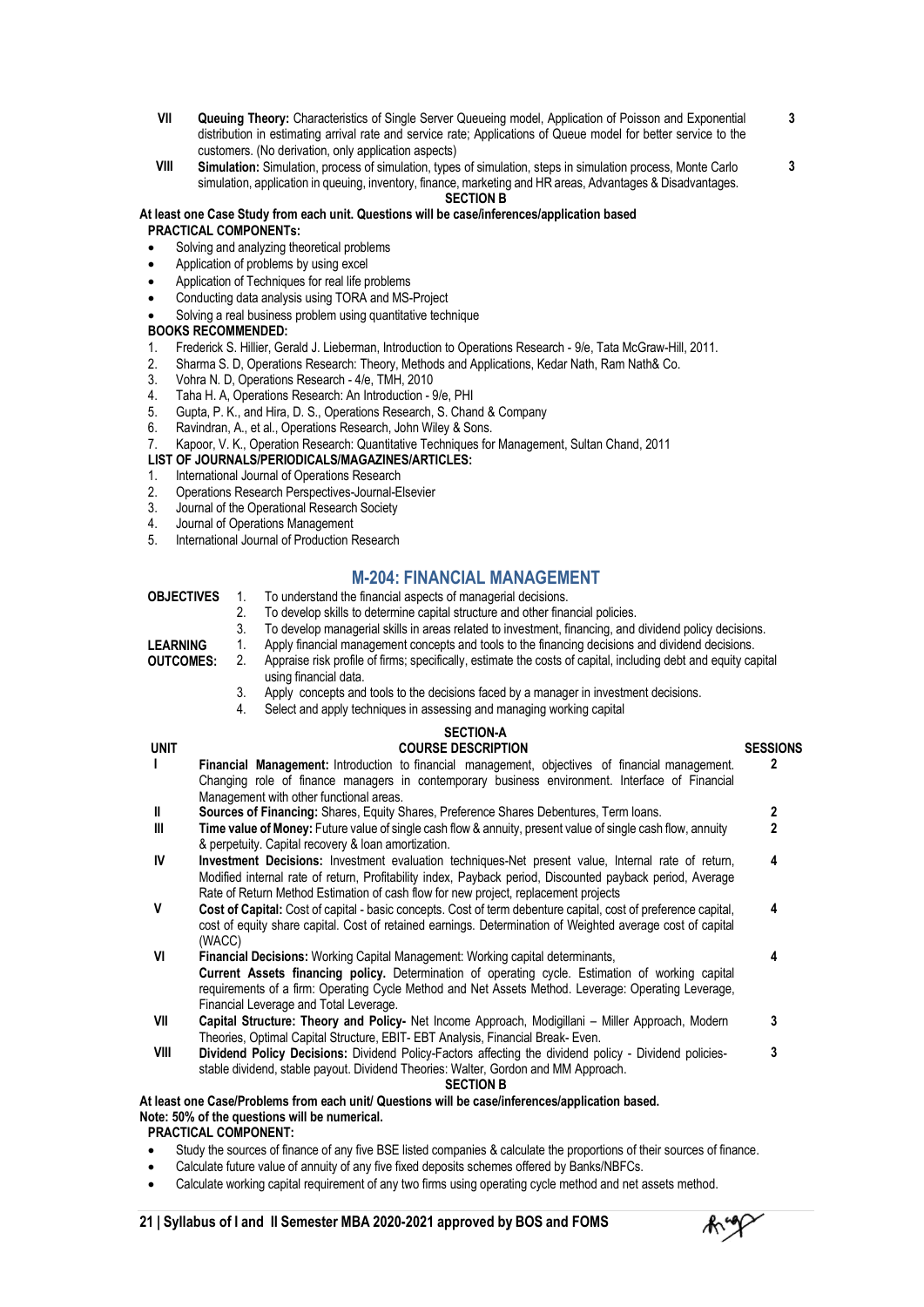- Evaluate investment decisions of any two firms using NPV and payback period method.
- Study dividend policy of any three growth firms for past five years and comment.

#### **BOOKS RECOMMENDED:**

- 1. Pearson Hunt, Charles Marvin Williams, Gordon Donaldson Basic Business Finance: A Text. R. D. Irwin.
- Hampton, John. J. Financial Decision Making: Concepts, Problems, and Cases. Prentice-Hall International.
- 3. Prasanna, Chandra.Financial Management. Tata McGraw-Hill.
- 4. Pandey, I.M. Financial Management.Vikas Publishing House.
- 5. James, C. Van, Horne. Wachowicz, John. M. Fundamentals of Financial Management. Prentice Hall of India.<br>6. Khan. M. Y., & Jain. P. K. (2017). Financial Management: Text and Cases. 7<sup>th</sup> edition.
- 6. Khan, M. Y., & Jain, P. K. (2017). Financial Management: Text and Cases. 7th edition.
- 7. S. B., Hirt, G. A., & Short, J. D. (2000). Foundations of Financial Management. Toronto: McGraw-Hill Ryerson.
- **LIST OF JOURNALS/PERIODICALS/MAGAZINES/ARTICLES:**
- 1. Journal of Finance.<br>2. The Review of Fina
- 2. The Review of Financial Studies.<br>3. Journal of Financial Economics
- Journal of Financial Economics
- 4. Journal of Financial and Quantitative Analysis
- 5. Journal of Banking and Finance

#### **M-205: HUMAN RESOURCE MANAGEMENT**

**OBJECTIVES** 1. To acquire basic knowledge of Human Resource Management and develop insight into the managerial skills required to effectively manage people in an organization.

- 2. To comprehend various facts of managing people and to create an understanding of the various policies and practices of human resource management.
- 3. To understand significance of career and succession planning.

**LEARNING OUTCOMES:**

- 1. Develop understanding of the basic concepts, functions and processes of human resource management. 2. Ability to apply knowledge of human resource planning and implement techniques of job design.
- - 3. Design HRM processes such as Recruitment/Selection/Training/Performance appraisals/Reward Systems etc. 4. Develop competency to recruit, train, and appraise the performance of employees and handle employee issues.

### **SECTION-A**

#### **SECTION B UNIT COURSE DESCRIPTION SESSIONS I Introduction:** Human Resource Management- Meaning and significance, Major functions of HRM, HR as a factor of Competitive advantage, Line and Staff responsibility of HR Managers, HR Competencies. **2 II Human Resource Planning and Job Analysis:** HR Planning: Meaning, Significance and Process of Human Resource Planning. Job Analysis: Meaning, Importance, Process of Job Analysis. Job Design- Job Enlargement, Job Enrichment, Job Rotation. **3 III Recruitment and Selection:** Recruitment: Meaning, Significance and Sources of Recruitment, Cost-Benefit Analysis; Selection: Meaning, Significance and Process, Techniques-Tests and Interviews. **3 IV Training and Development:** Meaning and Significance of Training and Development, Process, Training Needs Analysis, Methods of Training- On the Job Methods and Off the Job Methods. **3 V Compensation Management:** Job Evaluation: Concept & Methods of Job Evaluation, Types of Compensation: Direct and Indirect, Salary/Wage Fixation, Allowances, Incentives, Bonus, ESOPs, and Fringe Benefits, Emerging Statutory aspects of Compensation & Benefits. **3 VI Performance Appraisal:** Meaning and Significance of Performance Appraisal, Methods of Performance Appraisal, Limitations and Problems. Potential Appraisal. **3 VII Industrial Relations:** Dynamics of Industrial Relations, Discipline and Domestic Enquiry, Grievance Management, Collective Bargaining, Legal aspects of Employee Relations with reference to Trade Union Act, Industrial Disputes and Settlement Machinery. **4 VIII Career and Succession Planning:** Career Planning: Meaning, Significance and Process of Career Planning, Stages of Career Development, Career Anchors. Succession Planning: Meaning, Significance and Process of Succession Planning. **3**

#### **At least one Case study/Problem from each module. Questionswill be case/inferences/application based PRACTICAL COMPONENT:**

- Expose students to simulated recruitment exercises- Job profile, personal profile, advertisements, etc. and also standard selection tests followed in various sectors.
- Give a job analysis case and ask the students to prepare job description and job specification.
- Give a case and ask the students to prepare the recruitment advertisement for a news paper.
- Ask the students to prepare an appointment letter for the post of office manager of a company known to you.
- Give a performance goal setting case and ask the students to perform dyadic role playing.

#### **Books Recommended:**

- 1. Byars, L & Rue, L. Human Resource Management. McGraw Hill.
- 2. Aswathappa, K. Human Resource Management. Tata McGraw-Hill.
- 3. Dessler, Varkkey. Human Resource Management. Pearson.
- 4. Jyothi. Human Resource Management. Oxford University Press.
- 5. Mondy, R. Human Resource Management. Prentice Hall.
- 6. Steve Fleetwood, Anthony Hesketh, Explaining the Performance of Human Resource Management, Cambridge University Press.

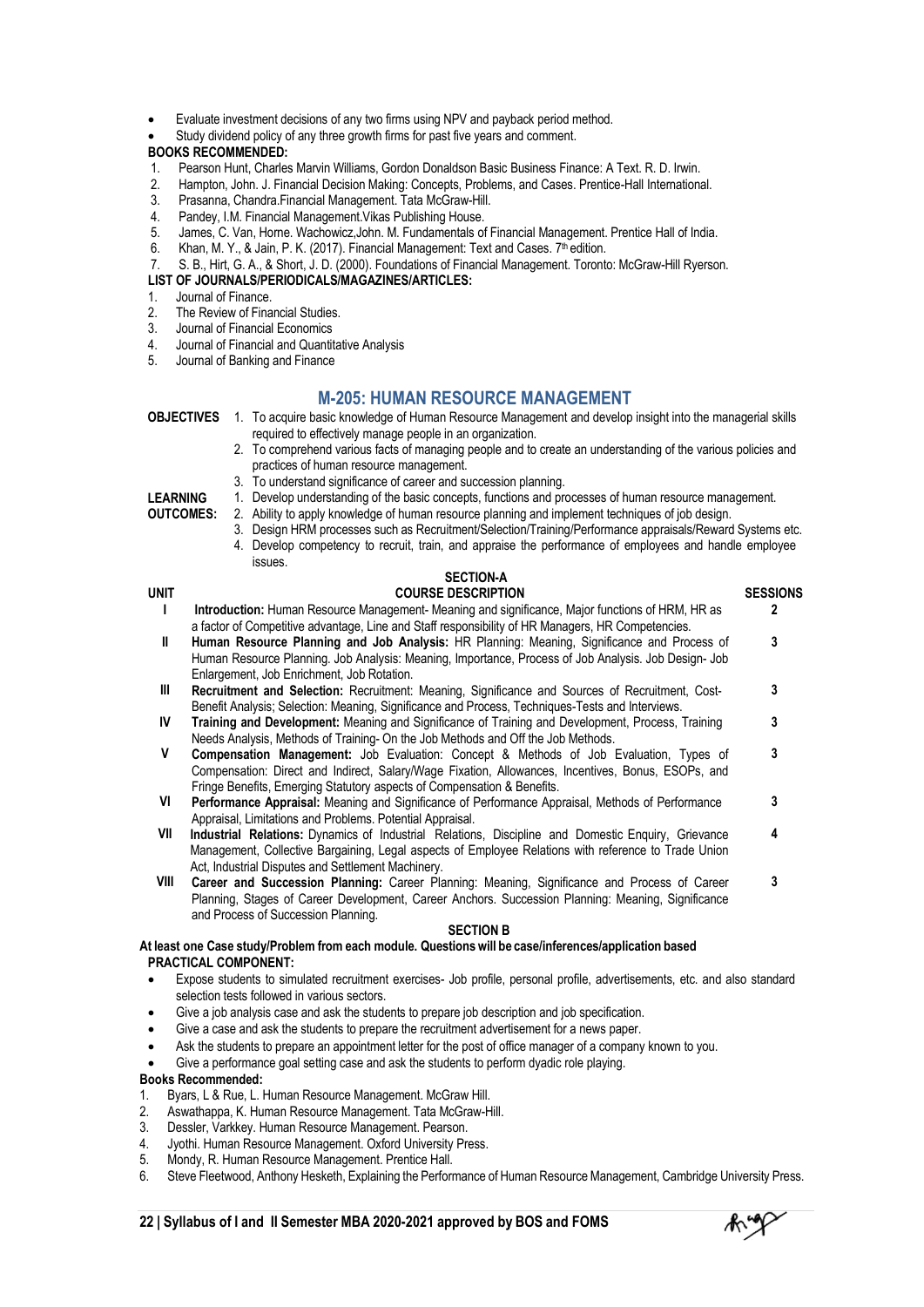- 7. Michael Armstrong, Human Resources Management Practice, Kogan Page, 10<sup>th</sup> edition.
- **LIST OF JOURNALS / PERIODICALS / MAGAZINES / NEWSPAPERS**
- 1. Human Capital<br>2. Indian Journal
- 2. Indian Journal of Industrial Relations<br>3. HRM Review
- 3. HRM Review<br>4. Human Resor
- 4. Human Resource Management Journal<br>5. Indian Journal of Training and Developn
- 5. Indian Journal of Training and Development

#### **M-206: MARKETING RESEARCH**

- **OBJECTIVES** 1. To understand the concept and process of Market Research in business environment.<br>2. To develop the analytical abilities and market research skills.
	- 2. To develop the analytical abilities and market research skills.
	- 3. To effectively report research findings.<br>1. Explain research process, and its imple-
- **LEARNING** 1. Explain research process, and its implementation in functional areas of Business.

**OUTCOMES:**

- 2. Apply research design in Qualitative and Quantitative context.<br>3. Elaborate Exploratory Research Design, Descriptive Research 3. Elaborate Exploratory Research Design, Descriptive Research Designs and Experimental Design.<br>4. Collect field data, formulate appropriate Hypothesis cad carry out Hypothesis Testing.
- 4. Collect field data, formulate appropriate Hypothesis cad carry out Hypothesis Testing.<br>5. Elaborate Concept of Measurement and Levels of measurement
- Elaborate Concept of Measurement and Levels of measurement.

|             | <b>SECTION-A</b>                                                                                                                                                 |                 |
|-------------|------------------------------------------------------------------------------------------------------------------------------------------------------------------|-----------------|
| <b>UNIT</b> | <b>COURSE DESCRIPTION</b>                                                                                                                                        | <b>SESSIONS</b> |
| п           | Introduction: Meaning, Objectives and significance of marketing research, types of marketing research                                                            | 3               |
|             | problems, Emerging issues in research.                                                                                                                           |                 |
|             | Marketing Research Process: Steps Involved in Research Process. Research Design: Various                                                                         |                 |
|             | Methods of Research Design                                                                                                                                       |                 |
| Ш           | Collection of Data: Concept of Sample, Sample Size and Sampling Procedure, Various Types of                                                                      | 4               |
|             | Sampling Techniques, Determination and Selection of Sample Member, Types of Data: Primary and                                                                    |                 |
|             | Secondary, Various Methods of Collection and Data, Preparation of Questionnaire and Schedule, Types                                                              |                 |
|             | of Questions, Sequencing of Questions, Check Questions, Length of Questionnaire, Precautions in                                                                  |                 |
|             | Preparation of Questionnaire and Collection of Data.                                                                                                             |                 |
| Ш           | <b>Data Analysis and Scaling Techniques</b>                                                                                                                      | 4               |
|             | Coding, Editing and Tabulation of Data, Various Kinds of Charts and Diagrams Used in Data Analysis:                                                              |                 |
|             | Bar and Pie Diagrams and their Significance, Use of software like SPSS etc., in Data Analysis, Non-                                                              |                 |
|             | parametric & Parametric tests. Measurement Scales, Sources of Error in Measurement scales, Meaning                                                               |                 |
| IV          | and Classification of Scaling, Attitude Scaling Techniques.<br>Estimation Theory and Hypothesis Testing: Sampling theory; Formulation of Hypotheses; Application | 5               |
|             | of Z-test, t-test, F-test and Chi-Square test.                                                                                                                   |                 |
| ٧           | Techniques of association of Attributes & Testing : Application and Analysis of Variance (ANOVA).                                                                | 3               |
|             | Nonparametric tests: Mann-Whitney test, Kruskal-Wallis test, Kolmogorov Smirnov Test.                                                                            |                 |
| VI          | Applications of Marketing Research - Customer attitude and satisfaction research, brand equity,                                                                  | 3               |
|             | advertising effectiveness, copy testing, readership and viewership survey etc.                                                                                   |                 |
| VII         | Research Report Preparation: Types and Layout of Research Report, Significance of Report writing,                                                                | 1               |
|             | Process of report writing, Mechanics of writing a research report, Precautions in Preparing the Research                                                         |                 |
|             | Report. Plagiarism, Paraphrasing & Citation.                                                                                                                     |                 |
| VIII        | Bibliography and Referencing: Significance of Bibliography & Referencing, APA style of referencing                                                               | 1               |
|             | <b>SECTION B</b>                                                                                                                                                 |                 |
|             | At least one Case and Problems from each module. Questions will be case/inferences/application based                                                             |                 |
|             | <b>PRACTICAL COMPONENT:</b>                                                                                                                                      |                 |
|             | Identifying the Problem                                                                                                                                          |                 |
|             | Preparing the Research Proposal                                                                                                                                  |                 |
|             | Designing the Data Collection Instrument                                                                                                                         |                 |
|             | Conducting Pilot Survey, Final survey, Analyzing the Data using Software's like SPSS, Minitab, IBM Analytics, etc                                                |                 |
|             | Preparing the Research Report.                                                                                                                                   |                 |
|             | <b>BOOKS RECOMMENDED:</b>                                                                                                                                        |                 |
| 1.          | Cooper, Donald. Schindler, R. and Pamela, S. Business Research Methods. McGraw-Hill.                                                                             |                 |
| 2.          | Bryman. Business Research Methods. Oxford University Press.                                                                                                      |                 |
| 3.          | Naval Bajpai, Marketing Research:An Indian perspective, Pearson India, 2017                                                                                      |                 |
| $\Lambda$   | Asker Kumsr & Day: Marketing Pesearch, John Wiley & Sons, 1998                                                                                                   |                 |

- 4. Aaker, Kumar & Day: Marketing Research, John Wiley & Sons, 1998 5. Malhotra, N.K, Dash S. (2010), "Marketing Research: An Applied Orientation", (6th Ed.), Pearson Education, India.
- 6. Zikmund, W.G. and Babin, B. J. (2016), "Essence of Marketing Research", (11th Ed.), Cengage Learning.
- 7. Beri, G.C. (2013), "Marketing Research", (5th Ed.), Tata McGraw Hill.
- 8. Green, P. E., Tull, D. S. and Albaum, G., "Research for Marketing Decisions", Prentice Hall of India
- **LIST OF JOURNALS/PERIODICALS/MAGAZINES/NEWSPAPERS**
- 1. International Journal of Research in Marketing, Elsevier<br>2. International Journal of Social Research Methodology
- International Journal of Social Research Methodology
- 3. Organizational Research Methods: Sage Journals
- 4. Journal of Marketing Research<br>5. International Marketing Review
- International Marketing Review

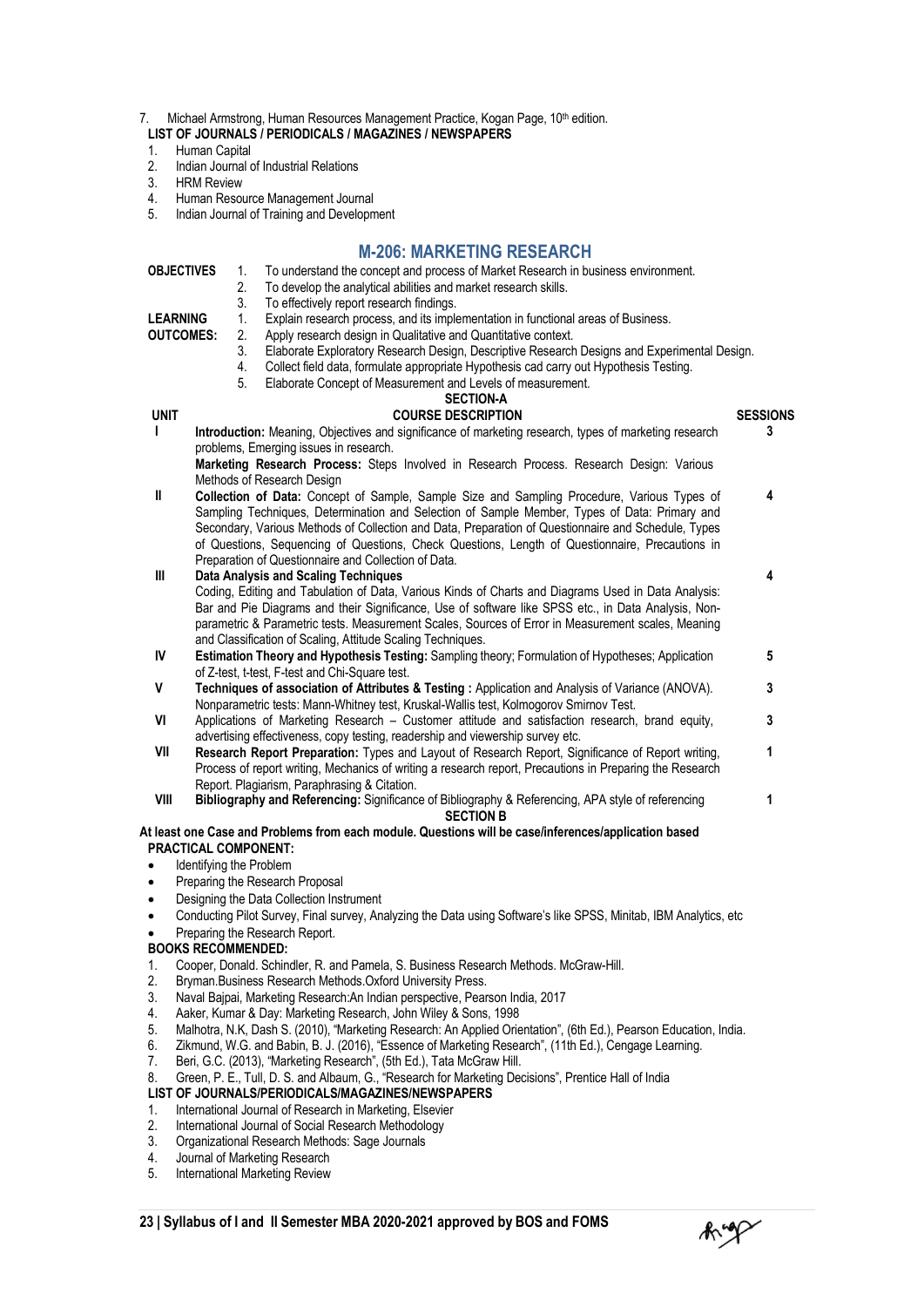| <b>OBJECTIVES</b> |  |
|-------------------|--|
|                   |  |

#### **M-207: OPERATIONS MANAGEMENT II**

- **OBJECTIVES** 1. To understand the ways and means of making processes or operating systems easier and efficient to use.<br>2. To comprehend students with the concept of supply chain and logistics management and its significanc 2. To comprehend students with the concept of supply chain and logistics management and its significance in business operations.
	- 3. To increase understanding of the problems and opportunities faced by the operations manager in operations.

**LEARNING**

- **OUTCOMES:** 1. Apply Work study techniques in operations.<br>2. Use continuous improvement techniques for 2. Use continuous improvement techniques for process improvement.<br>3. Explain different operations processes, and identify different types of
	- Explain different operations processes, and identify different types of process product matrix
	- 4. Prepare a service blueprint for given service providing organization
	- 5. Explain the importance, scope & functions of and issues & integrated framework in Supply Chain

|              | Explain the importance, scope & functions of and issues & integrated framework in Supply Chain<br>5.                                                |                 |
|--------------|-----------------------------------------------------------------------------------------------------------------------------------------------------|-----------------|
|              | <b>SECTION-A</b>                                                                                                                                    |                 |
| unit         | <b>COURSE DESCRIPTION</b>                                                                                                                           | <b>SESSIONS</b> |
| L            | Work Study: Motion and Time Study, Problem solving process, Work Method Design, Process analysis,                                                   | 3               |
|              | Work measurement: Time Study, Rating, Allowances, Stopwatch time study, predetermined time standards,<br>standard data, Work sampling.              |                 |
| $\mathbf{I}$ | Quality Management: The Dimensions of Quality, Evolution, Quality Gurus, Inspection, Quality Control,                                               | 3               |
|              | Quality Assurance, Quality Cost. Quality Awards, Certification: Introduction to ISO 9000, 14000 and                                                 |                 |
|              | 24700. Total Quality Management, QC Tools                                                                                                           |                 |
| Ш            | Process Quality Improvement: Statistical Process Control (SPC), Variability, Control Charts for                                                     | 4               |
|              | Attributes and Variables, Process capability analysis. Acceptance sampling, Six sigma for process                                                   |                 |
|              | Improvement                                                                                                                                         |                 |
|              | Introduction to Product Quality Improvement: Quality Function Deployment, Robust Design and Taguchi                                                 |                 |
|              | Method                                                                                                                                              |                 |
| IV           | Production Control, Shop-Floor Control, Scheduling Operations, Scheduling in High-Volume Systems,                                                   | 3               |
|              | Intermediate-Volume Systems and Low-Volume Systems. Loading: Order Release. Loading and                                                             |                 |
|              | Assignment: Gantt Charts, Infinite and finite loading, Sequencing, priority rules, sequencing jobs through<br>two work centers, scheduling services |                 |
| $\mathsf{V}$ | JIT and Lean Operations: Toyota approach, Goals and building blocks of lean systems,                                                                | 3               |
|              | Value stream mapping. Transitioning to a lean system, Lean services,                                                                                |                 |
| VI           | Introduction to Maintenance Management: Importance of Maintenance, Types of Maintenance,                                                            | 1               |
|              | Breakdown, Preventive, Predictive Maintenance and Total Productive Maintenance                                                                      |                 |
| VII          | Supply Chain Management: Introduction to supply chain and SCM, Trends in Supply Chain Management,                                                   | 3               |
|              | Global Supply Chains, ERP and Supply Chain Management, Management Responsibilities: Strategic,                                                      |                 |
|              | tactical, and Operational. E-Business, Supplier management, Inventory Management: bull whip effect,                                                 |                 |
|              | vendor managed inventory, Creating an Effective Supply Chain                                                                                        |                 |
| VIII         | Project Management: Introduction, Project Life Cycle, Behavioral Aspects, The Nature of Projects, Key                                               | 4               |
|              | Decisions in Project Management, The Project Manager, Certification, Work Breakdown Structure,                                                      |                 |

Conventions, Computation of Critical Path, Time–Cost Trade-Offs: Crashing, Resource smoothing and levelling. Introduction to Project Management Software.

Planning and Scheduling with Gantt Charts, PERT and CPM, The Network Diagram, Network

#### **SECTION B**

#### **At least one Case Study from each module is to be discussed. Questions will be case/inferences/application based PRACTICAL COMPONENT:**

- 1. Visit any industrial unit and understand the processes performed in the unit.
- 2. Use the theoretical knowledge to understand the operations.
- 3. Prepare a report on how the above concepts used in selected industrial unit under the guidance of your subject teacher.<br>4. Study of Lean Operations of two Indian Companies.
- Study of Lean Operations of two Indian Companies.
- 5. Managerial Implications of Work Study

#### **BOOKS RECOMMENDED:**

- 1 Chase, R. B. et al., Operations and Supply Management, Tata McGraw-Hill, 2010.
- 2 Blanchard, David., Supply Chain Management Best Practices, NY, John Wiley & Sons, 2006.
- 3 Stevenson, Operations Management with Student DVD (SIE). Tata McGraw-Hill.
- 4 Russell & Taylor, III. Operations Management. Prentice Hall of India.
- 5 Nair, .Production and Operations Management. Tata McGraw-Hill.
- 6 Govil M., and Proth, J., Supply Chain Design and Management, Academic Press, 2001.

#### **LIST OF JOURNALS/PERIODICALS/MAGAZINES/NEWSPAPERS**

- 1. International Journal of Supply Chain and Operations Resilience
- 2. Journal of Operations Management (JOM)
- 3. Journal of Production Research & Management (JoPRM)
- 4. International Journal of Production Management and Engineering
- 5. American Journal of Operations Management and Information Systems (AJOMIS)

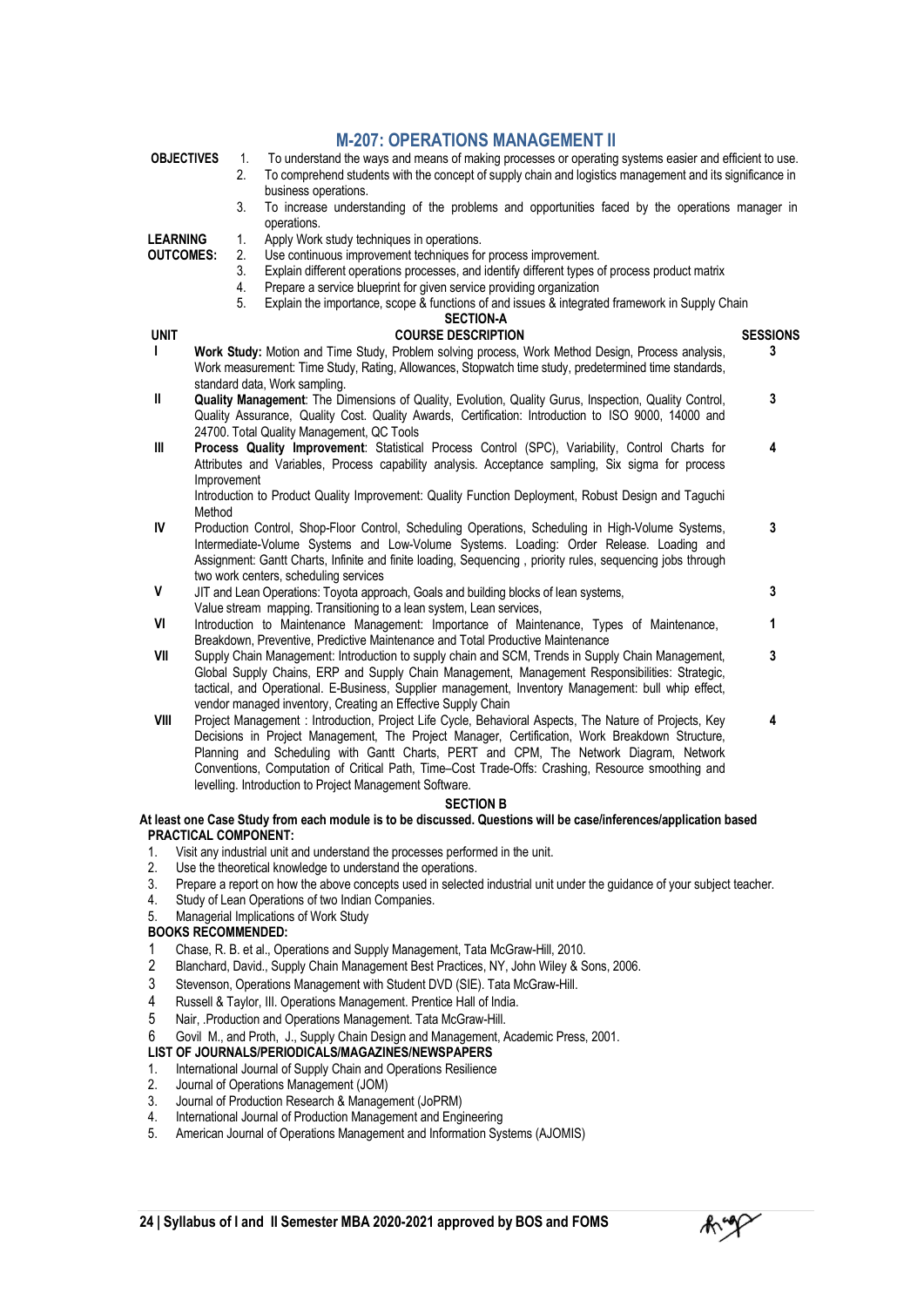#### **M-208: NEW ENTERPRISE AND INNOVATION MANAGEMENT**

- **OBJECTIVES** 1. To develop the expertise required for creating and starting a new venture.
	- 2. To design creative strategies for pursuing, exploiting and further developing new business opportunities.
		- 3. To analyze issues associated with securing and managing financial resources in new and established organizations.

2. Enhance the abilities to critically analyze situations and constructing viable solutions to entrepreneurial

1. Understand the key concepts underpinning entrepreneurship and its application.

**LEARNING OUTCOMES:**

- problems. 3. Conceptualize and implement concepts of innovation and the issues for facilitating innovation within the organizations.
	- 4. Realize the importance of personal attributes that enable best use of entrepreneurial opportunities.

### **SECTION A**

**UNIT COURSE DESCRIPTION SESSIONS I Introduction to Entrepreneurship:** Entrepreneurship and enterprise: Concept, role in economic Entrepreneurial competencies: awareness, assessment, and development. Entrepreneurial and Intrapreneurial mind. Entrepreneur– meaning, importance, traits, types. Entrepreneurial environment – Global Entrepreneurship Environment and Business climate in India. **3 II Starting the Venture:** Generating business idea – sources of new ideas, methods of generating ideas, creative problem solving, opportunity recognition; environmental scanning, competitor, and industry analysis; feasibility study – market feasibility, technical/operational feasibility, financial feasibility. **3 III** New Venture creation: Minimum Viable Product development and testing, Preparation of Business Plan and its importance. Requisites of a good business plan. **3 IV Functional plans: Marketing plan:** Marketing research for the new venture, steps in preparing marketing plan, contingency planning; organizational plan: form of ownership, designing organization structure, Financial plan: Preparing Financial plan for new venture—Need and significance of cash budget, working capital, Performa income statement, Performa cash flow, Performa balance sheet, break even analysis. **4 V Sources of finance:** Sources of external finance, short term as well as long term, Debt or equity financing, commercial banks, Angel Investors, venture capital; financial institutions supporting entrepreneurs; **3 VI Entrepreneurship Development and Government:** Role of Central Government and State Government in promoting Entrepreneurship, Statutory obligation in starting a unit (general like Income Tax, VAT, CST or GST, Service tax, excise and customs, labour laws, etc.) Start up strategies. Dealing with outside agencies like consultant, contractors, etc. Key marketing issue of new venture. Starting a franchising business. Starting an ecommerce venture. Buying a running business. Introduction to various incentives, subsidies and grants, Export Oriented Units, Fiscal and Tax **4**

concessions available. Development of women Entrepreneurs. Institutes supporting entrepreneurs - SIDBI, NABARD, KVIC, NBMSME. Start Up India, Make in India **VII** Legal issues: intellectual property rights patents, trademarks, copy rights, trade secrets, licensing,

- franchising. Cause of failure of new ventures and strategies to deal with, Growth strategies for a new enterprise. **2**
- **VIII Innovation Management**: Innovationmanagement an introduction, Types of Innovations organizational setups that facilitate innovations, Incubators and Accelerators- Role in facilitating entrepreneurship. **2 SECTION B**

#### **At least one Case Study from each UNIT. Questions will be case/inferences/application based PRACTICAL COMPONENT**

- Prepare a feasibility report/business plan and make presentation in the class.
- Prepare an assignment on at least three leading entrepreneurs
- Visit a franchisee and prepare a report and/or make presentation in the class
- Prepare an assignment on Intellectual Property Rights granted to Indian firms in any specific industry.
- Conducting survey for SME owners to understand the challenges that are faced by them in setting up their business. **BOOKS RECOMMENDED:**
- 1. Rajeev Roy, Entrepreneurship, Oxford University Press, Second Edition.
- 2. Vasanth Desai, Dynamics of Entrepreneurial Development and Management, Himalaya Publishing House, First Edition.
- 3. Hisrich, Robert D., Michael Peters and Dean Shephered, Entrepreneurship, Tata McGraw Hill, Eleventh Edition.
- 4. Charantimath, Poornima, Entrepreneurship Development and Small Business Enterprises, Pearson Education.
- 5. Kumar Arya, "Entrepreneurship: Creating and Leading an Entrepreneurial Organization", Pearson Education, First Edition.
- 6. Harvard Business Review Entrepreneur's Handbook (HBR Handbooks)
- 7. B. Janakiram, M. Rizwana, Entrepreneurship Development: Text & Cases, First Edition.

#### **LIST OF JOURNALS/PERIODICALS/MAGAZINES/NEWSPAPERS**

- 1. Journal of Entrepreneurship and Innovation in Emerging Economies (JEIEE)
- 2. Journal of Small Business Management
- 3. Journal of Business Venturing
- 4. The Economic Times Newspaper

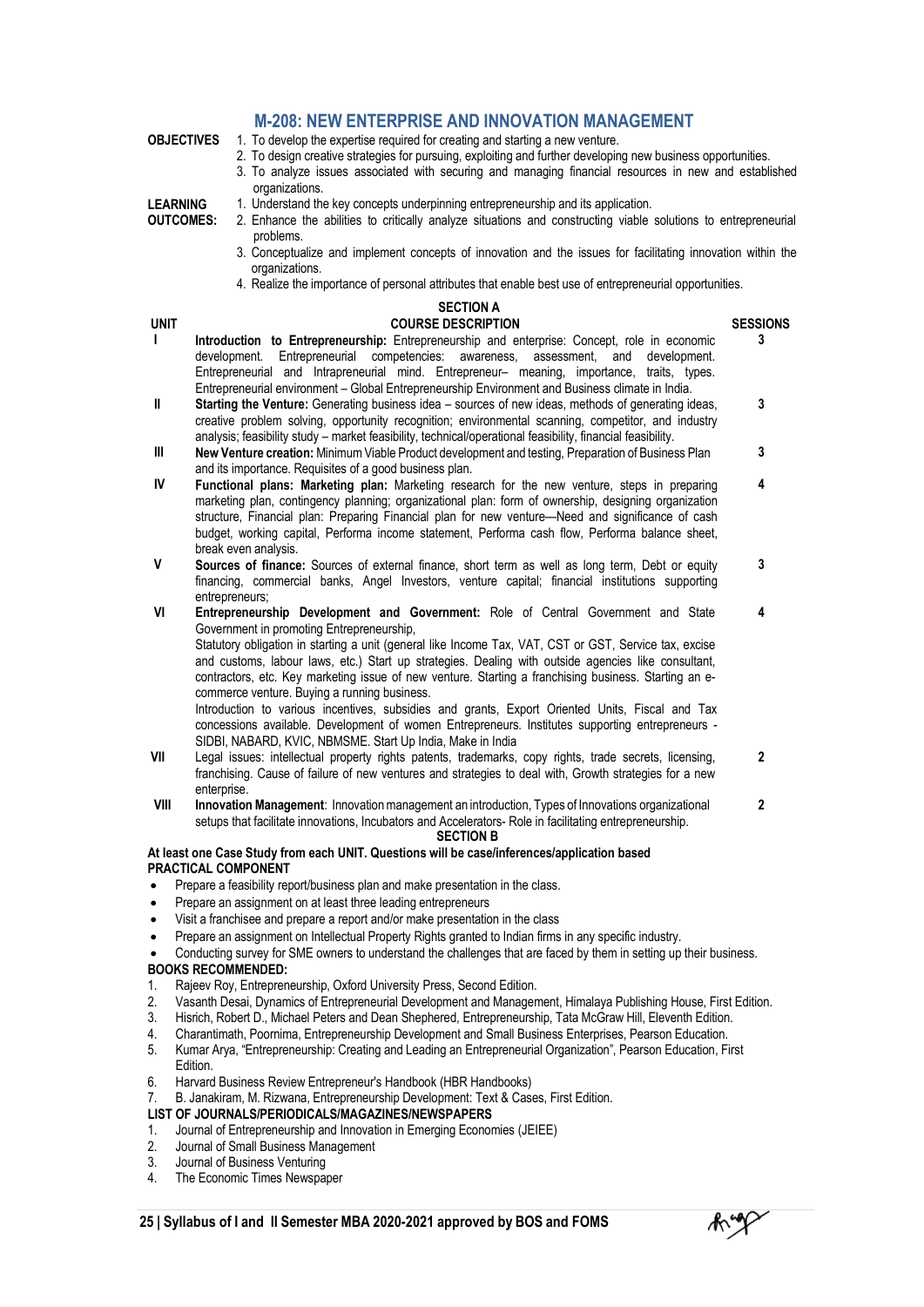#### 5. Business World Magazine

#### **M-209: MINI-PROJECT**

- 1. The objective is that a student should be able to identify the issues and challenge of the industry and is able to prepare report on the application of emerging technologies in the selected industry.
- 2. In second semester, the students are required to take one industry as per his/her interest, for analysis and preparing a project report. Preference should be given on the application of emerging technologies in the selected industry. It may consist of Financial Services, Data Science, Social Entrepreneurship, or any other suitable area of interest.
- 3. The students will prepare seminar under guidance of faculty members allotted by the Director/ Principal /Head of Department of the institute. There will be regular internal assessment and regular classroom interactions as per the number of sessions allotted to it.
- 4. The student will submit written report of seminar work, prepared individually and shall make an oral presentation before a panel consisting of internal and external examiner (Preferably from Industry) appointed by Director/Principal/HOD. The assessment of 40 marks shall be done by the external examiner appointed by the Head of the department in consultation with Director/Principal of the college. University shall not appoint any examiners for M-209.
- 5. The average number of pages in the report shall be 40 and should be typed by student himself. The format of the report is to be provided to students by the institute.

#### **M-210: BUSINESS ETHICS LAB.**

|                                                                    | <b>OBJECTIVES:</b>                                                                                 | To comprehend Indian Ethos and values<br>1.                                                                       |  |
|--------------------------------------------------------------------|----------------------------------------------------------------------------------------------------|-------------------------------------------------------------------------------------------------------------------|--|
|                                                                    |                                                                                                    | 2.<br>To understand ethical problems and issues in various corporate situations.                                  |  |
|                                                                    |                                                                                                    | 3.<br>To participate in case discussions of ethical issues that are grounded in strategic business settings.      |  |
|                                                                    | <b>LEARNING</b>                                                                                    | 1.<br>Imbibe concept of ethical issues in corporate governance and adhere to ethical codes.                       |  |
|                                                                    | <b>OUTCOMES:</b>                                                                                   | Develop knowledge of various CSR for implementing professional life.<br>2.                                        |  |
|                                                                    | 3.<br>Use their ethical imaginations in resolving dilemmas and enhancing business decision-making. |                                                                                                                   |  |
|                                                                    | Appreciate the relevance of personal values in the business/workplace setting.<br>4.               |                                                                                                                   |  |
| SN                                                                 |                                                                                                    | <b>DETAILS OF LAB WORK</b>                                                                                        |  |
| 1                                                                  |                                                                                                    | Introduction Business Ethics: Discussion on theories of Ethics.                                                   |  |
|                                                                    | $\bullet$                                                                                          | Case: Rajanna's Ethical Dilemma                                                                                   |  |
|                                                                    |                                                                                                    | Case: The Rise and fall of Vijay Mallya                                                                           |  |
|                                                                    |                                                                                                    | Case; Business Ethics and Governance Issues at HP: The pretexting Controversy                                     |  |
| $\overline{2}$                                                     |                                                                                                    | Discussion on relevance of Indian ethos in organization, Indian Management thought Vs Western Management thought, |  |
|                                                                    |                                                                                                    | Theory of GUNAS (Sattva, Rajas, Tamas), Doctrine of Karma. Discussion on:                                         |  |
|                                                                    | ٠                                                                                                  | Management lessons from Ramayana                                                                                  |  |
|                                                                    | ٠                                                                                                  | Leadership and Management lessons from Chanakya Nitti                                                             |  |
|                                                                    | $\bullet$                                                                                          | Corporate Lessons from Mahabharat                                                                                 |  |
|                                                                    | $\bullet$                                                                                          | Management Lessons from Bhagavad Gita.                                                                            |  |
|                                                                    | $\bullet$                                                                                          | Presentation on implication of Indian Ethos in Business organizations.                                            |  |
| 3                                                                  |                                                                                                    | Ethical Leadership: Case Study/Discussion with focus on Ethical leadership,                                       |  |
|                                                                    | Case: The CEO of Starbucks and the Practice of Ethical Leadership<br>٠                             |                                                                                                                   |  |
|                                                                    | Case: Case on Executive Integrity<br>$\bullet$                                                     |                                                                                                                   |  |
| Ethical Leadership Story of Naranmurthy, Infosys<br>٠              |                                                                                                    |                                                                                                                   |  |
| Ethical Leadership Story of Ratan Tata and India's Tata Group<br>٠ |                                                                                                    |                                                                                                                   |  |
|                                                                    | $\bullet$                                                                                          | Ethical Issues in Snap's IPO: Evaluating Leadership Character                                                     |  |
|                                                                    | $\bullet$                                                                                          | Role play on Ethical Leadership behaviour                                                                         |  |
| 4                                                                  |                                                                                                    | Corporate Social Responsibility: Legal Perspectives, Economic Perspectives, Ethical Perspectives.                 |  |
|                                                                    |                                                                                                    | Case: Managing for Stakeholders                                                                                   |  |
|                                                                    |                                                                                                    | Case: Corporate Social Responsibility in an Indian Public Sector Organization: A Case Study of NTPC               |  |
|                                                                    |                                                                                                    | Field work on Corporate Social Responsibility                                                                     |  |
| 5                                                                  |                                                                                                    | Discussion/ Case Study on Corporate Social Responsibility:                                                        |  |
|                                                                    | ٠                                                                                                  | Case: CSR-Amul                                                                                                    |  |
|                                                                    | ٠                                                                                                  | Case: Havells India Ltd.                                                                                          |  |
|                                                                    |                                                                                                    | Case: Coca-Cola India: Is It an Eco-friendly Company?                                                             |  |
| CSR activity of BPCL Ltd.<br>$\bullet$                             |                                                                                                    |                                                                                                                   |  |
|                                                                    | $\bullet$                                                                                          | CSR Activities of Mahindra & Mahindra Ltd.                                                                        |  |
|                                                                    | $\bullet$                                                                                          | CSR activities of ITC Ltd.                                                                                        |  |
| 6                                                                  |                                                                                                    | Ethical Issues in Business Area: Discussion on Ethical Issues in business arena of Finance, Marketing, IT etc.    |  |
|                                                                    | $\bullet$                                                                                          | Case: Facebook and our Fake News Problem                                                                          |  |
|                                                                    |                                                                                                    | Case: Targeting a Broken Heart                                                                                    |  |
|                                                                    | $\bullet$                                                                                          | Case: The Debacle and Revival of Nestlé India's Maggi                                                             |  |

Angp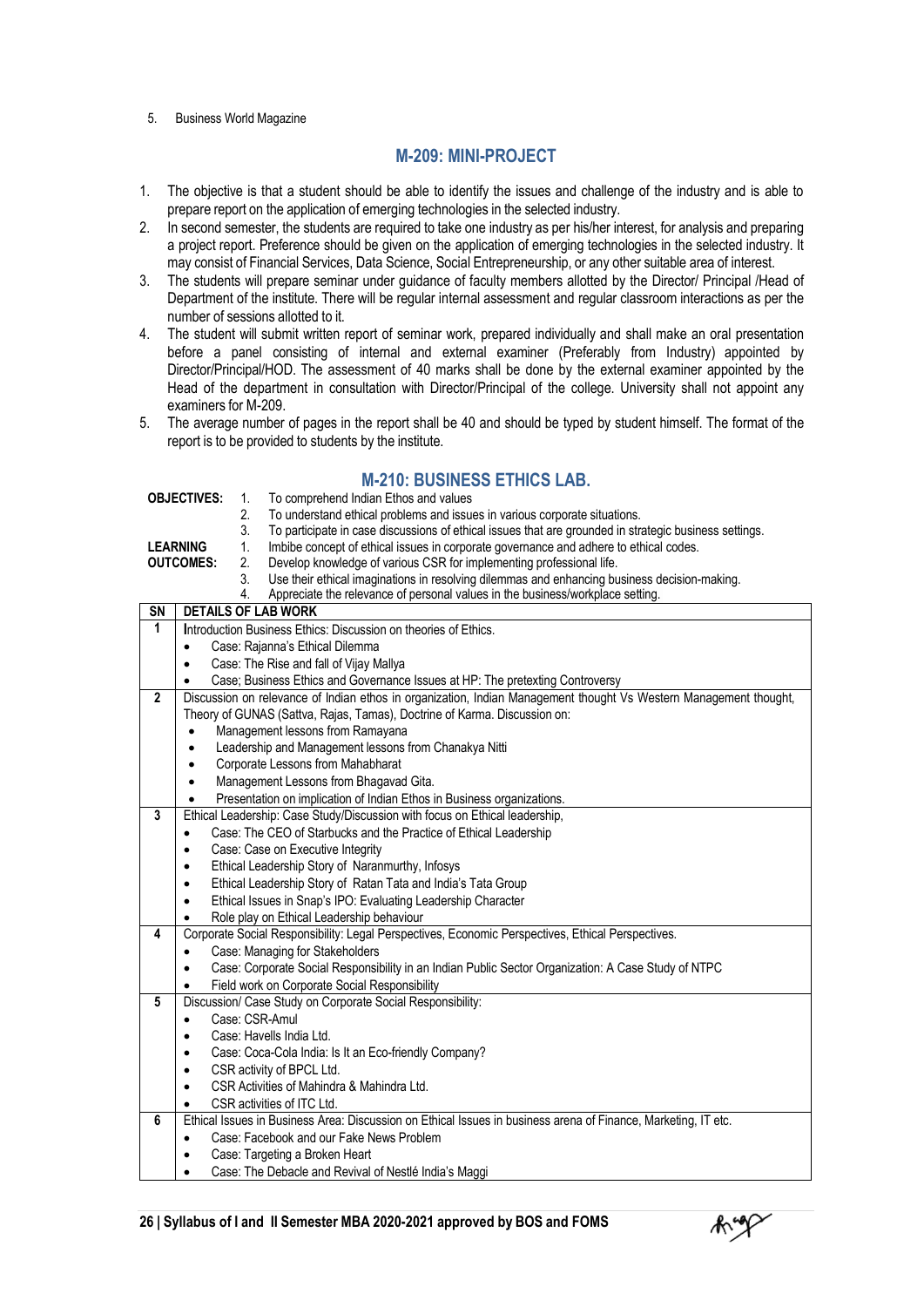|   | Case: Chaos at Uber: The New CEO's Challenge<br>٠                                                                        |
|---|--------------------------------------------------------------------------------------------------------------------------|
|   | Case: Volkswagen Emission Cheating Scandal: Matthias Muller's Big Challenge.                                             |
|   | Case: Instagram and the Ethics of Privacy                                                                                |
|   | Group Discussion on Ethical Issue (Case reading and discussion on Accounting Scandal of Satyam Ltd.and SAHARA            |
|   | India Fiasco)                                                                                                            |
|   | Ethical Dilemma's: Divide the class into small groups of 4-6 students. Give them exercise on ethical dilemma's and ask   |
|   | each group to do brainstorming and arrive at the possible solutions. They may be present in the class to discuss various |
|   | perspectives.                                                                                                            |
| 8 | Corporate Governance: Significance of Corporate Governance in business                                                   |
|   | Case: Corporate Governance at Unilever                                                                                   |
|   | Case: Corporate Governance at Infosys<br>٠                                                                               |
|   | Assignment on studying Indian Corporate Governance framework                                                             |

*Note: The above list is suggestive. Case studies may be added*

#### **CASE REFERENCES:**

- 1. http[s://www.etcases.com](http://www.etcases.com/) 2. https:[//www.icmrindia.org/casestudies](http://www.icmrindia.org/casestudies)
- 3. https:[//www.icmrindia.org/casestudies](http://www.icmrindia.org/casestudies)
- 4. http[s://www.scu.edu/ethics/focus-areas/internet-ethics](http://www.scu.edu/ethics/focus-areas/internet-ethics)
- 5. http[s://www.scu.edu/ethics/focus-areas/internet-ethics](http://www.scu.edu/ethics/focus-areas/internet-ethics)
- 6. http[s://www.scu.edu/ethics/focus-areas/internet-ethics](http://www.scu.edu/ethics/focus-areas/internet-ethics)
- 7. http[s://www.etcases.com](http://www.etcases.com/)
- 8. https://distpub.com/product/aid14863-case-study-amul-corporate-socialresponsibility 9. theinvestorsbook.com
- 11. http[s://www.scu.edu/ethics/focus-areas/internet-ethics](http://www.scu.edu/ethics/focus-areas/internet-ethics)
- 12. http[s://www.scu.edu/ethics/focus-areas/internet-ethics](http://www.scu.edu/ethics/focus-areas/internet-ethics)
- 13. http[s://www.etcases.com](http://www.etcases.com/)

10. http[s://www.etcases.com](http://www.etcases.com/)

- 14. https://icmrindia.org/casestudies
- 15. https:[//www.icmrindia.org/casestudies](http://www.icmrindia.org/casestudies)
- 16. http[s://www.scu.edu/ethics/focus-areas/business-ethics](http://www.scu.edu/ethics/focus-areas/business-ethics)
- 17. https:[//www.icmrindia.org/casestudies](http://www.icmrindia.org/casestudies)
- 18. https:[//www.icmrindia.org/casestudies](http://www.icmrindia.org/casestudies)

#### **BOOKS RECOMMENDED:**

- 1. Zabihollah Rezaee &Timothy Fogarty, Business Sustainability, Corporate Governance, and Organizational Ethics Wiley ,2019
- 2. Richard A. Spinello, Business Ethics: Contemporary Issues and Cases, SAGE Publications, Inc; 2019
- 3. Joseph Des Jardins, An Introduction to Business Ethics, McGraw-Hill Education; 2019
- 4. Denis Collins Business Ethics-Best Practices for Designing and Managing Ethical Organizations, SAGE Publications, Inc. 2018
- 5. Archie B. Carroll , Jill Brown, Ann K. Buchholtz, Business & Society: Ethics, Sustainability & Stakeholder Management Cengage Learning, 2017
- 6. Christine Mallin, Corporate Governance, Oxford University Press, 5<sup>th</sup> Edition, 2015
- 7. Shitangsu K. Chakraborty, Samir R. Chatterjee, Applied Ethics in Management: Towards New Perspectives, Springer Science & Business Media, 2012

#### **M-211: MANAGÉRIAL COMPUTING LAB**

- **OBJECTIVES** 1. To understand relevant applications software related to various courses taught in the semester such as QT,
	- FM, HRM, MM, OM etc.
	- 2. To use the application software packages like MS Excel/ SPSS/ MINITAB/ SYSTAT/R/ SAS/ Statgraphics/ TORA etc.
	- 3. Make optimal business decisions by integrating the concepts of economics, mathematics and statistics.
- **LEARNING** 1. Use appropriate computational tools to solve managerial problems using Software<br>2. Apply the Quantitative Techniques to real life business situations.
- **OUTCOMES:** Apply the Quantitative Techniques to real life business situations.
	- 3. Use appropriate strategies and tools to analyze data.

#### **SN DETAILS OF LAB WORK**

- **1** To determine the optimal solution using LPP Technique for problems/case study related to the following with the help of Excel Solver:
	- Product Mix/Diet/Blending Problems
	- Production applications
	- Marketing Applications
	- Financial Applications
- **2** To determine the optimal solution using Excel Solver for the problems/case study related to
	- **Transportation**
	- **Assignment**
- **3** Using the given survey data, construct the 95% confidence interval estimate of population characteristics for each variable and draw conclusions
- **4** Case study on correlation and regression analysis
- **5** Case study on application of Chi Square test to business situation
- **6** Case Study on discriminant analysis in marketing
- **7** Case Study on logistic regression for classification and prediction
- **8** Case study on Factor analysis for data reduction/ cluster analysis for market segmentation
- **9** To use p-value approach to hypothesis testing to test a mean or proportion: One sample test
- **10** To use hypothesis testing for comparing between difference between means, proportions, and variances of two populations
- **11** To carry out One-way ANOVA and Two-way ANOVA
- **12** To carry out Nonparametric test on the given data and infer results

*Note: The above list is suggestive. Experiments/case studies may be added relevant to the theory courses taught in the semester*

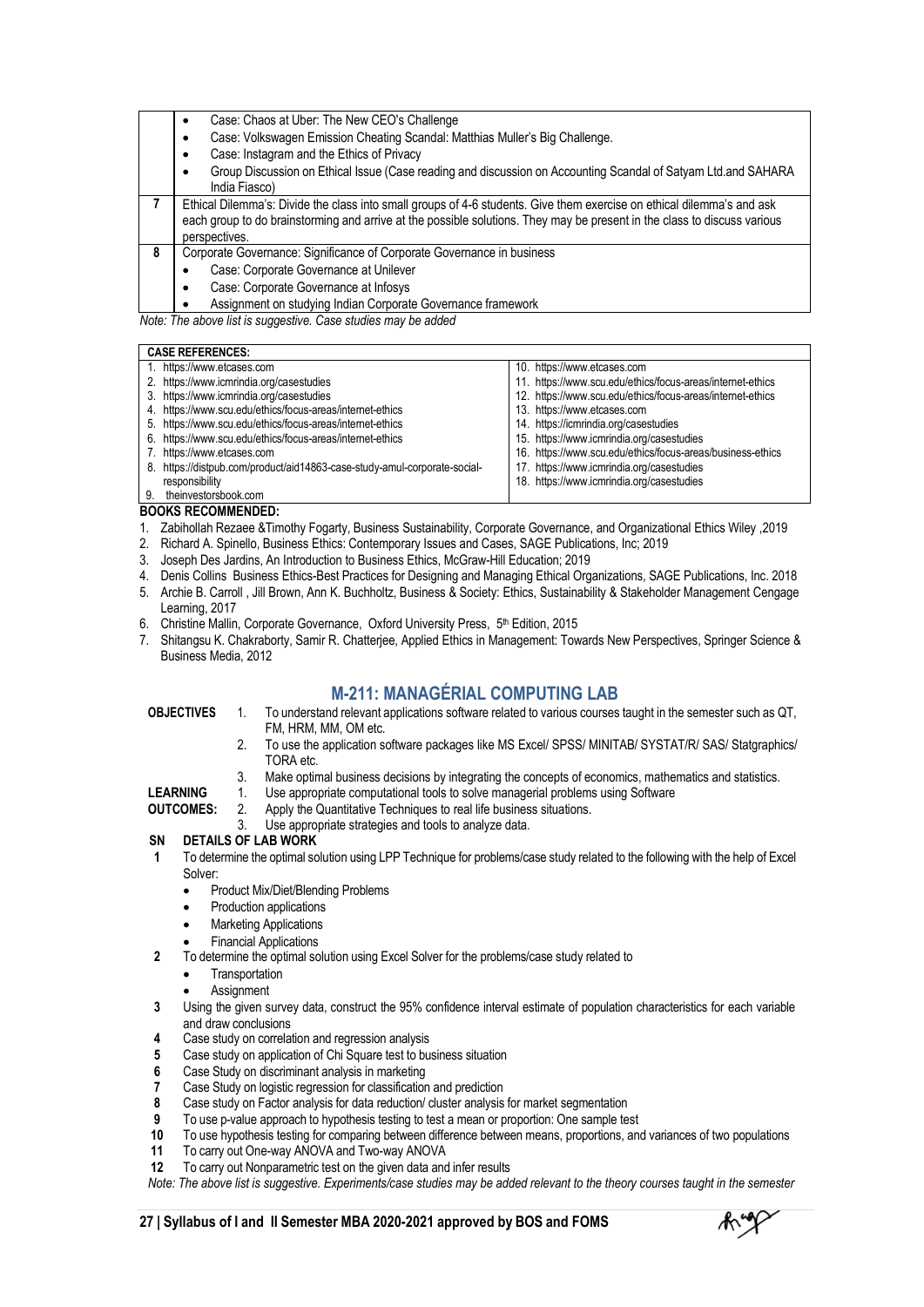#### **BOOKS RECOMMENDED:**

- 1. Understanding Educational Statistics Using Microsoft Excel and SPSS, Martin Lee Abott , Wiley 2011
- 2. Statistics for Managers Using Microsoft Excel (5th Edition)David M. Levine David F. Stephan Timothy C. Krehbiel Mark L. Berenson, Prentice Hall
- 3. Statistics for Management, 7th edition, Levin & Rubin, Pearson Education Publication<br>4. Applied Statistics and Probability for Engineers 6th edition. D. C. Montgomery and G.
- 4. Applied Statistics and Probability for Engineers , 6th edition, D. C. Montgomery and G. C. Runger, John Wiley & Sons.<br>5. Statistical Analysis with Excel For Dummies Joseph Schmuller. John Wiley & Sons. Inc. 2013
- 5. Statistical Analysis with Excel For Dummies Joseph Schmuller, John Wiley & Sons, Inc. 2013
- 6. Business Data Analysis Using Excel, David Whigham ,OUP 2007

#### **SOCIAL OUTREACH, DISCIPLINE & EXTRA CURRICULAR ACTIVITIES (SODECA) (FOR SEMESTER- I & II MBA)**

#### **OBJECTIVES:**

- To appreciate the importance and values of social life prevailing in Village.
- To understand the value of Social Work.
- To Understand the Significance of Discipline in student's Life through involving student in plantation, waste management, no plastic campaign, electricity, and water saving activities.
- To understand the value of extra co-curricular activities.

#### **The following various activities are categorized as SODECA:**

- **A. Games and Sports / Field Based Activities:** Sports Activities or any other field related activity.
- **B. Cultural/ Literary Activities:** Activities under the banner of Student Body, Celebration of recognized National Days/ Birth Anniversary of great personalities, Hostel Day/ Annual Day/ Fresher's Day or any other related activity.
- **C. Academic/Technical/ Professional Development Activities:** Attending workshops, seminars, FDPs for reasonable duration/numbers. Attending/ paper presentation in conferences**.**
- **D. Social Outreach / Personality Development Based Activities:** Contribution towards social up-gradation based activities, Activities by social organization like, Art of Living, Yoga etc., Blood donation, Awareness programs, personality development programs, activities under different clubs (if not covered under above heads) like, photography etc., NGO activities, Plantation/ cleanliness activities etc.

Involve student in plantation, waste management, no plastic campaign, electricity/Water saving activities and ask written suggestion from each student individually.

#### **E. Anandam Program Activities:**

The students are expected to perform the following activates:

Do at least one act of individual service each day

Record this act of service in a dedicated Register/Personal Diary (PD)

Participate in a sharing and presentation on the group service in the discussion session held once a month

#### **Awarding Marks:**

Effective contribution and active participation may be judged for awarding the marks. Additionally, following levelsmay be defined in each components A, B, C, D & E:

| <b>Component B</b>                                                   | <b>Level wise Marks</b> |         |         |         |
|----------------------------------------------------------------------|-------------------------|---------|---------|---------|
|                                                                      | Level-1                 | Level-2 | Level-3 | Level-4 |
| A. Games and Sports / Field Based Activities                         |                         |         | 50      | 60      |
| <b>B.</b> Cultural/Literary Activities                               | 30                      | 40      | 50      | 60      |
| C. Academic/Technical/ Professional Development Activities           | 30                      | 40      | 50      | 60      |
| <b>D.</b> Social Outreach / Personality Development Based Activities | 30                      | 40      | 50      | 60      |
| <b>E.</b> Anandam Program Activities                                 | 30                      | 40      | 50      | 60      |
| <b>Maximum Marks</b>                                                 |                         | 100     |         |         |

**Level-1:** i. Active Participation in activities at College/City Level

- ii. Do at least one act of individual service each day in category E
- Level-2: i. Active participation in multiple activities at Level-1
	- ii. Participation at State level
	- iii. Getting award/ recognition at District/State Level
	- iv. Record this act of service in a dedicated Register/Personal Diary in category E

**Level-3:** i. Active participation in multiple activities at Level-2

- ii. Participation at National level
- iii. Getting award/ recognition at National Level
- iv. Participate in a sharing and presentation on the group service in the discussion session held once a month in category E
- **Level-4:** i. Active participation in multiple activities at Level-3
	- ii. Participation at International level
	- iii. Getting award/ recognition at International Level
	- iv. Providing technical solutions for the social problems

Angp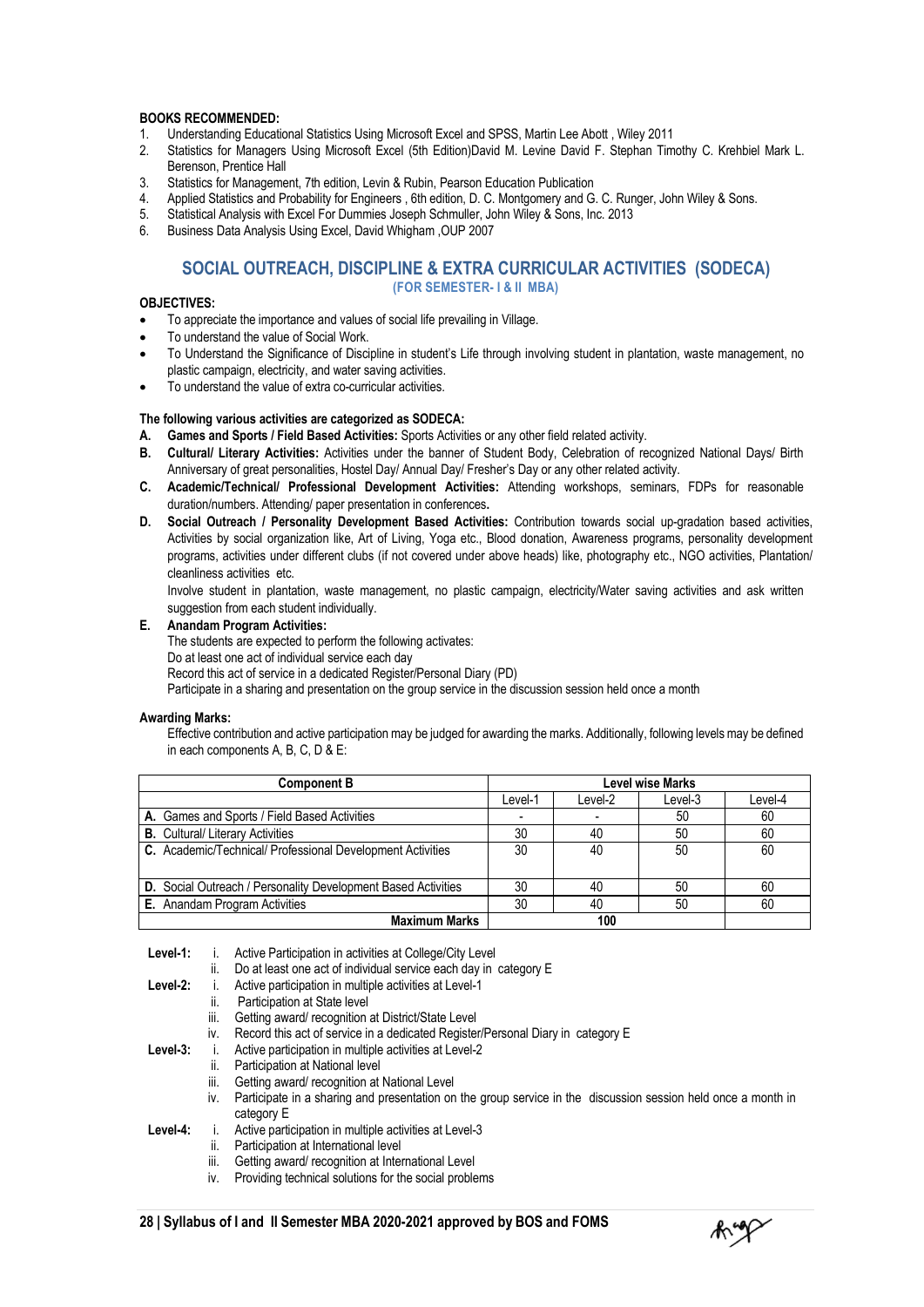#### **AUDIT COURSE: ENGLISH FOR RESEARCH PAPER WRITING**

**Course objectives:** Students will be able to:

- 1. Understand that how to improve your writing skills and level of readability
- 2. Learn about what to write in each section
- 3. Understand the skills needed when writing a Title
- 4. Ensure the good quality of paper at very first-time submission

| <b>UNIT</b>  | <b>COURSE DESCRIPTION</b>                                                                                                                                                | <b>SESSIONS</b> |
|--------------|--------------------------------------------------------------------------------------------------------------------------------------------------------------------------|-----------------|
| $\mathbf{L}$ | Planning and Preparation, Word Order, Breaking up long sentences, Structuring<br>Paragraphs and Sentences, Being Concise and Removing Redundancy, Avoiding               | $\mathcal{P}$   |
|              | Ambiguity and Vagueness                                                                                                                                                  |                 |
| $\mathbf{I}$ | Clarifying Who Did What, Highlighting Your Findings, Hedging and Criticising,                                                                                            | 2               |
|              | Paraphrasing and Plagiarism, Sections of a Paper, Abstracts. Introduction                                                                                                |                 |
| Ш            | Review of the Literature, Methods, Results, Discussion, Conclusions, The Final Check.                                                                                    | 2               |
| IV           | key skills are needed when writing a Title, key skills are needed when writing an Abstract,                                                                              | 2               |
|              | key skills are needed when writing an Introduction, skills needed when writing a Review of                                                                               |                 |
|              | the Literature.                                                                                                                                                          |                 |
| V            | skills are needed when writing the Methods, skills needed when writing the Results,<br>skills are needed when writing the Discussion, skills are needed when writing the | 2               |
|              | Conclusions                                                                                                                                                              |                 |
| VI           | useful phrases, how to ensure paper is as good as it could possibly be the first-time                                                                                    | 2               |
|              | submission                                                                                                                                                               |                 |
|              | <b>BOOKS RECOMMENDED:</b>                                                                                                                                                |                 |
| 1.           | Goldbort R (2006) Writing for Science, Yale University Press (available on Google Books)                                                                                 |                 |
| 2.           | Day R (2006) How to Write and Publish a Scientific Paper, Cambridge University Press                                                                                     |                 |

- 
- 3. Highman N (1998), Handbook of Writing for the Mathematical Sciences, SIAM. Highman'sbook .
- 4. Adrian Wallwork , English for Writing Research Papers, Springer New York Dordrecht Heidelberg London, 2011

#### **AUDIT COURSE:: DISASTER MANAGEMENT**

**Course Objectives: -**Students will be able to:

- 1. learn to demonstrate a critical understanding of key concepts in disaster risk reduction and humanitarian response.
- 2. critically evaluate disaster risk reduction and humanitarian response policy and practice from multiple perspectives.
- 3. develop an understanding of standards of humanitarian response and practical relevance in specific types of disasters and conflict situations.

| UNIT         | <b>COURSE DESCRIPTION</b>                                                                                            | <b>SESSIONS</b> |
|--------------|----------------------------------------------------------------------------------------------------------------------|-----------------|
| $\mathbf{I}$ | <b>Introduction</b>                                                                                                  | 2               |
|              | Disaster: Definition, Factors And Significance; Difference Between Hazard And                                        |                 |
|              | Disaster; Natural And Manmade Disasters: Difference, Nature, Types And Magnitude.                                    |                 |
| Ш            | Repercussions Of Disasters And Hazards: Economic Damage, Loss Of Human And<br>Animal Life, Destruction Of Ecosystem. | 2               |
|              | Natural Disasters: Earthquakes, Volcanisms, Cyclones, Tsunamis, Floods, Droughts And                                 |                 |
|              | Famines, Landslides And Avalanches, Man-made disaster: Nuclear Reactor Meltdown,                                     |                 |
|              | Industrial Accidents, Oil Slicks And Spills, Outbreaks Of Disease And Epidemics, War                                 |                 |
|              | And Conflicts.                                                                                                       |                 |
| Ш            | Disaster Prone Areas In India                                                                                        | 2               |
|              | Study Of Seismic Zones; Areas Prone To Floods And Droughts, Landslides And                                           |                 |
|              | Avalanches; Areas Prone To Cyclonic And Coastal Hazards With Special Reference To                                    |                 |
|              | Tsunami; Post-Disaster Diseases And Epidemics                                                                        |                 |
| IV           | <b>Disaster Preparedness And Management</b>                                                                          | 2               |
|              | Preparedness: Monitoring Of Phenomena Triggering A Disaster Or Hazard; Evaluation Of                                 |                 |
|              | Risk: Application Of Remote Sensing, Data From Meteorological And Other Agencies,                                    |                 |
|              | Media Reports: Governmental And Community Preparedness.                                                              |                 |
| v            | <b>Risk Assessment</b>                                                                                               | റ               |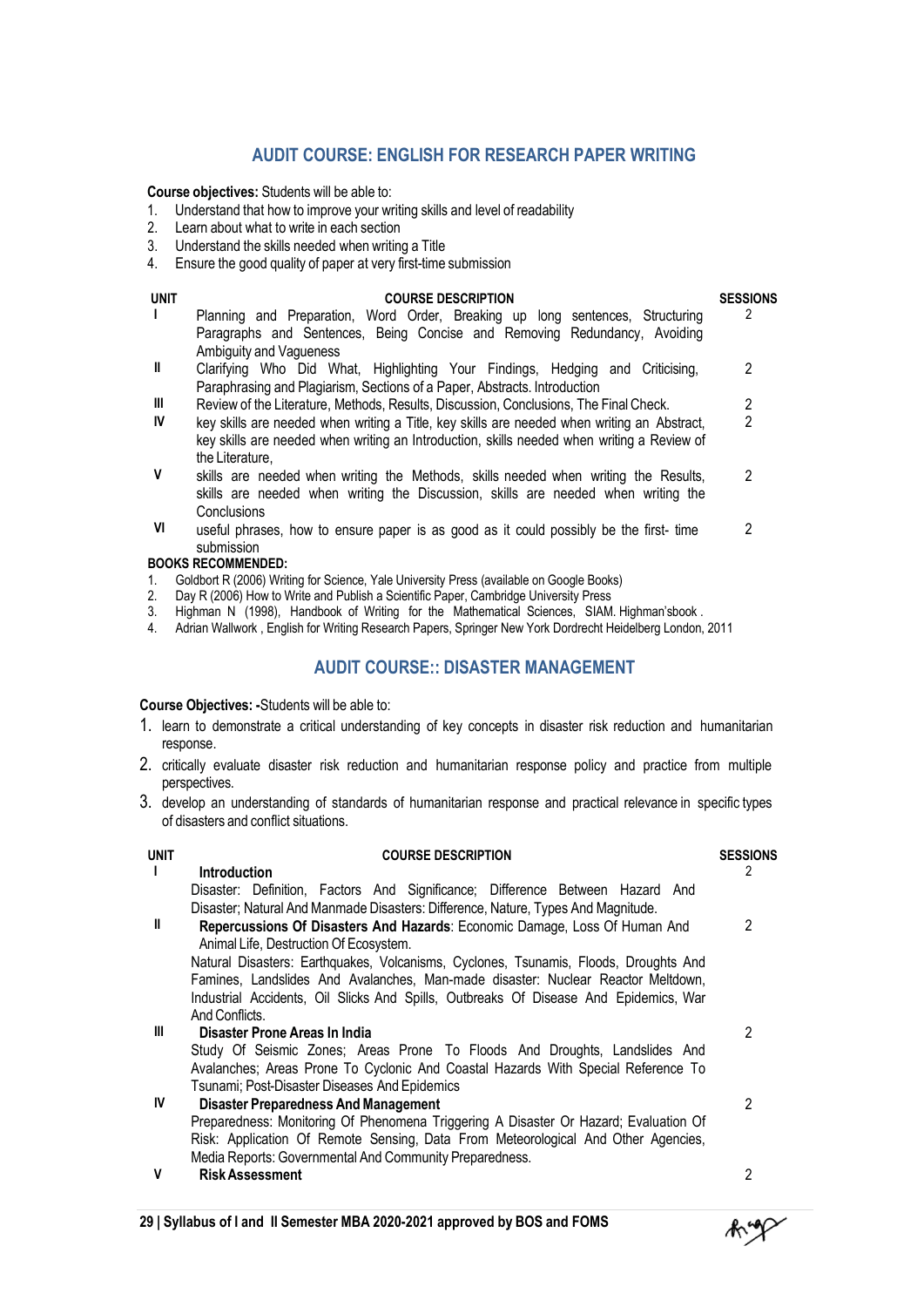Disaster Risk: Concept And Elements, Disaster Risk Reduction, Global And National Disaster Risk Situation. Techniques Of Risk Assessment, Global Co-Operation In Risk Assessment And Warning, People's Participation In Risk Assessment. Strategies for Survival.

#### **VI DisasterMitigation**

Meaning, Concept And Strategies Of Disaster Mitigation, Emerging Trends In Mitigation. Structural Mitigation And Non-Structural Mitigation, Programs Of Disaster Mitigation In India.

#### **BOOKS RECOMMENDED:**

- 1. R. Nishith, Singh AK, "Disaster Management in India: Perspectives, issues and strategies "'New Royal book Company.<br>2. Sahni. PardeepEt.AI. (Eds.)." Disaster Mitigation Experiences And Reflections". Prentice Hall Of Indi
- 2. Sahni, PardeepEt.Al. (Eds.)," Disaster Mitigation Experiences And Reflections", Prentice Hall Of India, New Delhi.
- 3. Goel S. L. , Disaster Administration And Management Text And Case Studies" ,Deep &Deep Publication Pvt. Ltd., New Delhi.

#### **AUDIT COURSE: SANSKRIT FOR TECHNICAL KNOWLEDGE**

#### CourseObjectives

- 1. To get a working knowledge in illustrious Sanskrit, the scientific language in the world
- 2. Learning of Sanskrit to improve brain functioning
- 3. Learning of Sanskrit to develop the logic inmathematics, science & other subjects enhancing the memory power
- 4. The engineering scholars equipped with Sanskrit will be able to explore the huge knowledge fromancient literature

| <b>UNIT</b> | <b>COURSE DESCRIPTION</b>                                                                                                                                                                                                         | <b>SESSIONS</b> |
|-------------|-----------------------------------------------------------------------------------------------------------------------------------------------------------------------------------------------------------------------------------|-----------------|
|             | Alphabets in Sanskrit, Past/Present/Future Tense,                                                                                                                                                                                 |                 |
|             | Simple Sentences                                                                                                                                                                                                                  |                 |
| Ш           | Order, Introduction of roots                                                                                                                                                                                                      |                 |
|             | Technical information about Sanskrit Literature                                                                                                                                                                                   |                 |
| Ш           | Technical concepts of Engineering-Electrical, Mechanical, Architecture, Mathematics                                                                                                                                               |                 |
|             | <b>BOOKS RECOMMENDED:</b>                                                                                                                                                                                                         |                 |
|             | Abhyaspustakam" - Dr. Vishwas, Samskrita-Bharti Publication, New Delhi                                                                                                                                                            |                 |
|             | $\mathbb{R}$ . The state of the state of the state of the state of the state of the state of the state of the state of the state of the state of the state of the state of the state of the state of the state of the state of th |                 |

- 2. "Teach Yourself Sanskrit" Prathama Deeksha-VempatiKutumbshastri, Rashtriya Sanskrit Sansthanam, New Delhi Publication
- 3. "India's Glorious Scientific Tradition" Suresh Soni, Ocean books (P) Ltd., New Delhi.
- Course Outcomes: Students will be able to
- 1. Understanding basic Sanskrit language
- 2. Ancient Sanskrit literature about science & technology can be understood
- 3. Being a logical language will help to develop logic in students

#### **AUDIT COURSE: VALUE EDUCATION**

#### **Course Objectives**

- 1. Understand value of education and self- development
- 2. Imbibe good values in students
- 3. Let the should know about the importance of character

#### **UNIT COURSE DESCRIPTION SESSIONS I** Values and self-development –Social values and individual attitudes. Work ethics, Indian vision of humanism.Moral and non- moral valuation. Standards and principles. Value judgements  $\mathfrak{p}$ **II** Importance of cultivation of values. Sense of duty. Devotion, Self-reliance. Confidence, Concentration. Truthfulness, Cleanliness. Honesty, Humanity. Power of faith, National y. Patriotism. Love for nature ,Discipline 3 **III** Personality and Behavior Development - Soul and Scientific attitude. Positive Thinking. Integrity and discipline. Punctuality, Love and Kindness. Avoid fault Thinking. Free from anger, Dignity of labour. Universal brotherhood and religious tolerance. True friendship. Happiness Vs suffering, love for truth. Aware of self-destructive habits. Association and Cooperation. Doing best for saving nature 4 **IV** Character and Competence –Holy books vs Blind faith. Self-management and Good health. Science of reincarnation. Equality, Nonviolence ,Humility, Role of Women. All religions and same message. Mind your Mind, Self-control. Honesty, Studying effectively 3

**BOOKS RECOMMENDED:**

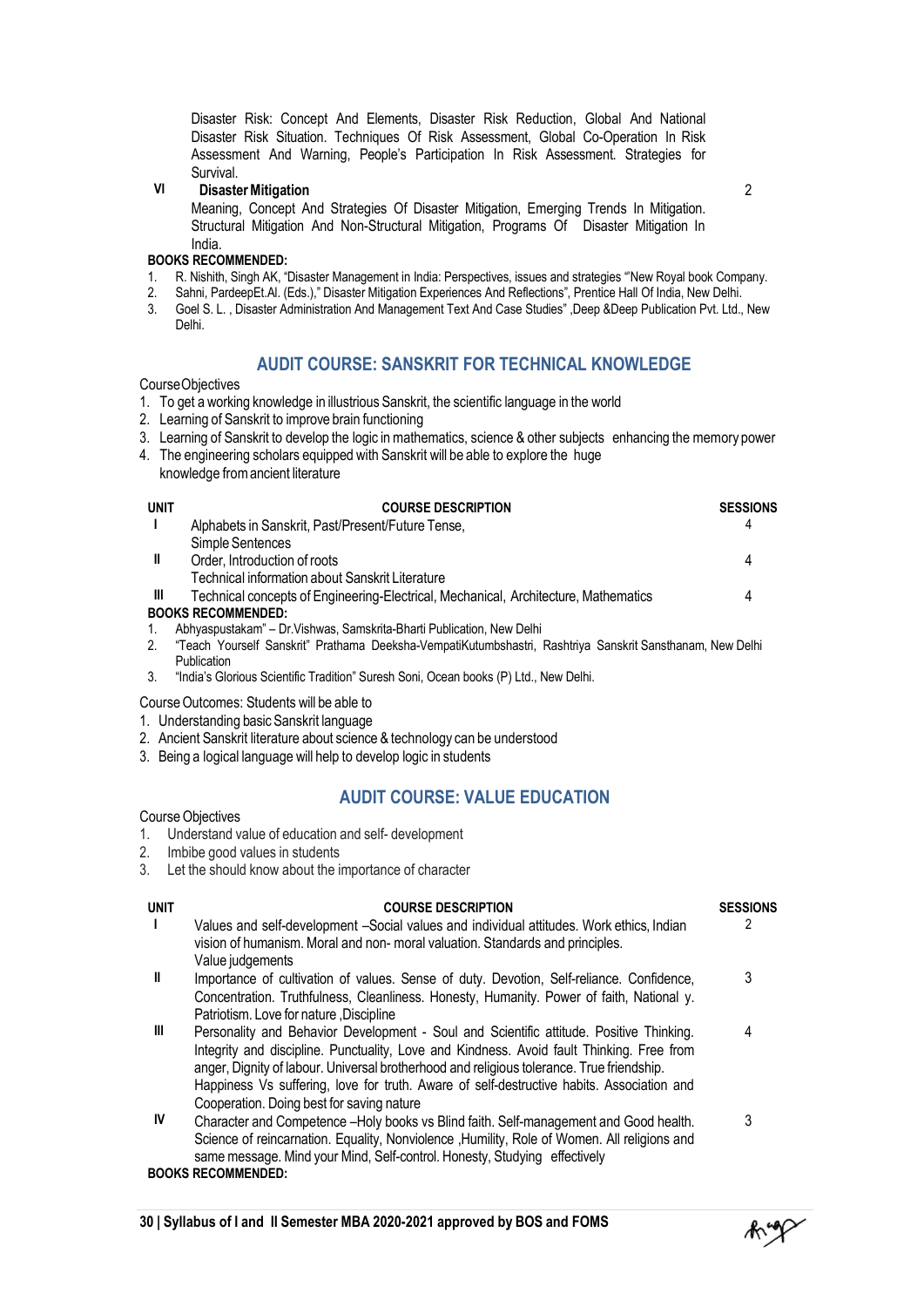1. Chakroborty, S.K. "Values and Ethics for organizations Theory and practice", Oxford University Press, New Delhi

#### **Course outcomes:** *Students will be able to*

- 1. Knowledgeofself-development
- 2. Learn the importance of Human values
- 3. Developing the overallpersonality

#### **AUDIT COURSE: CONSTITUTION OF INDIA**

#### Course Objectives: Students will be able to:

- 
- 1. Understand the premises informing the twin themes of liberty and freedom from a civil rights perspective.<br>2. To address the growth of Indian opinion regarding modern Indian intellectuals' constitutional role and entit 2. To address the growth of Indian opinion regarding modern Indian intellectuals' constitutional role and entitlement to civil and economic rights as well as the emergence of nationhood in the early years of Indian nationalism.
- 3. To address the role of socialism in India after the commencement of the Bolshevik Revolution in 1917 and its impact on the initial drafting of the Indian Constitution.

| <b>UNIT</b>    | <b>COURSE DESCRIPTION</b>                                                                                                                                                                                                                                                                                                                                                                                                                                                         | <b>SESSIONS</b> |
|----------------|-----------------------------------------------------------------------------------------------------------------------------------------------------------------------------------------------------------------------------------------------------------------------------------------------------------------------------------------------------------------------------------------------------------------------------------------------------------------------------------|-----------------|
| $\mathbf{I}$   | History of Making of the Indian Constitution: History Drafting Committee, (Composition &<br>Working)                                                                                                                                                                                                                                                                                                                                                                              |                 |
| Ш              | Philosophy of the Indian Constitution: Preamble Salient Features                                                                                                                                                                                                                                                                                                                                                                                                                  | $\mathbf{2}$    |
| $\mathbf{III}$ | Contours of Constitutional Rights & Duties: Fundamental Rights, Right to Equality, Right<br>to Freedom, Right against Exploitation, Right to Freedom of Religion, Cultural and<br>Educational Rights, Right to Constitutional Remedies, Directive Principles of State Policy<br>Fundamental Duties.                                                                                                                                                                               | 3               |
| IV             | Organs of Governance: Parliament, Composition, Qualifications and Disqualifications,<br>Powers and Functions, Executive, President, Governor, Council of Ministers, Judiciary,<br>Appointment and Transfer of Judges, Qualifications, Powers and Functions                                                                                                                                                                                                                        | $\overline{2}$  |
| ۷              | Local Administration: District's Administration head: Role and Importance, Municipalities:<br>Introduction, Mayor and role of Elected Representative, CEO of Municipal Corporation.<br>Pachayati raj: Introduction, PRI: ZilaPachayat. Elected officials and their roles, CEO<br>ZilaPachayat: Position and role. Block level: Organizational Hierarchy (Different<br>departments), Village level: Role of Elected and Appointed officials,<br>Importance of grass root democracy | $\mathbf{2}$    |
| VI             | Election Commission: Election Commission: Role and Functioning. Chief Election<br>Commissioner and Election Commissioners. State Election Commission: Role and<br>Functioning. Institute and Bodies for the welfare of SC/ST/OBC and women.                                                                                                                                                                                                                                       | $\mathbf{2}$    |
| 1.             | <b>BOOKS RECOMMENDED:</b><br>The Constitution of India, 1950 (Bare Act), Government Publication.                                                                                                                                                                                                                                                                                                                                                                                  |                 |
| 2.             | Dr. S. N. Busi, Dr. B. R. Ambedkar framing of Indian Constitution, 1st Edition, 2015.                                                                                                                                                                                                                                                                                                                                                                                             |                 |
| 3.             | M. P. Jain, Indian Constitution Law, 7th Edn., Lexis Nexis, 2014.                                                                                                                                                                                                                                                                                                                                                                                                                 |                 |
| 4.             | D.D. Basu, Introduction to the Constitution of India, Lexis Nexis, 2015.                                                                                                                                                                                                                                                                                                                                                                                                          |                 |

Course Outcomes: Students will be able to:

- 1. Discuss the growth of the demand for civil rights in India for the bulk of Indians before the arrival of Gandhi in Indian politics.
- 2. Discuss the intellectual origins of the framework of argument that informed the conceptualization of social reforms leading to revolution in India.
- 3. Discuss the circumstances surrounding the foundation of the Congress Socialist Party [CSP] under the leadership of Jawaharlal Nehru and the eventual failure of the proposal of direct elections through adult suffrage in the Indian Constitution.
- 4. Discuss the passage of the Hindu Code Bill of 1956.

#### **AUDIT COURSE: PEDAGOGY STUDIES**

#### **CourseObjectives:**

Students will be able to:

- 1. Review existing evidence on the review topic to inform programme design and policy making undertaken by the DfID, other agencies and researchers.
- 2. Identify critical evidence gaps to guide the development.

#### **UNIT COURSE DESCRIPTION SESSIONS**

**I** Introduction and Methodology:

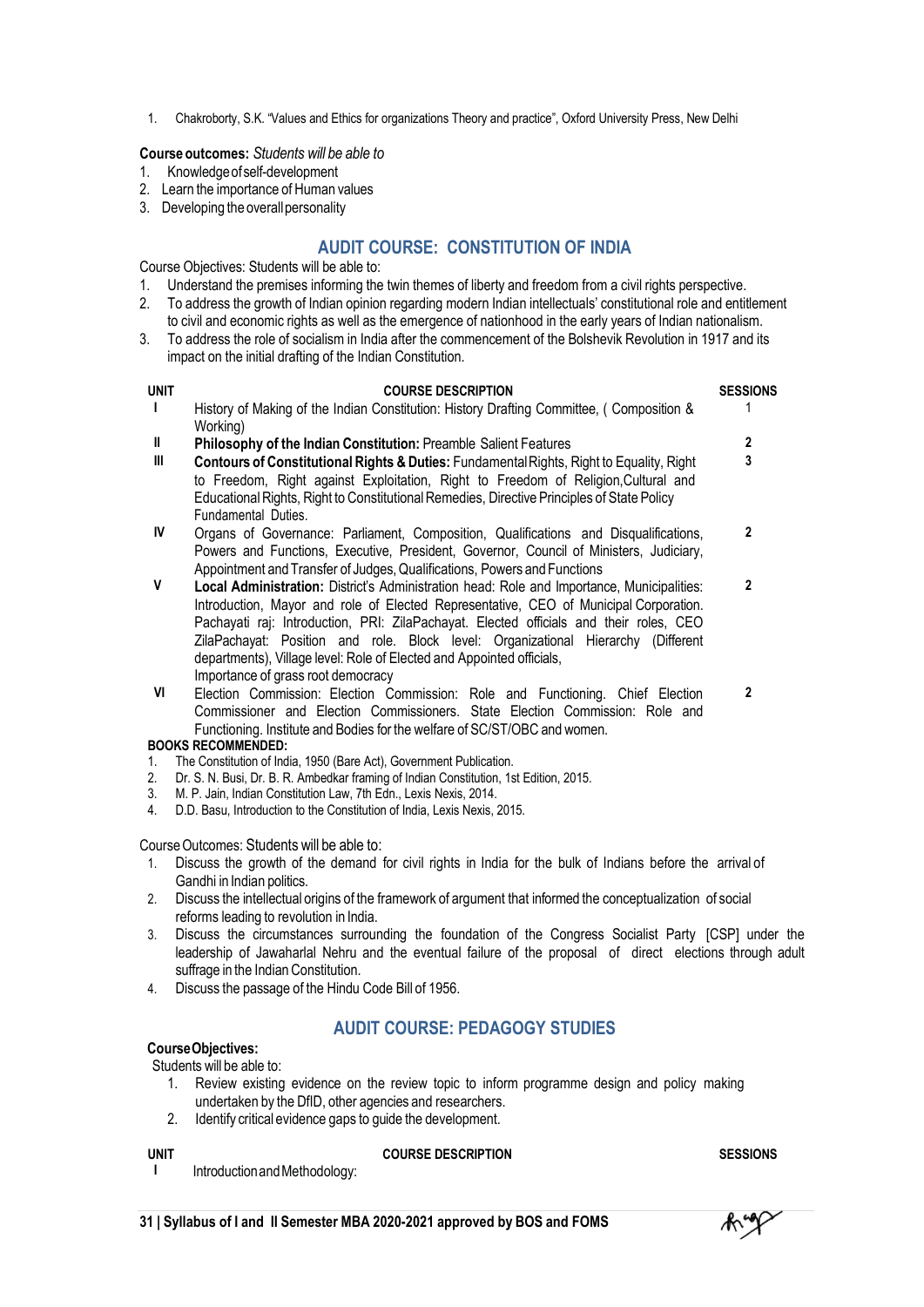|              | Aims and rationale, Policy background, Conceptual framework and terminology<br>$\bullet$                                                                 |   |
|--------------|----------------------------------------------------------------------------------------------------------------------------------------------------------|---|
|              | Theories of learning, Curriculum, Teacher education.<br>$\bullet$                                                                                        |   |
|              | Conceptual framework, Research questions.<br>$\bullet$                                                                                                   | 3 |
|              | Overview of methodology and Searching.                                                                                                                   |   |
| $\mathbf{I}$ | Thematic overview: Pedagogical practices are being used by teachers in formal and                                                                        |   |
|              | informal classrooms in developing countries. Curriculum, Teacher education.                                                                              |   |
| Ш            | Evidence on the effectiveness of pedagogical practices, Methodology for the in depth stage:<br>quality assessment of included studies.                   | 2 |
| IV           | How can teacher education (curriculum and practicum) and the school curriculum                                                                           | 3 |
|              | and guidance materials best support effective pedagogy?                                                                                                  |   |
|              | • Theory of change.                                                                                                                                      |   |
|              | • Strength and nature of the body of evidence for effective pedagogical<br>practices.                                                                    |   |
|              | • Pedagogic theory and pedagogical approaches.                                                                                                           |   |
|              | • Teachers' attitudes and beliefs and Pedagogic strategies.                                                                                              |   |
| $\mathsf{V}$ | Professional development: alignment with classroom practices and follow- up support,                                                                     |   |
|              | Peer support, Support from the head teacher and the community. Curriculum and                                                                            |   |
|              | assessment, Barriers to learning: limited resources and large class sizes                                                                                | 3 |
|              | <b>BOOKS RECOMMENDED:</b>                                                                                                                                |   |
| 1.           | Ackers J, Hardman F (2001) Classroom interaction in Kenyan primary schools, Compare, 31 (2): 245-261.                                                    |   |
| 2.           | Agrawal M (2004) Curricular reform in schools: The importance of evaluation, Journal of Curriculum Studies,                                              |   |
|              | 36 (3): 361-379.                                                                                                                                         |   |
| 3.           | Akyeampong K (2003) Teacher training in Ghana - does it count? Multi-site teacher education research project<br>(MUSTER) country report 1. London: DFID. |   |
| 4.           | Akyeampong K, Lussier K, Pryor J, Westbrook J (2013) Improving teaching and learning of basic maths and                                                  |   |
|              | reading in Africa: Dean teacher proposation count Obtainedianal Jaumel Educational Development 22/2): 270-202                                            |   |

reading in Africa: Does teacher preparation count? International Journal Educational Development, 33 (3): 272-282. 5. Alexander RJ (2001) Culture and pedagogy: International comparisons in primary education. Oxford andBoston: Blackwell.

Course Outcomes: Students will be able to understand:

- 1. What pedagogical practices are being used by teachers in formal and informal classrooms in developingcountries?
- 2. What is the evidence on the effectiveness of these pedagogical practices, in what conditions, and with what population of learners?
- 3. How can teacher education (curriculum and practicum) and the school curriculum and guidance materials best support effective pedagogy?

#### **AUDIT COURSE: STRESS MANAGEMENT BY YOGA**

#### **CourseObjectives**

- 1. To achieve overall health of body and mind
- 2. To overcome stress

| <b>UNIT</b> | <b>COURSE DESCRIPTION</b>                                                | <b>SESSIONS</b> |
|-------------|--------------------------------------------------------------------------|-----------------|
|             | Definitions of Eight parts of yog. (Ashtanga)                            | 4               |
| Ш           | Yam and Niyam. Do's and Don't's in life.                                 | 4               |
|             | Ahinsa, satya, astheya, bramhacharya and aparigraha                      |                 |
|             | Shaucha, santosh, tapa, swadhyay, ishwarpranidhan                        |                 |
| Ш           | Asan and Pranayam                                                        | 4               |
|             | Various yog poses and their benefits for mind & body                     |                 |
|             | Regularization of breathing techniques and its effects-Types of pranayam |                 |
|             | <b>BOOKS RECOMMENDED:</b>                                                |                 |

- 1. 'YogicAsanas forGroup Tarining-Part-I":Janardan Swami YogabhyasiMandal, Nagpur
- 2. "Rajayoga or conquering the Internal Nature" by Swami Vivekananda, AdvaitaAshrama (Publication Department), Kolkata

CourseOutcomes:

- Students will be able to:
- 1. Develop healthy mind in a healthy body thus improving social health also
- 2. Improveefficiency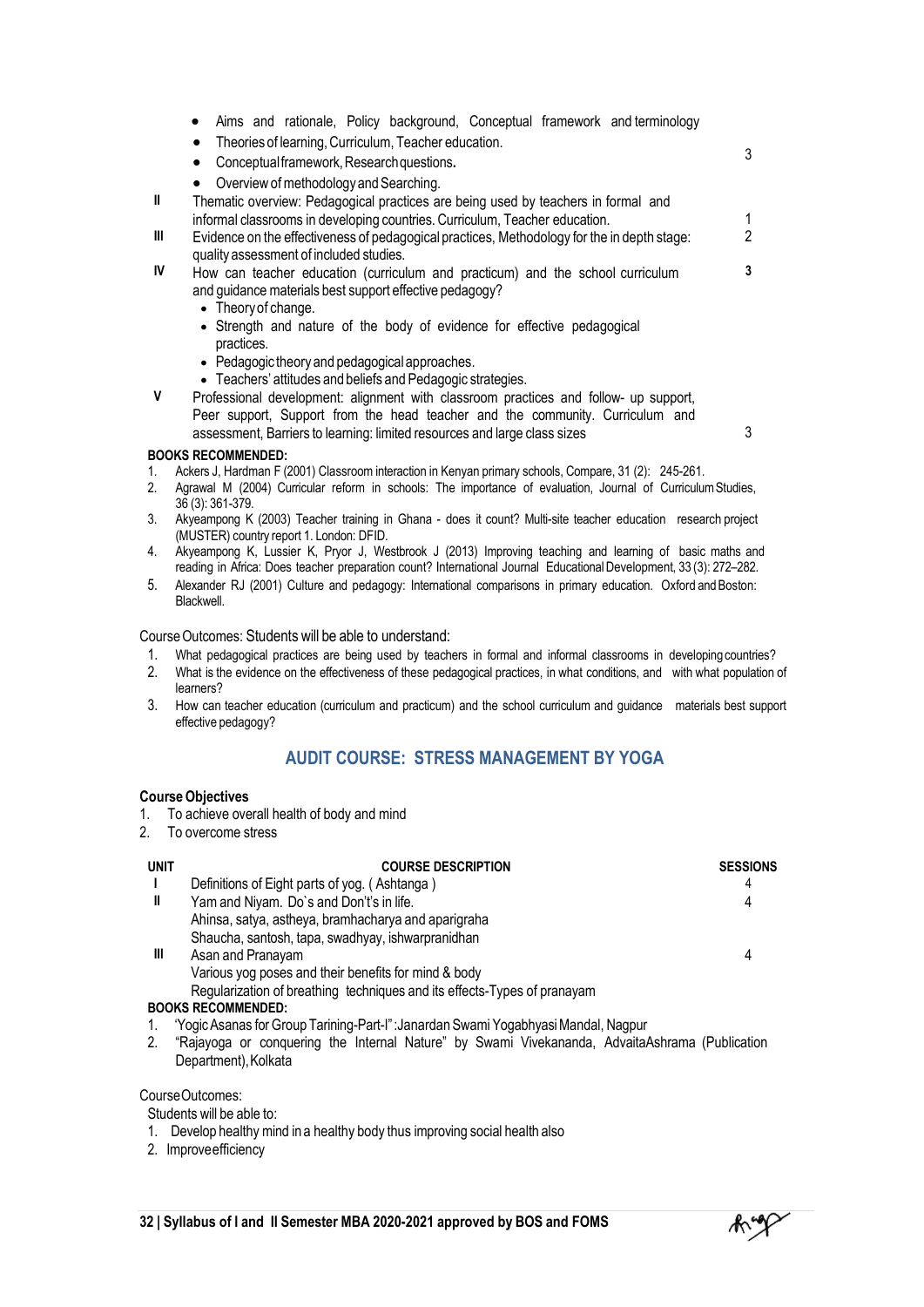#### **AUDIT COURSE: PERSONALITY DEVELOPMENT THROUGH LIFE ENLIGHTENMENT SKILLS**

CourseObjectives

- 1. To learn to achieve the highest goal happily
- 2. To become a person with stable mind, pleasing personality and determination
- 3. To awaken wisdom in students

#### **UNIT COURSE DESCRIPTION SESSIONS I** Neetisatakam-Holistic development of personality Verses- 19,20,21,22 (wisdom); Verses- 29,31,32 (pride & heroism); Verses-26,28,63,65 (virtue); Verses- 52,53,59 (dont's); Verses- 71,73,75,78 (do's) 4 **II** Approach to day to day work and duties. Shrimad BhagwadGeeta: Chapter 2-Verses 41, 47,48; Chapter 3-Verses 13, 21, 27, 35; Chapter 6-Verses 5,13,17, 23, 35; Chapter 18-Verses 45, 46, 48. 4 **III** Statements of basic knowledge. Shrimad BhagwadGeeta: Chapter2-Verses 56, 62, 68 ; Chapter 12 -Verses 13, 14, 15, 16,17, 18 Personality of Role model. Shrimad BhagwadGeeta: Chapter2-Verses 17, Chapter 3- Verses 36,37,42, Chapter 4-Verses 18, 38,39; Chapter18 – Verses 37,38,63 4 **BOOKS RECOMMENDED:** 1. "Srimad Bhagavad Gita" by Swami Swarupananda Advaita Ashram (Publication Department), Kolkata<br>2. Bhartrihari's Three Satakam (Niti-sringar-vairagya) by P.Gopinath. Rashtriva Sanskrit Sansthanam. Ne 2. Bhartrihari'sThree Satakam(Niti-sringar-vairagya) byP.Gopinath, Rashtriya Sanskrit Sansthanam,New Delh

#### **CourseOutcomes:** *Students will be able to*

- 1. Study of Shrimad-Bhagwad-Geeta will help the student in developing his personality and achieve the highest goal in life
- 2. The person who has studied Geeta will lead the nation and mankind to peace and prosperity
- 4. Study of Neetishatakamwill help in developing versatile personality of students

Ruge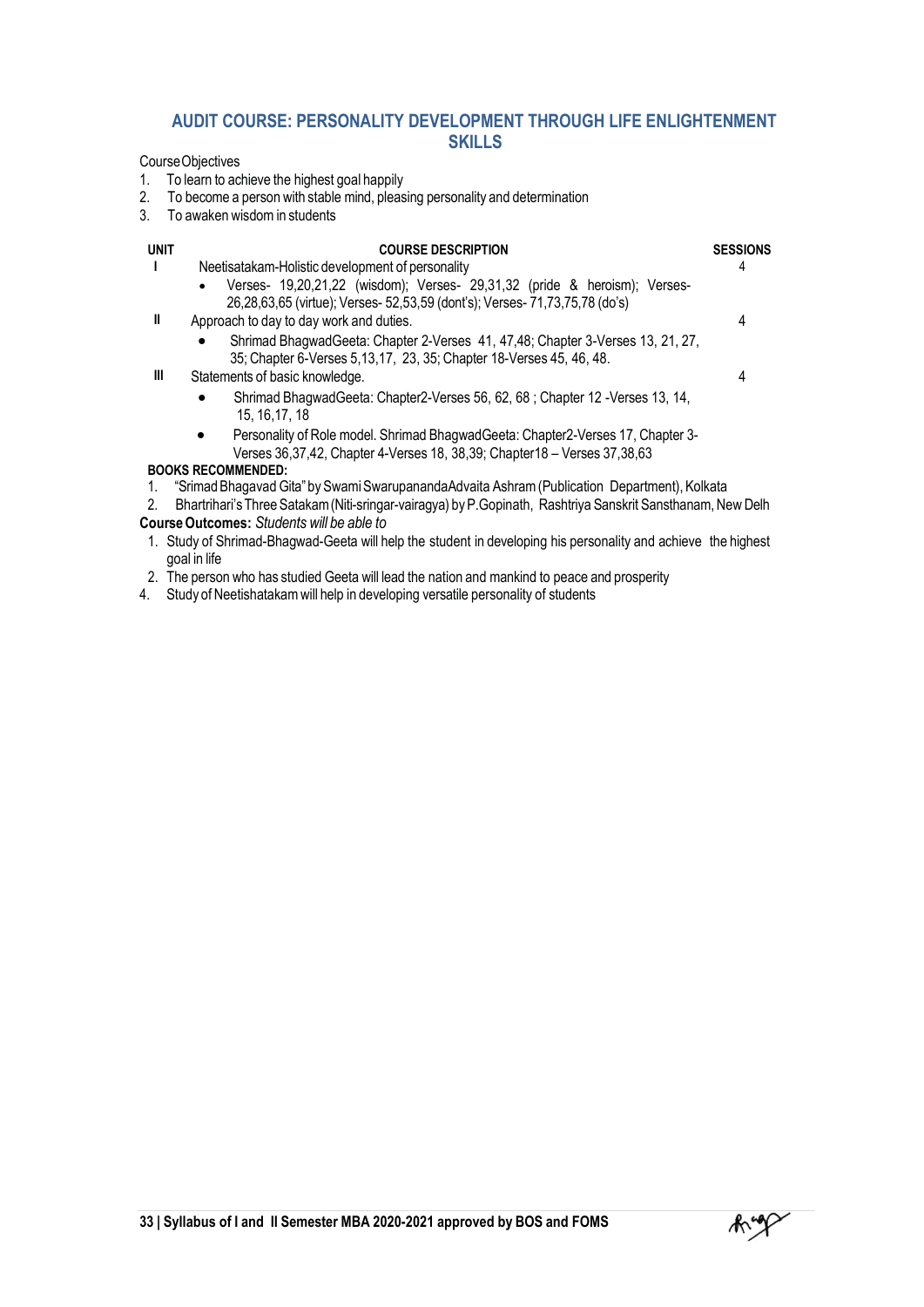#### AUDIT COURSE SYLLABUS: INDIAN ETHOS AND BUSINESS ETHICS

History & Relevance, Principles Practiced by Indian Companies, Role of Indian Ethos in Managerial Practices, Management Lessons from Vedas, Mahabharata, Bible, Quran, Kautilya's Arthashastra, Indian Heritage in Business, Management-Production and Consumption.

Ethics v/s Ethos, Indian v/s Western Management, Work Ethos and Values for Indian Managers- Relevance of Value Based Management in Global Change- Impact of Values on Stakeholders, Trans-Cultural Human Values, Secular v/s Spiritual Values, Value System in Work Culture.

Stress Management-Meditation for mental health, Yoga.

Contemporary Approaches to Leadership- Joint Hindu Family Business-Leadership Qualities of Karta, Indian Systems of Learning-Gurulau System of Learning, Advantages-Disadvantages of Karma, importance of Karma to Managers-Nishkama Karma- Laws of Karma, Law of Creation- Law of Humility- Law of Growth- Law of Responsibility- Law of Connection-Corporate Karma Leadership.

Understanding the need for ethics, Ethical values, myths and ambiguity, ethical codes, Understanding the need for ethics, Ethical values, myths and ambiguity, ethical codes,<br>Ethical Principles in Business; Theories of Ethics, Absolutism verses Relativism,<br>Teleological approach, the Deontological approach, Ko making, ethical reasoning, the dilemma resolution process; ethical dilemmas in different business areas of finance, marketing, HRM and international business.

Ethical Culture in Organization, Developing codes of Ethics and conduct, Ethical and value-based leadership. Role of scriptures in understanding ethics, Indian wisdom & Indian approaches towards business ethics